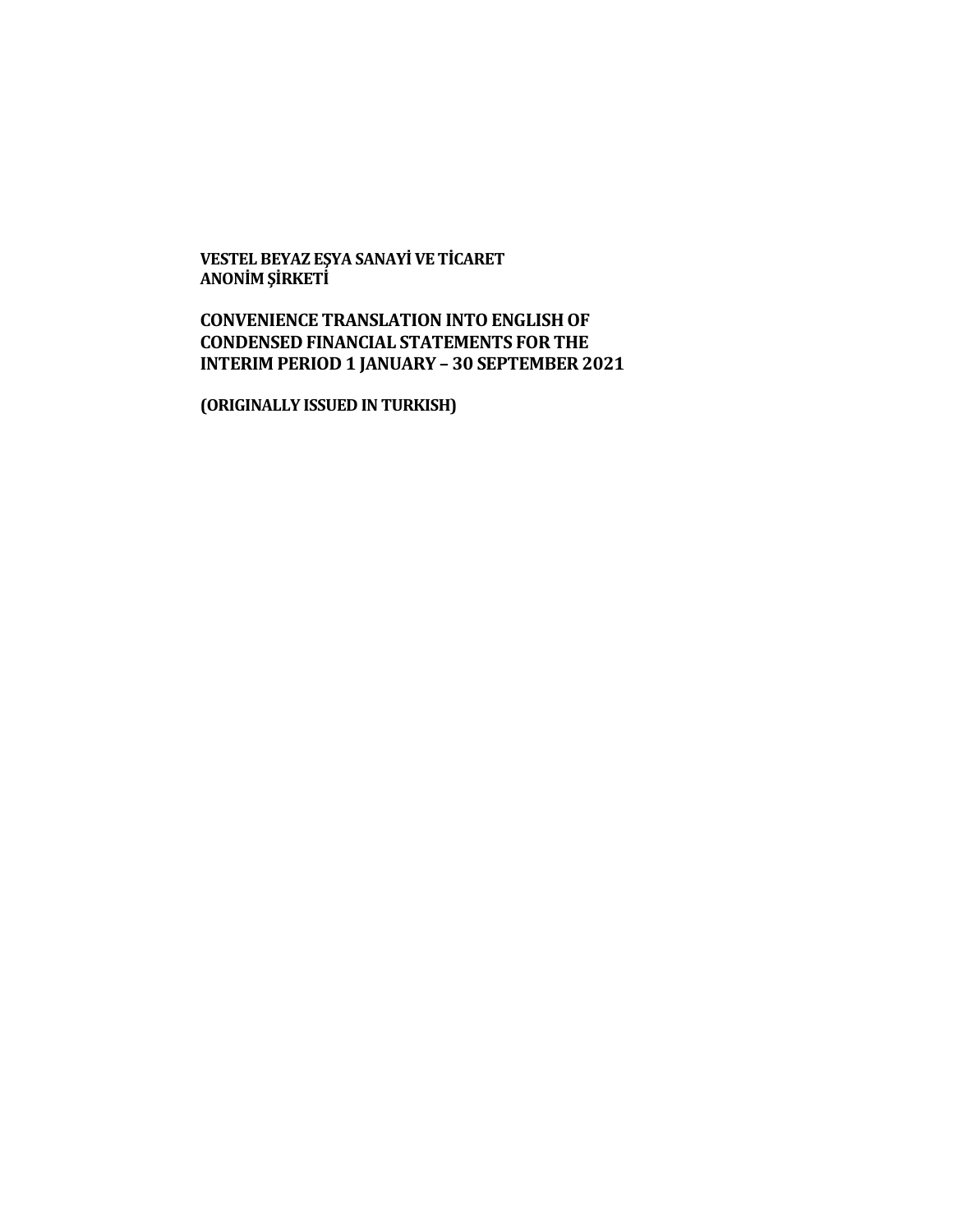#### **CONTENTS**

| CONDENSED INTERIM STATEMENT OF FINANCIAL POSITION (BALANCE SHEETS) | $1 - 5$  |
|--------------------------------------------------------------------|----------|
| <b>CONDENSED INTERIM STATEMENTS OF PROFIT OR LOSS AND OTHER</b>    |          |
|                                                                    | $6 - 7$  |
|                                                                    | -8       |
|                                                                    | $9 - 11$ |

# NOTES TO THE CONDENSED FINANCIAL STATEMENTS FOR THE INTERIM PERIOD 1 JANUARY  $-30$  SEPTEMBER 2021

| NOTE <sub>1</sub>  |                                                                       |    |
|--------------------|-----------------------------------------------------------------------|----|
| NOTE <sub>2</sub>  |                                                                       |    |
| NOTE <sub>3</sub>  |                                                                       |    |
| NOTE <sub>4</sub>  |                                                                       |    |
| NOTE <sub>5</sub>  |                                                                       |    |
| NOTE <sub>6</sub>  |                                                                       |    |
| NOTE <sub>7</sub>  |                                                                       | 38 |
| NOTE <sub>8</sub>  |                                                                       |    |
| NOTE <sub>9</sub>  |                                                                       |    |
| NOTE <sub>10</sub> |                                                                       | 40 |
| NOTE <sub>11</sub> |                                                                       |    |
| <b>NOTE 12</b>     |                                                                       |    |
| NOTE <sub>13</sub> |                                                                       |    |
| NOTE <sub>14</sub> |                                                                       |    |
| <b>NOTE 15</b>     |                                                                       |    |
| <b>NOTE 16</b>     |                                                                       |    |
| NOTE <sub>17</sub> |                                                                       | 50 |
| NOTE <sub>18</sub> |                                                                       |    |
| NOTE <sub>19</sub> |                                                                       | 53 |
| NOTE <sub>20</sub> |                                                                       | 54 |
| NOTE <sub>21</sub> | GENERAL ADMINISTRATIVE EXPENSES, MARKETING EXPENSES, RESEARCH         |    |
|                    |                                                                       |    |
| <b>NOTE 22</b>     |                                                                       | 56 |
| NOTE <sub>23</sub> |                                                                       |    |
| NOTE <sub>24</sub> | TAXES ON INCOME (INCLUDING DEFERRED TAX ASSETS AND LIABILITIES) 57-60 |    |
| <b>NOTE 25</b>     |                                                                       |    |
| <b>NOTE 26</b>     |                                                                       | 61 |
| <b>NOTE 27</b>     |                                                                       |    |
| NOTE <sub>28</sub> |                                                                       | 65 |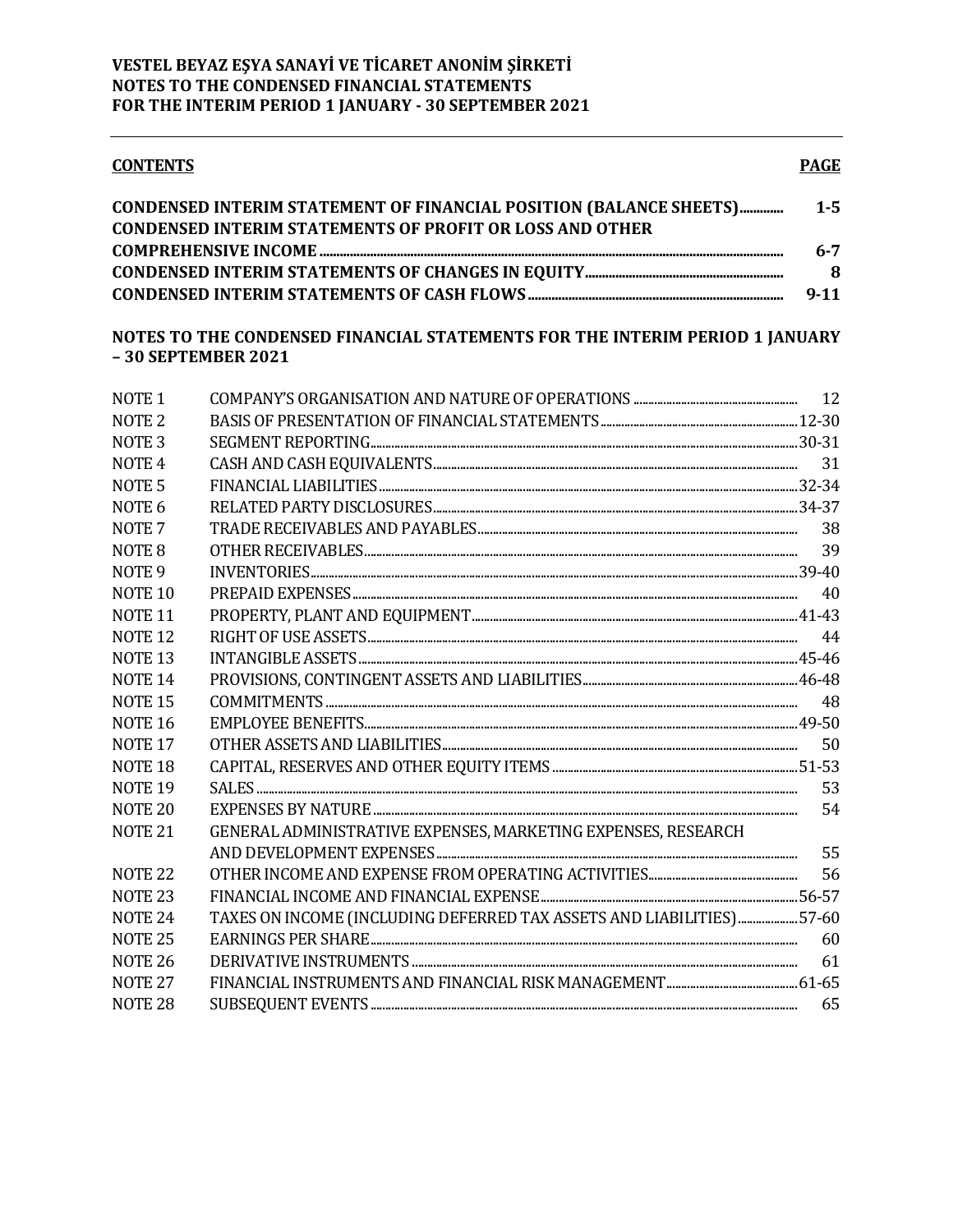|                                              |                  |                                    | <b>Audited</b> |
|----------------------------------------------|------------------|------------------------------------|----------------|
|                                              | <b>Footnotes</b> | 30 September 2021 31 December 2020 |                |
| <b>ASSETS</b>                                |                  |                                    |                |
| <b>CURRENT ASSETS</b>                        |                  |                                    |                |
| Cash and Cash Equivalents                    | 4                | 118.885                            | 216.011        |
| Trade Receivables                            |                  | 4.129.332                          | 3.285.995      |
| Trade Receivables Due From Related Parties   | 6                | 4.099.395                          | 3.280.987      |
| Trade Receivables Due From Third Parties     | 7                | 29.937                             | 5.008          |
| <b>Other Receivables</b>                     |                  | 1.151.289                          | 1.086.150      |
| Other Receivables Due From Related Parties   | 6                | 874.528                            | 855.935        |
| Other Receivables Due From Third Parties     | 8                | 276.761                            | 230.215        |
| Derivative Financial Assets                  |                  | 36.595                             | 18.830         |
| Derivative Financial Assets Held for Trading | 26               | 5.442                              | 18.543         |
| Derivative Financial Assets Held for Hedging | 26               | 31.153                             | 287            |
| Inventories                                  | 9                | 2.203.762                          | 952.552        |
| Prepayments                                  |                  | 138.915                            | 53.422         |
| Prepayments to Third Parties                 | 10               | 138.915                            | 53.422         |
| <b>Other Current Assets</b>                  |                  | 9.375                              | 3.812          |
| Other Current Assets Due From Third Parties  | 17               | 9.375                              | 3.812          |
| <b>TOTAL CURRENT ASSETS</b>                  |                  | 7.788.153                          | 5.616.772      |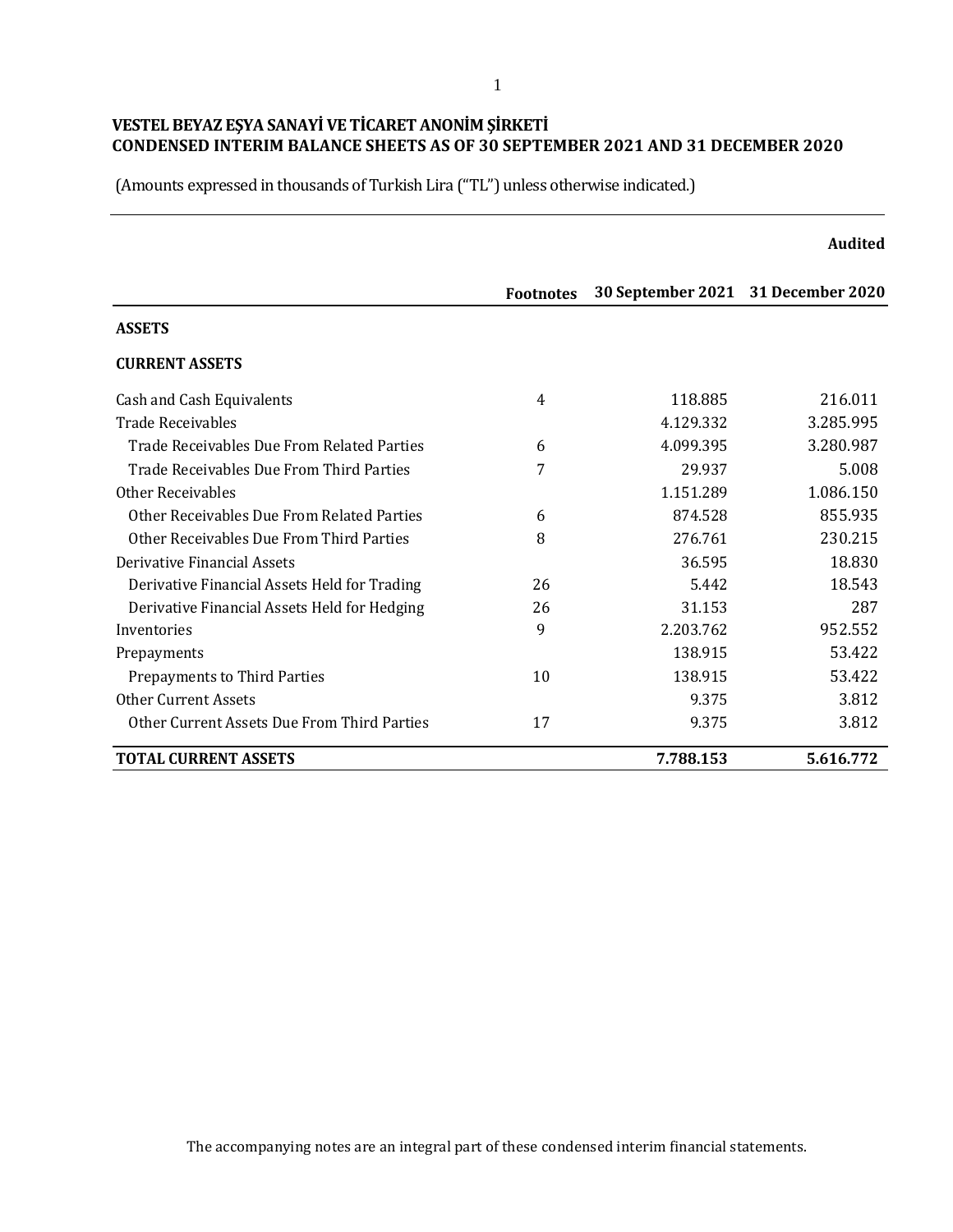|                                         |                  |                                    | <b>Audited</b> |
|-----------------------------------------|------------------|------------------------------------|----------------|
|                                         | <b>Footnotes</b> | 30 September 2021 31 December 2020 |                |
| <b>NON-CURRENT ASSETS</b>               |                  |                                    |                |
| Other Receivables                       |                  | 14.854                             | 4.500          |
| Other Recevables Due From Third Parties | 8                | 14.854                             | 4.500          |
| Property, Plant and Equipments          |                  | 2.328.521                          | 2.190.304      |
| Land and Premises                       | 11               | 503.898                            | 503.898        |
| Land Improvements                       | 11               | 48.583                             | 49.957         |
| <b>Buildings</b>                        | 11               | 637.722                            | 643.223        |
| Machinery and Equipments                | 11               | 1.043.252                          | 919.610        |
| Vehicles                                | 11               | 270                                | 366            |
| <b>Fixtures and Fittings</b>            | 11               | 47.082                             | 36.413         |
| Leasehold Improvements                  | 11               | 4.720                              | 4.688          |
| <b>Construction in Progress</b>         | 11               | 42.994                             | 32.149         |
| <b>Right of Use Assets</b>              | 12               | 142.921                            | 148.920        |
| Intangible Assets and Goodwill          |                  | 253.362                            | 216.439        |
| Other Rights                            | 13               | 164                                | 180            |
| <b>Capitalized Development Costs</b>    | 13               | 233.856                            | 202.424        |
| Other Intangible Assets                 | 13               | 19.342                             | 13.835         |
| Prepayments                             |                  | 143.577                            | 53.056         |
| Prepayments to Third Parties            | 10               | 143.577                            | 53.056         |
| <b>TOTAL NON-CURRENT ASSETS</b>         |                  | 2.883.235                          | 2.613.219      |
| <b>TOTAL ASSETS</b>                     |                  | 10.671.388                         | 8.229.991      |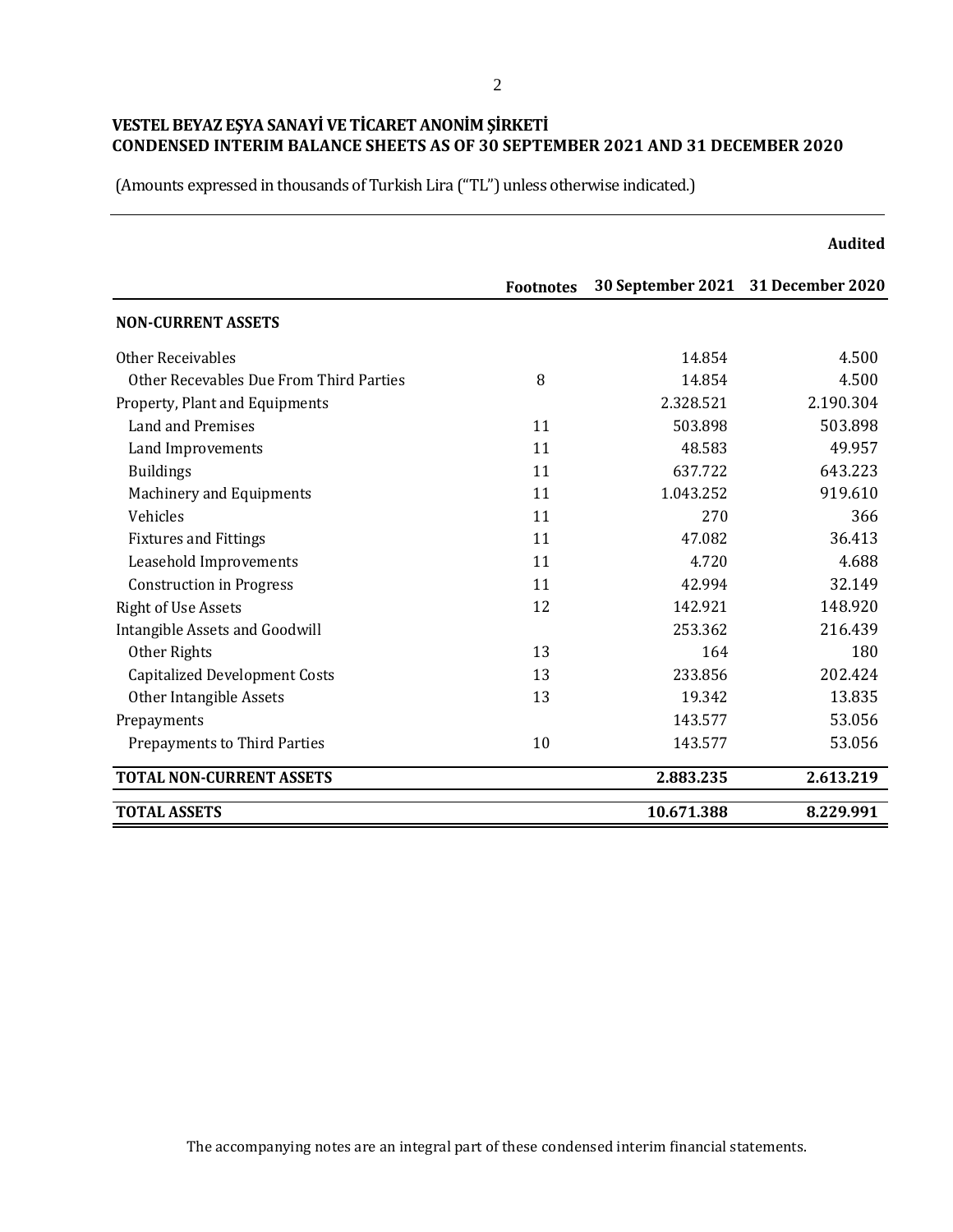(Amounts expressed in thousands of Turkish Lira ("TL") unless otherwise indicated.)

|                                                      |                  |                                    | <b>Audited</b> |
|------------------------------------------------------|------------------|------------------------------------|----------------|
|                                                      | <b>Footnotes</b> | 30 September 2021 31 December 2020 |                |
| <b>LIABILITIES</b>                                   |                  |                                    |                |
| <b>CURRENT LIABILITIES</b>                           |                  |                                    |                |
| <b>Current Borrowings</b>                            |                  | 855.163                            | 998.969        |
| <b>Current Borrowings from Related Parties</b>       |                  | 2.327                              | 16.181         |
| Lease Liabilities                                    | 5, 6             | 2.327                              | 16.181         |
| <b>Current Borrowings From Third Parties</b>         |                  | 852.836                            | 982.788        |
| <b>Bank Loans</b>                                    | 5                | 822.775                            | 960.540        |
| Lease Liabilities                                    | 5                | 26.437                             | 22.248         |
| <b>Issued Debt Instruments</b>                       | 5                | 3.624                              |                |
| <b>Current Portion of Non-current Borrowings</b>     |                  | 18.553                             | 234.294        |
| Current Portion of Non-current Borrowings from Third |                  |                                    |                |
| Parties                                              |                  | 18.553                             | 234.294        |
| <b>Bank Loans</b>                                    | 5                | 18.553                             | 234.294        |
| <b>Trade Payables</b>                                |                  | 4.153.767                          | 2.874.941      |
| <b>Trade Payables to Related Parties</b>             | 6                | 209.119                            | 188.142        |
| <b>Trade Payables to Third Parties</b>               | 7                | 3.944.648                          | 2.686.799      |
| <b>Employee Benefit Obligations</b>                  | 16               | 68.563                             | 54.166         |
| <b>Other Payables</b>                                |                  | 1.122.988                          | 206.285        |
| Other Payables to Related Parties                    | 6                | 1.122.988                          | 206.285        |
| Derivative Financial Liabilities                     |                  | 14.110                             | 48.839         |
| Derivative Financial Liabilities Held for Trading    | 26               | 11.885                             | 11.743         |
| Derivative Financial Liabilities Held for Hedging    | 26               | 2.225                              | 37.096         |
| Current Tax Liabilities, Current                     | 24               | 975                                | 2.432          |
| <b>Current Provisions</b>                            |                  | 11.755                             | 9.674          |
| <b>Other Current Provisions</b>                      | 14               | 11.755                             | 9.674          |
| Other Current Liabilities                            |                  | 41.930                             | 29.075         |
| Other Current Liabilities to Third Parties           | 17               | 41.930                             | 29.075         |
| <b>TOTAL CURRENT LIABILITIES</b>                     |                  | 6.287.804                          | 4.458.675      |

The accompanying notes are an integral part of these condensed interim financial statements.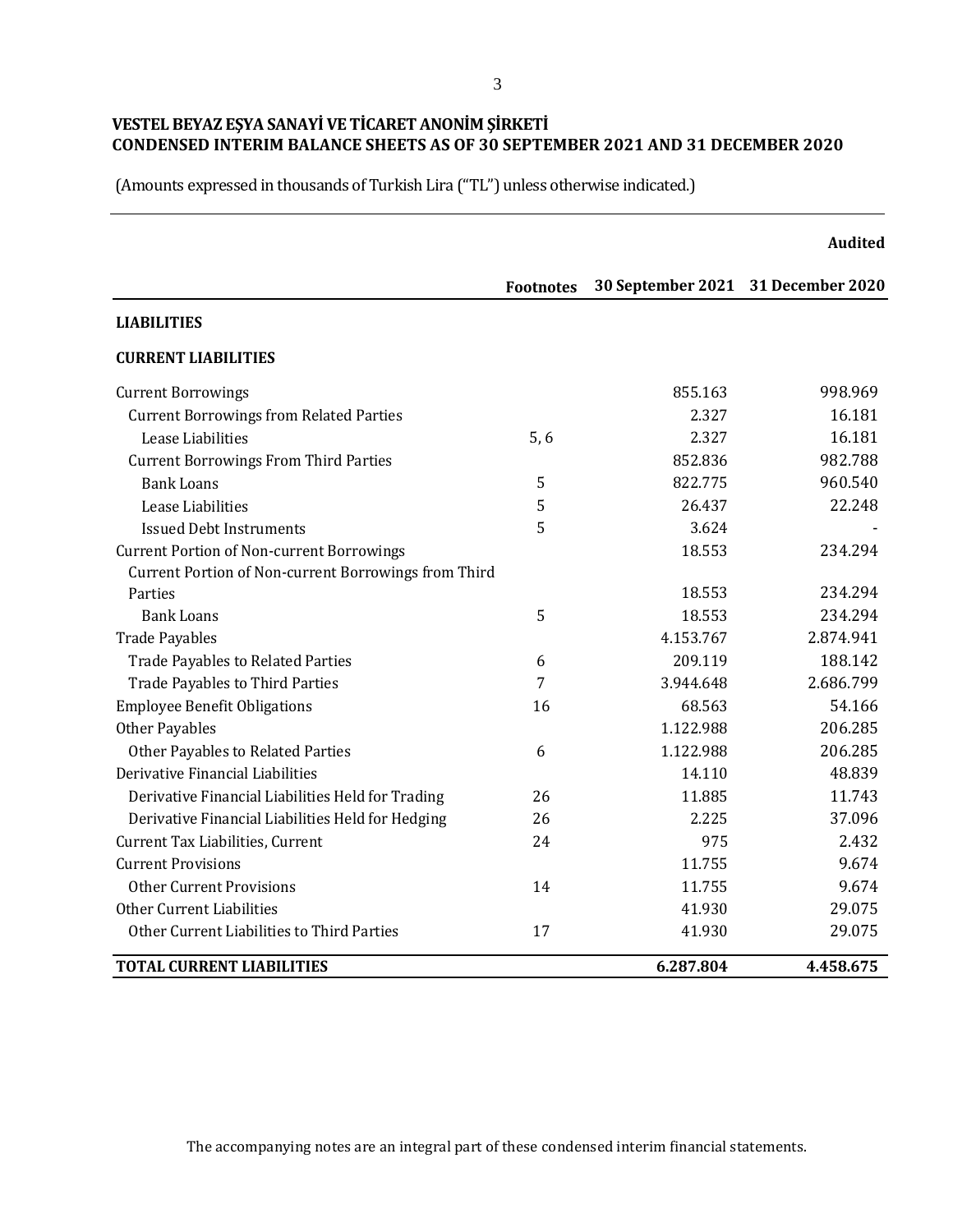|                                              |                  |                                    | <b>Audited</b> |
|----------------------------------------------|------------------|------------------------------------|----------------|
|                                              | <b>Footnotes</b> | 30 September 2021 31 December 2020 |                |
| <b>NON-CURRENT LIABILITIES</b>               |                  |                                    |                |
| Long Term Borrowings                         |                  | 401.585                            | 207.731        |
| Long Term Borrowings From Related Parties    |                  | 121.099                            | 109.058        |
| Lease Liabilities                            | 5,6              | 121.099                            | 109.058        |
| Long Term Borrowings From Third Parties      |                  | 280.486                            | 98.673         |
| <b>Bank Loans</b>                            | 5                | 9.803                              | 88.566         |
| Lease Liabilities                            | 5                | 5.683                              | 10.107         |
| <b>Issued Debt Instruments</b>               | 5                | 265.000                            |                |
| <b>Trade Payables</b>                        |                  | 110.510                            | 61.787         |
| <b>Trade Payables to Third Parties</b>       | 7                | 110.510                            | 61.787         |
| Non-current Provisions                       |                  | 110.399                            | 85.734         |
| Non-current Provisions for Employee Benefits | 16               | 110.399                            | 85.734         |
| Deferred Tax Liabilities                     | 24               | 45.937                             | 54.299         |
| <b>TOTAL NON-CURRENT LIABILITIES</b>         |                  | 668.431                            | 409.551        |
| <b>TOTAL LIABILITIES</b>                     |                  | 6.956.235                          | 4.868.226      |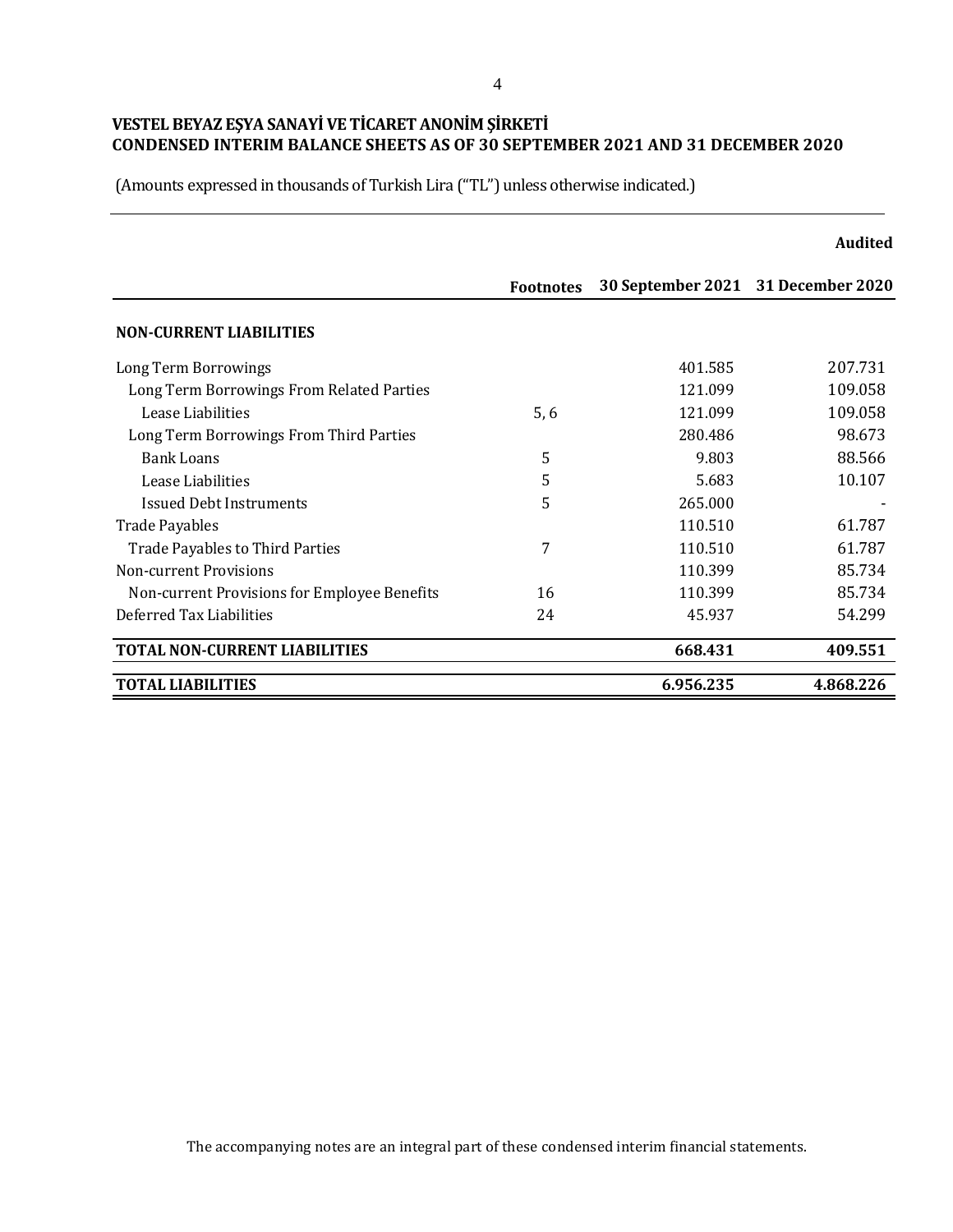(Amounts expressed in thousands of Turkish Lira ("TL") unless otherwise indicated.)

|                                                                                                                         |                  |                                    | <b>Audited</b> |
|-------------------------------------------------------------------------------------------------------------------------|------------------|------------------------------------|----------------|
|                                                                                                                         | <b>Footnotes</b> | 30 September 2021 31 December 2020 |                |
| <b>EQUITY</b>                                                                                                           |                  |                                    |                |
| <b>Equity Attributable to Owners of Parent</b>                                                                          |                  | 3.715.153                          | 3.361.765      |
| <b>Issued Capital</b>                                                                                                   | 18               | 190.000                            | 190.000        |
| <b>Inflation Adjustments on Capital</b>                                                                                 | 18               | 9.734                              | 9.734          |
| Share Premium (Discount)                                                                                                | 18               | 32.576                             | 109.031        |
| Other Accumulated Comprehensive Income (Loss) that<br>will not be Reclassified in Profit or Loss                        |                  | 759.507                            | 771.673        |
| Gains (Losses) on Revaluation and Remeasurement                                                                         |                  | 759.507                            | 771.673        |
| Increases (Decreases) on Revaluation of Property,<br>Plant and Equipment<br>Gains (Losses) on Remeasurements of Defined |                  | 791.046                            | 800.187        |
| <b>Benefit Plans</b>                                                                                                    |                  | (31.539)                           | (28.514)       |
| Other Accumulated Comprehensive Income (Loss) that<br>will be Reclassified in Profit or Loss                            |                  | 21.696                             | (29.447)       |
| Gains (Losses) on Hedge                                                                                                 |                  | 21.696                             | (29.447)       |
| Gains (Losses) on Cash Flow Hedges                                                                                      |                  | 21.696                             | (29.447)       |
| Restricted Reserves Appropriated From Profits                                                                           |                  | 142.125                            | 187.190        |
| <b>Legal Reserves</b>                                                                                                   | 18               | 142.125                            | 187.190        |
| Prior Years' Profits or Losses                                                                                          | 18               | 1.454.245                          | 792.276        |
| <b>Current Period Net Profit Or Loss</b>                                                                                |                  | 1.105.270                          | 1.331.308      |
| <b>TOTAL EQUITY</b>                                                                                                     |                  | 3.715.153                          | 3.361.765      |
| TOTAL LIABILITIES AND EQUITY                                                                                            |                  | 10.671.388                         | 8.229.991      |

Financial statements for the period 1 January – 30 September 2021 were approved by the Board of Directors of Vestel Beyaz Eşya Sanayi ve Ticaret A.Ş. on 20 October 2021.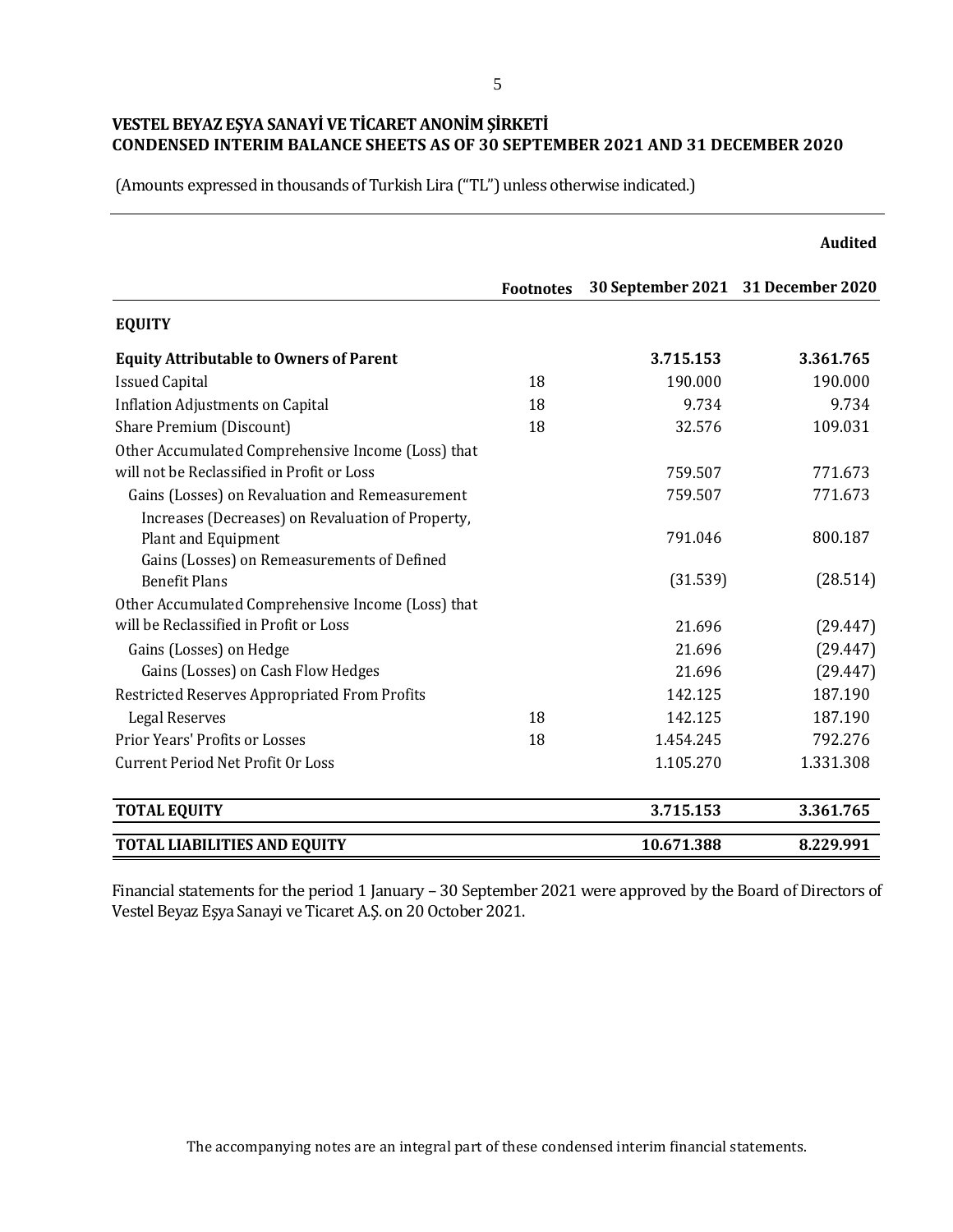# **VESTEL BEYAZ EŞYA SANAYİ VE TİCARET ANONİM ŞİRKETİ CONDENSED INTERIM STATEMENTS OF PROFIT OR LOSS AND OTHER COMPREHENSIVE INCOME FOR THE PERIODS 1 JANUARY – 30 SEPTEMBER 2021 AND 2020**

(Amounts expressed in thousands of Turkish Lira ("TL") unless otherwise indicated.)

|                                                                 | <b>Footnotes</b> | 1 January -<br>30 September<br>2021 | 1 January -<br>2020 | 1 July-<br>30 September 30 September<br>2021 | 1 July-<br>30 September<br>2020 |
|-----------------------------------------------------------------|------------------|-------------------------------------|---------------------|----------------------------------------------|---------------------------------|
| <b>PROFIT OR LOSS</b>                                           |                  |                                     |                     |                                              |                                 |
| Revenue                                                         | 19               | 11.268.255                          | 6.043.224           | 3.923.452                                    | 2.532.846                       |
| <b>Cost of Sales</b>                                            | 19               | (9.636.220)                         | (4.976.257)         | (3.485.020)                                  | (2.009.359)                     |
| <b>GROSS PROFIT (LOSS) FROM</b><br><b>COMMERCIAL OPERATIONS</b> |                  | 1.632.035                           | 1.066.967           | 438.432                                      | 523.487                         |
| <b>GROSS PROFIT (LOSS)</b>                                      |                  | 1.632.035                           | 1.066.967           | 438.432                                      | 523.487                         |
| <b>General Administrative Expenses</b>                          | 21               | (87.426)                            | (55.389)            | (28.758)                                     | (18.823)                        |
| <b>Marketing Expenses</b>                                       | 21               | (137.086)                           | (83.606)            | (51.718)                                     | (33.691)                        |
| <b>Research and Development Expense</b>                         | 21               | (84.368)                            | (47.597)            | (28.627)                                     | (16.566)                        |
| Other Income from Operating Activities                          | 22               | 665.931                             | 411.558             | 82.166                                       | 206.318                         |
| Other Expenses from Operating Activities                        | 22               | (753.944)                           | (480.455)           | (114.823)                                    | (218.229)                       |
| PROFIT (LOSS) FROM OPERATING<br><b>ACTIVITIES</b>               |                  | 1.235.142                           | 811.478             | 296.672                                      | 442.496                         |
| PROFIT (LOSS) BEFORE FINANCING<br><b>INCOME (EXPENSE)</b>       |                  | 1.235.142                           | 811.478             | 296.672                                      | 442.496                         |
| Finance Income                                                  | 23               | 697.508                             | 379.583             | 186.316                                      | 162.601                         |
| <b>Finance Costs</b>                                            | 23               | (844.722)                           | (487.113)           | (202.705)                                    | (249.574)                       |
| PROFIT (LOSS) FROM CONTINUING<br><b>OPERATIONS, BEFORE TAX</b>  |                  | 1.087.928                           | 703.948             | 280.283                                      | 355.523                         |
| Tax (Expense) Income, Continuing                                |                  | 17.342                              | 5.985               | (2.259)                                      | 3.690                           |
| Current Period Tax (Expense) Income                             | 24               | (4.857)                             | (3.335)             | (991)                                        | (1.693)                         |
| Deferred Tax (Expense) Income                                   | 24               | 22.199                              | 9.320               | (1.268)                                      | 5.383                           |
| PROFIT (LOSS) FROM CONTINUING<br><b>OPERATIONS</b>              |                  | 1.105.270                           | 709.933             | 278.024                                      | 359.213                         |
| <b>PROFIT (LOSS)</b>                                            |                  | 1.105.270                           | 709.933             | 278.024                                      | 359.213                         |
| Earnings Per Share with a TL 1 of Par<br><b>Value</b>           | 25               | 5,82                                | 3,74                | 1,46                                         | 1,89                            |

The accompanying notes are an integral part of these condensed interim financial statements.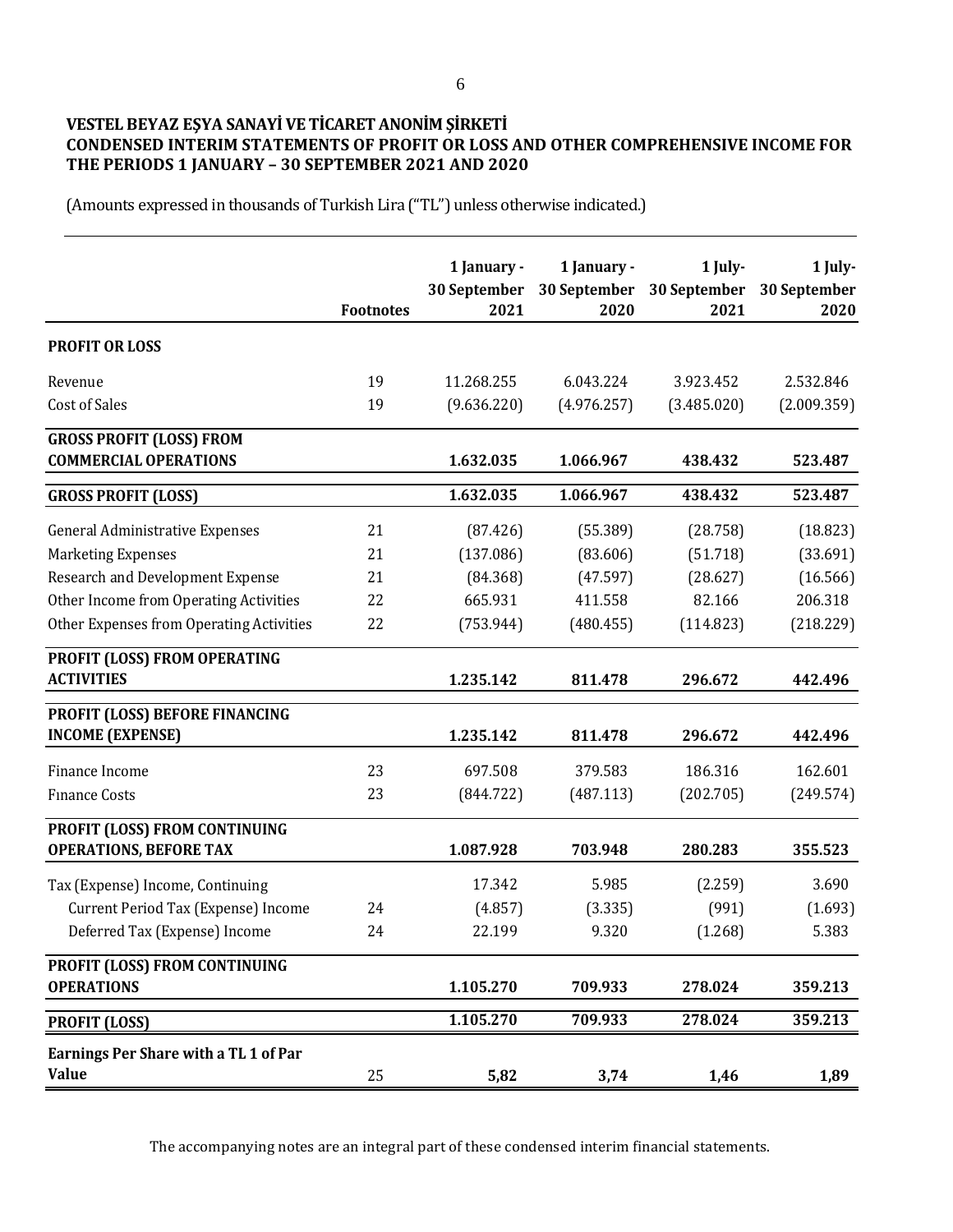# **VESTEL BEYAZ EŞYA SANAYİ VE TİCARET ANONİM ŞİRKETİ CONDENSED INTERIM STATEMENTS OF PROFIT OR LOSS AND OTHER COMPREHENSIVE INCOME FOR THE PERIODS 1 JANUARY – 30 SEPTEMBER 2021 AND 2020**

(Amounts expressed in thousands of Turkish Lira ("TL") unless otherwise indicated.)

|                                                 | 1 January -          | 1 January - | 1 July-                                        | $1$ July- |
|-------------------------------------------------|----------------------|-------------|------------------------------------------------|-----------|
|                                                 | 30 September<br>2021 | 2020        | 30 September 30 September 30 September<br>2021 | 2020      |
| <b>OTHER COMPREHENSIVE INCOME</b>               |                      |             |                                                |           |
| Other Comprehensive Income that will not        |                      |             |                                                |           |
| be Reclassified to Profit or Loss               | (3.025)              | (4.197)     | (1.561)                                        | (1.889)   |
| Gains (Losses) on Remeasurements of             |                      |             |                                                |           |
| Defined Benefit Plans                           | (3.781)              | (5.247)     | (1.951)                                        | (2.362)   |
| Taxes Relating to Components of                 |                      |             |                                                |           |
| Other Comprehensive Income                      |                      |             |                                                |           |
| that will not be Reclassified to Profit or Loss | 756                  | 1.050       | 390                                            | 473       |
| Taxes Relating to Remeasurements of             |                      |             |                                                |           |
| <b>Defined Benefit Plans</b>                    | 756                  | 1.050       | 390                                            | 473       |
| Other Comprehensive Income that will be         |                      |             |                                                |           |
| Reclassified to Profit or Loss                  | 51.143               | (19.205)    | (44)                                           | (10.383)  |
| Other Comprehensive Income (Loss)               |                      |             |                                                |           |
| Related with Cash Flow Hedges                   | 65.737               | (24.622)    | (58)                                           | (13.312)  |
| Gains (Losses) on Cash Flow Hedges              | 65.737               | (24.622)    | (58)                                           | (13.312)  |
| Taxes Relating to Components of Other           |                      |             |                                                |           |
| Comprehensive Income                            |                      |             |                                                |           |
| that will be Reclassified to Profit or Loss     | (14.594)             | 5.417       | 14                                             | 2.929     |
| Taxes Relating to Cash Flow Hedges              | (14.594)             | 5.417       | 14                                             | 2.929     |
| <b>OTHER COMPREHENSIVE INCOME (LOSS)</b>        | 48.118               | (23.402)    | (1.605)                                        | (12.272)  |
| <b>TOTAL COMPREHENSIVE INCOME (LOSS)</b>        | 1.153.388            | 686.531     | 276.419                                        | 346.941   |

The accompanying notes are an integral part of these condensed interim financial statements.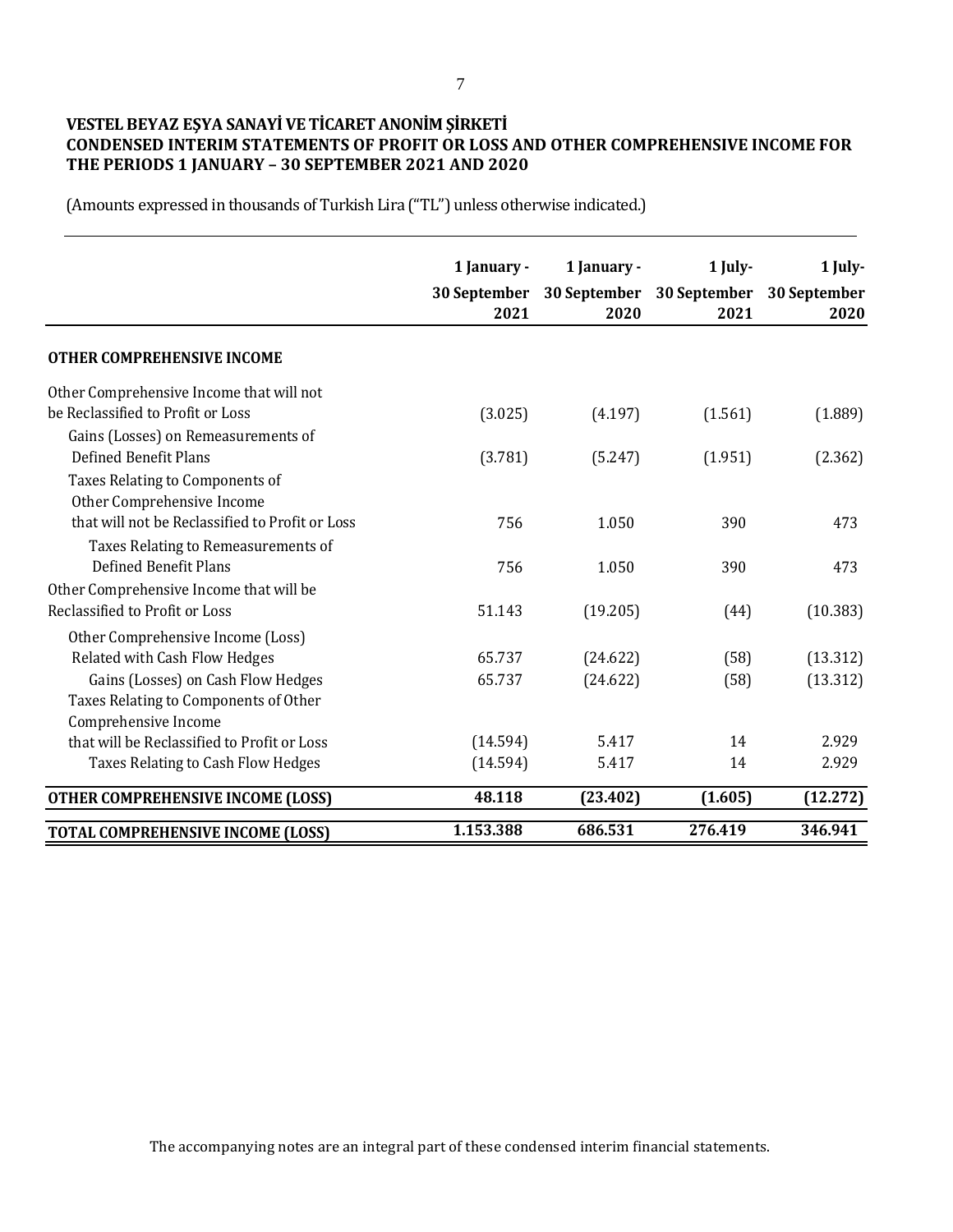# **VESTEL BEYAZ EŞYA SANAYİ VE TİCARET ANONİM ŞİRKETİ CONDENSED INTERIM STATEMENTS OF CHANGES IN SHAREHOLDERS' EQUITY FORTHE PERIODS 1 JANUARY – 30 SEPTEMBER 2021 AND 2020**

|                                                        |                                    |            |                  |                   |                               |                                    | <b>Other</b>                         |               |                          |                                      |                     |              |               |           |                 |           |
|--------------------------------------------------------|------------------------------------|------------|------------------|-------------------|-------------------------------|------------------------------------|--------------------------------------|---------------|--------------------------|--------------------------------------|---------------------|--------------|---------------|-----------|-----------------|-----------|
|                                                        |                                    |            |                  | <b>Increases</b>  | Gains                         |                                    | Accumulated                          |               |                          | <b>Other</b>                         |                     |              |               |           |                 |           |
|                                                        |                                    |            |                  | (Decreases)       | (Losses) on                   | Gains                              | Compre-                              |               |                          | Accumulated                          |                     |              |               |           |                 |           |
|                                                        |                                    |            |                  | on<br>Revaluation | <b>Remeasure-</b><br>ments of | (Losses) on<br><b>Revaluations</b> | hensive<br><b>Income that</b>        |               | <b>Reserve Of</b>        | Compre-<br>hensive Income Restricted |                     |              |               |           | Equity          |           |
|                                                        |                                    | Inflation  | <b>Share</b>     | of Property,      | Defined                       | and                                | will not be                          |               | Gains or                 | that will be                         | <b>Reserves</b>     | Prior Years' |               |           | attributable to |           |
|                                                        |                                    | Adjustment | Premiums or      | <b>Plant</b> and  | <b>Benefit</b>                |                                    | Remeasurem Reclassified in Cash Flow |               | <b>Losses</b> on         | Reclassified in                      | Appropriated        | Profits or   | Net Profit or | Retained  | owners of       |           |
|                                                        | <b>Issued Capital</b> s on Capital |            | <b>Discounts</b> | Equipment         | Plans                         | ents                               | <b>Profit or Loss</b>                | <b>Hedges</b> | Hedge                    | <b>Profit or Loss</b>                | <b>From Profits</b> | Losses       | Loss          | Earnings  | parent          | Equity    |
| <b>Previous Period</b><br>1 January -30 September 2020 |                                    |            |                  |                   |                               |                                    |                                      |               |                          |                                      |                     |              |               |           |                 |           |
| <b>Equity at Beginning of Period</b>                   | 190.000                            | 9.734      | 109.031          | 410.776           | (14.795)                      | 395.981                            | 395.981                              | $\sim$        | $\sim$                   | $\sim$                               | 173.938             | 359.472      | 568.072       | 927.544   | 1.806.228       | 1.806.228 |
| Transfers                                              |                                    |            |                  | (5.063)           |                               | (5.063)                            | (5.063)                              |               | $\overline{\phantom{a}}$ |                                      | 13.252              | 559.883      | (568.072)     | (8.189)   |                 |           |
| Total Comprehensive Income (Loss)                      |                                    |            |                  |                   | (4.197)                       | (4.197)                            | (4.197)                              | (19.205)      | (19.205)                 | (19.205)                             |                     |              | 709.933       | 709.933   | 686.531         | 686.531   |
| Profit (Loss)                                          |                                    |            |                  |                   |                               | $\sim$                             |                                      |               | $\overline{\phantom{a}}$ | $\sim$                               |                     |              | 709.933       | 709.933   | 709.933         | 709.933   |
| Other Comprehensive Income<br>(Loss)                   |                                    |            |                  |                   | (4.197)                       | (4.197)                            | (4.197)                              | (19.205)      | (19.205)                 | (19.205)                             |                     |              |               |           | (23.402)        | (23.402)  |
| Dividends Paid                                         |                                    |            |                  |                   |                               |                                    |                                      |               |                          |                                      |                     | (128.766)    |               | (128.766) | (128.766)       | (128.766) |
| <b>Equity at End of Period</b>                         | 190.000                            | 9.734      | 109.031          | 405.713           | (18.992)                      | 386.721                            | 386.721                              | (19.205)      | (19.205)                 | (19.205)                             | 187.190             | 790.589      | 709.933       | 1.500.522 | 2.363.993       | 2.363.993 |
|                                                        |                                    |            |                  |                   |                               |                                    |                                      |               |                          |                                      |                     |              |               |           |                 |           |
| <b>Current Period</b>                                  |                                    |            |                  |                   |                               |                                    |                                      |               |                          |                                      |                     |              |               |           |                 |           |
| 1 January - 30 September 2021                          |                                    |            |                  |                   |                               |                                    |                                      |               |                          |                                      |                     |              |               |           |                 |           |
| <b>Equity at Beginning of Period</b>                   | 190.000                            | 9.734      | 109.031          | 800.187           | (28.514)                      | 771.673                            | 771.673                              | (29.447)      | (29.447)                 | (29.447)                             | 187.190             | 792.276      | 1.331.308     | 2.123.584 | 3.361.765       | 3.361.765 |
| Transfers                                              |                                    |            |                  | (9.141)           |                               | (9.141)                            | (9.141)                              |               | $\overline{\phantom{a}}$ |                                      |                     | 1.340.449    | (1.331.308)   | 9.141     |                 |           |
| Total Comprehensive Income (Loss)                      |                                    |            |                  |                   | (3.025)                       | (3.025)                            | (3.025)                              | 51.143        | 51.143                   | 51.143                               |                     |              | 1.105.270     | 1.105.270 | 1.153.388       | 1.153.388 |
| Profit (Loss)                                          |                                    |            |                  |                   | $\sim$                        | $\sim$                             | $\overline{\phantom{a}}$             | $\sim$        | $\sim$                   | $\overline{\phantom{a}}$             |                     |              | 1.105.270     | 1.105.270 | 1.105.270       | 1.105.270 |
| Other Comprehensive Income<br>(Loss)                   |                                    |            |                  |                   | (3.025)                       | (3.025)                            | (3.025)                              | 51.143        | 51.143                   | 51.143                               |                     |              |               |           | 48.118          | 48.118    |
|                                                        |                                    |            | (76.455)         |                   |                               |                                    |                                      |               |                          |                                      | (45.065)            | (678.480)    |               | (678.480) | (800.000)       | (800.000) |
| Dividends Paid                                         |                                    |            | 32.576           | 791.046           | (31.539)                      | 759.507                            | 759.507                              | 21.696        | 21.696                   | 21.696                               | 142.125             | 1.454.245    | 1.105.270     | 2.559.515 | 3.715.153       | 3.715.153 |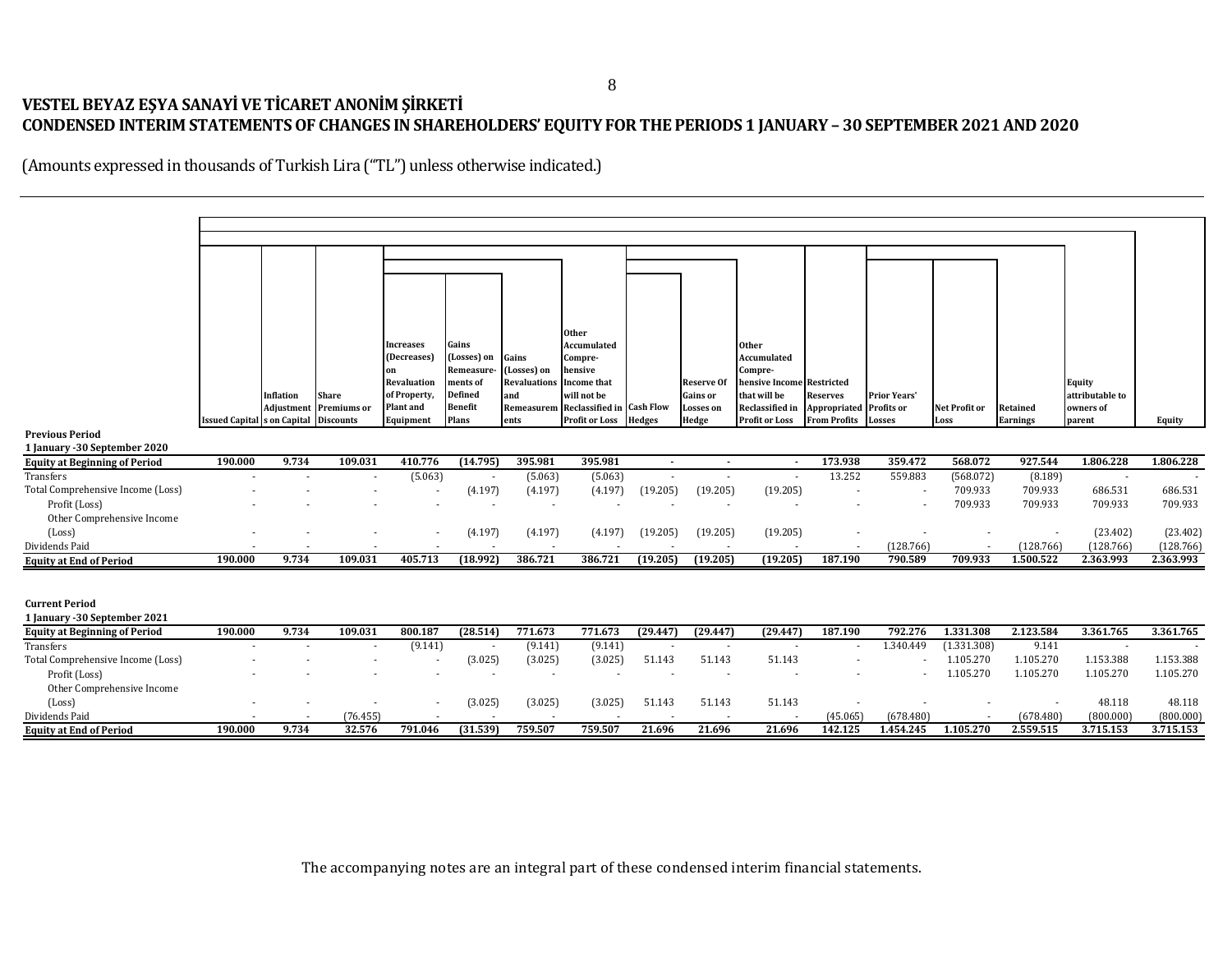# **VESTEL BEYAZ EŞYA SANAYİ VE TİCARET ANONİM ŞİRKETİ CONDENSED INTERIM STATEMENTS OF CASH FLOWS FOR THE PERIODS 1 JANUARY - 30 SEPTEMBER 2021 AND 2020**

|                                                            | <b>Footnotes</b> | 1 January -<br>30 September<br>2021 | 1 January -<br>30 September<br>2020 |
|------------------------------------------------------------|------------------|-------------------------------------|-------------------------------------|
|                                                            |                  |                                     |                                     |
| <b>CASH FLOWS FROM (USED IN) OPERATING ACTIVITIES</b>      |                  | 610.627                             | 397.466                             |
| Profit (Loss)                                              |                  | 1.105.270                           | 709.933                             |
| Profit (Loss) from Continuing Operations                   |                  | 1.105.270                           | 709.933                             |
| <b>Adjustments to Reconcile Profit (Loss)</b>              |                  | 523.151                             | 305.078                             |
| Adjustments for Depreciation and Amortisation Expense      | 11,12,13         | 281.336                             | 221.050                             |
| Adjustments for Impairment Loss (Reversal of Impairment    |                  |                                     |                                     |
| Loss)                                                      |                  | 6.053                               | 1.928                               |
| Adjustments for Impairment Loss (Reversal of               |                  |                                     |                                     |
| <b>Impairment Loss) of Inventories</b>                     | 9                | 6.053                               | 1.928                               |
| <b>Adjustments for Provisions</b>                          |                  | 31.576                              | 13.424                              |
| Adjustments for (Reversal of) Provisions Related with      |                  |                                     |                                     |
| <b>Employee Benefits</b>                                   | 16               | 29.495                              | 9.604                               |
| Adjustments for (Reversal of) Lawsuit and/or Penalty       |                  |                                     |                                     |
| Provisions                                                 | 14               | 2.081                               | 3.820                               |
| Adjustments for Interest (Income) Expenses                 |                  | 159.810                             | 25.936                              |
| Adjustments for Interest Income                            | 23               | (53.180)                            | (37.409)                            |
| Adjustments for Interest Expense                           | 23               | 212.990                             | 63.345                              |
| Adjustments for Unrealised Foreign Exchange Losses (Gains) |                  | 26.390                              | 56.494                              |
| Adjustments for Fair Value Losses (Gains)                  |                  | 13.243                              | 8.228                               |
| Adjustments for Fair Value (Gains) Losses on Derivative    |                  |                                     |                                     |
| <b>Financial Instruments</b>                               |                  | 13.243                              | 8.228                               |
| Adjustments for Tax (Income) Expenses                      | 24               | (17.342)                            | (5.985)                             |
| Adjustments for Losses (Gains) on Disposal of Non-Current  |                  |                                     |                                     |
| Assets                                                     |                  | (2.331)                             | (2.292)                             |
| Adjustments for Losses (Gains) Arised From Sale of         |                  |                                     |                                     |
| <b>Tangible Assets</b>                                     |                  | (2.331)                             | (2.292)                             |
| Other Adjustments to Reconcile Profit (Loss)               | $\overline{4}$   | 24.416                              | (13.705)                            |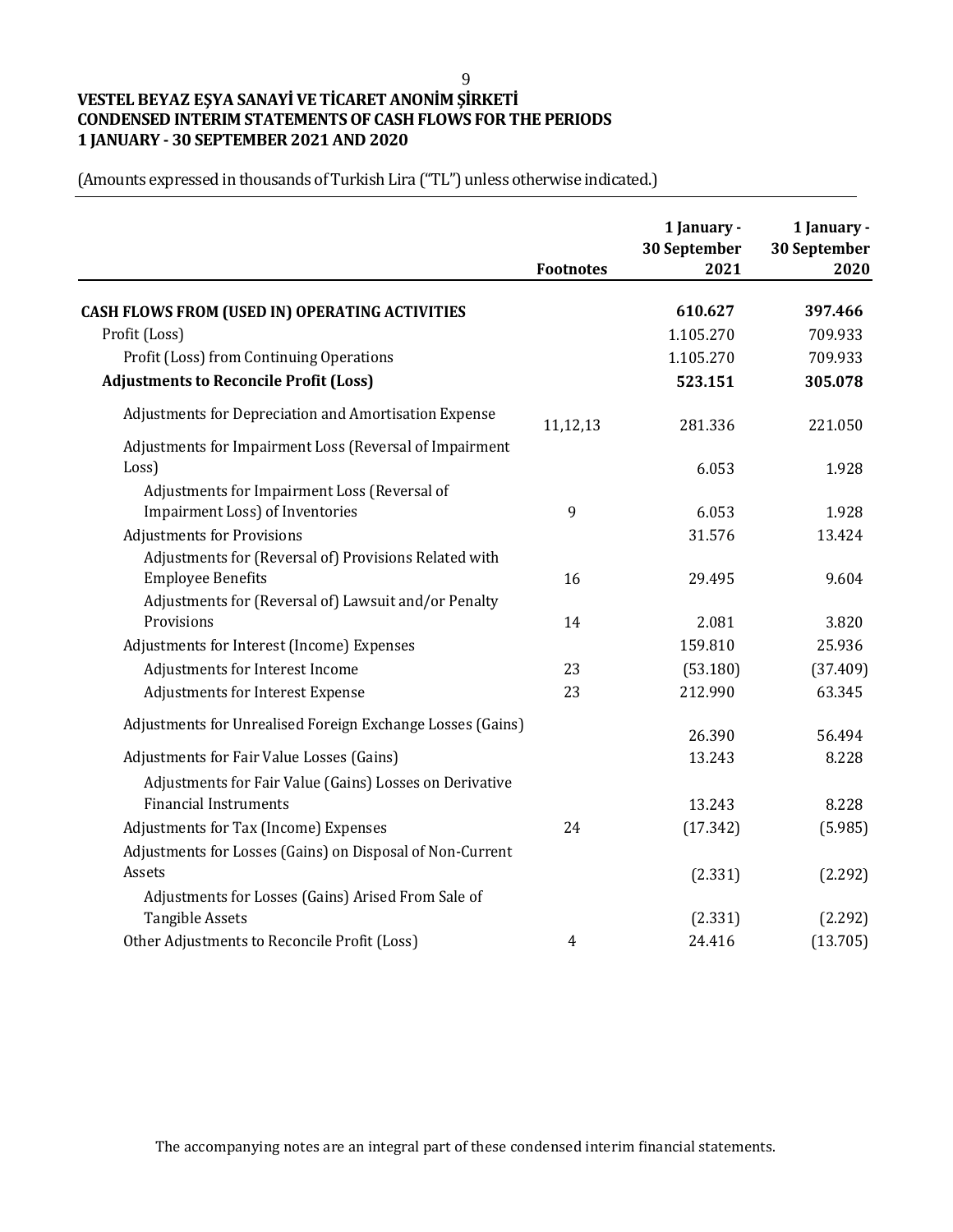# **VESTEL BEYAZ EŞYA SANAYİ VE TİCARET ANONİM ŞİRKETİ CONDENSED INTERIM STATEMENTS OF CASH FLOWS FOR THE PERIODS 1 JANUARY - 30 SEPTEMBER 2021 AND 2020**

|                                                               | <b>Footnotes</b> | 1 January -<br>30 September<br>2021 | 1 January -<br>30 September<br>2020 |
|---------------------------------------------------------------|------------------|-------------------------------------|-------------------------------------|
| <b>Changes in Working Capital</b>                             |                  | (1.002.869)                         | (608.177)                           |
| Adjustments for Decrease (Increase) in Trade Accounts         |                  |                                     |                                     |
| Receivable                                                    |                  | (843.337)                           | (844.085)                           |
| Decrease (Increase) in Trade Accounts Receivables from        |                  |                                     |                                     |
| <b>Related Parties</b>                                        | 6                | (818.408)                           | (851.008)                           |
| Decrease (Increase) in Trade Accounts Receivables from        |                  |                                     |                                     |
| <b>Third Parties</b>                                          | $\overline{7}$   | (24.929)                            | 6.923                               |
| Adjustments for Decrease (Increase) in Other Receivables      |                  |                                     |                                     |
| <b>Related with Operations</b>                                |                  | (75.493)                            | (34.253)                            |
| Decrease (Increase) in Related Party Receivables Related      |                  |                                     |                                     |
| with Operations                                               | 8                | (18.593)                            |                                     |
| Decrease (Increase) in Other Third Party Receivables          |                  |                                     |                                     |
| <b>Related with Operations</b>                                | 8                | (56.900)                            | (34.253)                            |
| Adjustments for Decrease (Increase) in Inventories            | 9                | (1.257.263)                         | (387.530)                           |
| Decrease (Increase) in Prepaid Expenses                       | 10               | (176.014)                           | (50.071)                            |
| Adjustments for Increase (Decrease) in Trade Accounts Payable |                  | 1.327.549                           | 682.258                             |
| Increase (Decrease) in Trade Accounts Payables to             |                  |                                     |                                     |
| <b>Related Parties</b>                                        | 6                | 20.977                              | (6.108)                             |
| Increase (Decrease) in Trade Accounts Payables to Third       |                  |                                     |                                     |
| Parties                                                       | 7                | 1.306.572                           | 688.366                             |
| Increase (Decrease) in Employee Benefit Liabilities           | 16               | 14.397                              | 2.677                               |
| Other Adjustments for Other Increase (Decrease) in Working    |                  |                                     |                                     |
| Capital                                                       |                  | 7.292                               | 22.827                              |
| Decrease (Increase) in Other Assets Related with              |                  |                                     |                                     |
| Operations                                                    | 17               | (5.563)                             | (8.660)                             |
| Increase (Decrease) in Other Payables Related with            |                  |                                     |                                     |
| Operations                                                    | 17               | 12.855                              | 31.487                              |
| <b>Cash Flows from (used in) Operations</b>                   |                  | 625.552                             | 406.834                             |
| Payments Related with Provisions for Employee Benefits        | 16               | (8.611)                             | (7.200)                             |
| Income Taxes refund (Paid)                                    | 24               | (6.314)                             | (2.168)                             |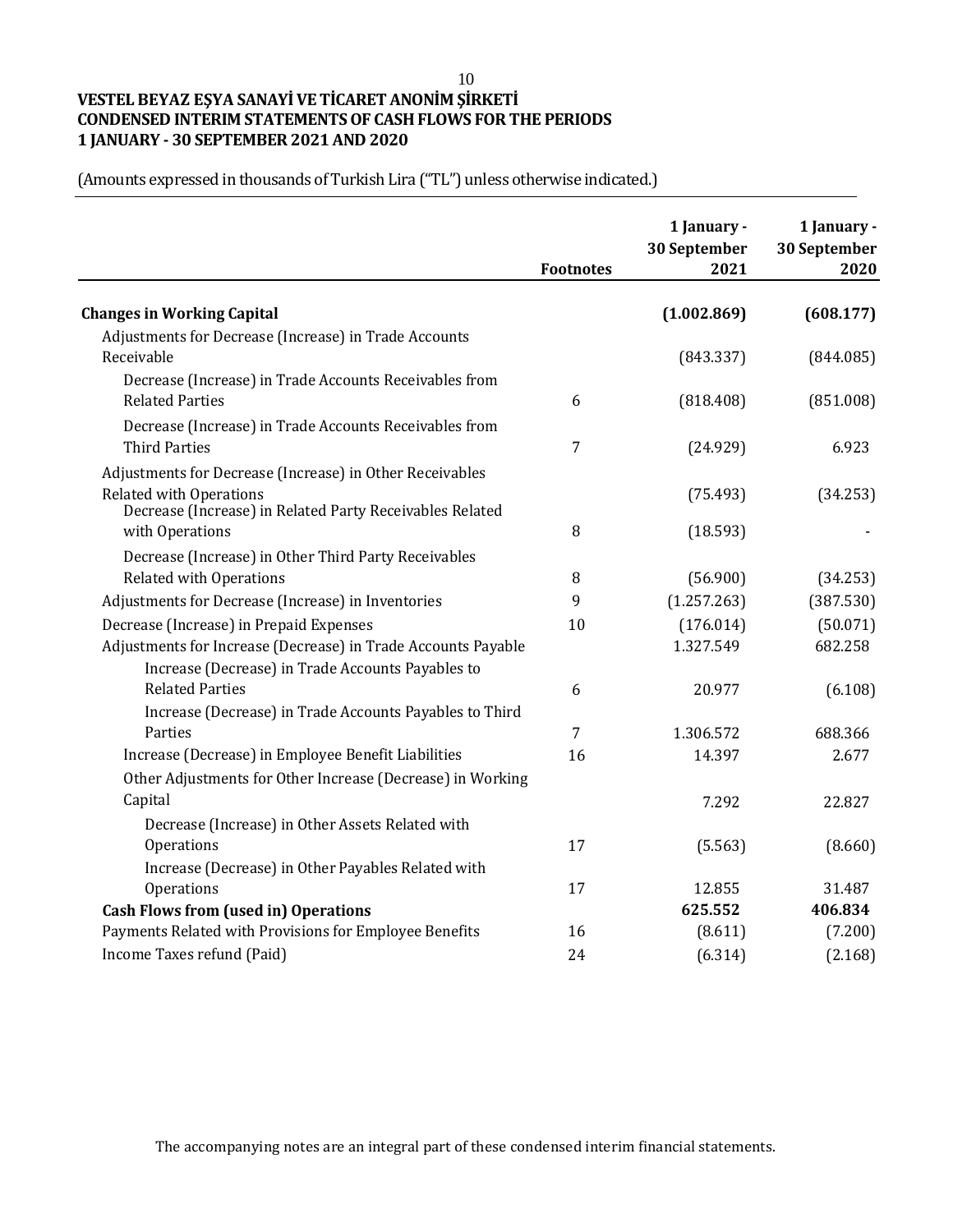# **VESTEL BEYAZ EŞYA SANAYİ VE TİCARET ANONİM ŞİRKETİ CONDENSED INTERIM STATEMENTS OF CASH FLOWS FOR THE PERIODS 1 JANUARY - 30 SEPTEMBER 2021 AND 2020**

|                                                              | <b>Footnotes</b>        | 1 January -<br>30 September<br>2021 | 1 January -<br>30 September<br>2020 |
|--------------------------------------------------------------|-------------------------|-------------------------------------|-------------------------------------|
| CASH FLOWS FROM (USED IN) INVESTING ACTIVITIES               |                         | (445.747)                           | (680.257)                           |
| Proceeds from Sales of Property, Plant, Equipment and        |                         |                                     |                                     |
| <b>Intangible Assets</b>                                     |                         | 21.301                              | 3.100                               |
| Proceeds from Sales of Property, Plant and Equipment         |                         | 21.301                              | 3.100                               |
| Purchase of Property, Plant, Equipment and Intangible Assets |                         | (448.455)                           | (310.858)                           |
| Purchase of Property, Plant and Equipment                    | 11                      | (363.464)                           | (256.664)                           |
| Purchase of Intangible Assets                                | 13                      | (84.991)                            | (54.194)                            |
| Cash Advances and Loans Made to Other Parties                |                         | (18.593)                            | (372.499)                           |
| Cash Advances and Loans Made to Related Parties              | 6                       | (18.593)                            | (372.499)                           |
| CASH FLOWS FROM (USED IN) FINANCING ACTIVITIES               |                         | (237.590)                           | 209.795                             |
| <b>Proceeds from Borrowings</b>                              |                         | 1.795.552                           | 1.569.984                           |
| Proceeds from Loans                                          | 5                       | 1.530.552                           | 1.569.984                           |
| <b>Cash Proceeds from Issued Bonds</b>                       | 5                       | 265.000                             |                                     |
| <b>Repayments of Borrowings</b>                              |                         | (1.978.474)                         | (1.321.531)                         |
| Loan Repayments                                              | 5                       | (1.978.474)                         | (1.321.531)                         |
| Decrease in Other Payables to Related Parties                |                         | 916.703                             | 129.012                             |
| Payments of Lease Liabilities                                |                         | (26.991)                            | (24.098)                            |
| Dividends Paid                                               | 6                       | (800.000)                           | (128.766)                           |
| <b>Interest Paid</b>                                         |                         | (197.559)                           | (52.215)                            |
| <b>Interest Received</b>                                     |                         | 53.179                              | 37.409                              |
| NET INCREASE (DECREASE) IN CASH AND CASH                     |                         |                                     |                                     |
| EQUIVALENTS BEFORE EFFECT OF EXCHANGE RATE CHANGES           |                         | (72.710)                            | (72.996)                            |
| NET INCREASE (DECREASE) IN CASH AND                          |                         |                                     |                                     |
| <b>CASH EQUIVALENTS</b>                                      |                         | (72.710)                            | (72.996)                            |
| CASH AND CASH EQUIVALENTS AT THE BEGINNING OF THE            |                         |                                     |                                     |
| <b>PERIOD</b>                                                | 4                       | 187.136                             | 82.287                              |
| CASH AND CASH EQUIVALENTS AT THE END OF THE PERIOD           | $\overline{\mathbf{4}}$ | 114.426                             | 9.291                               |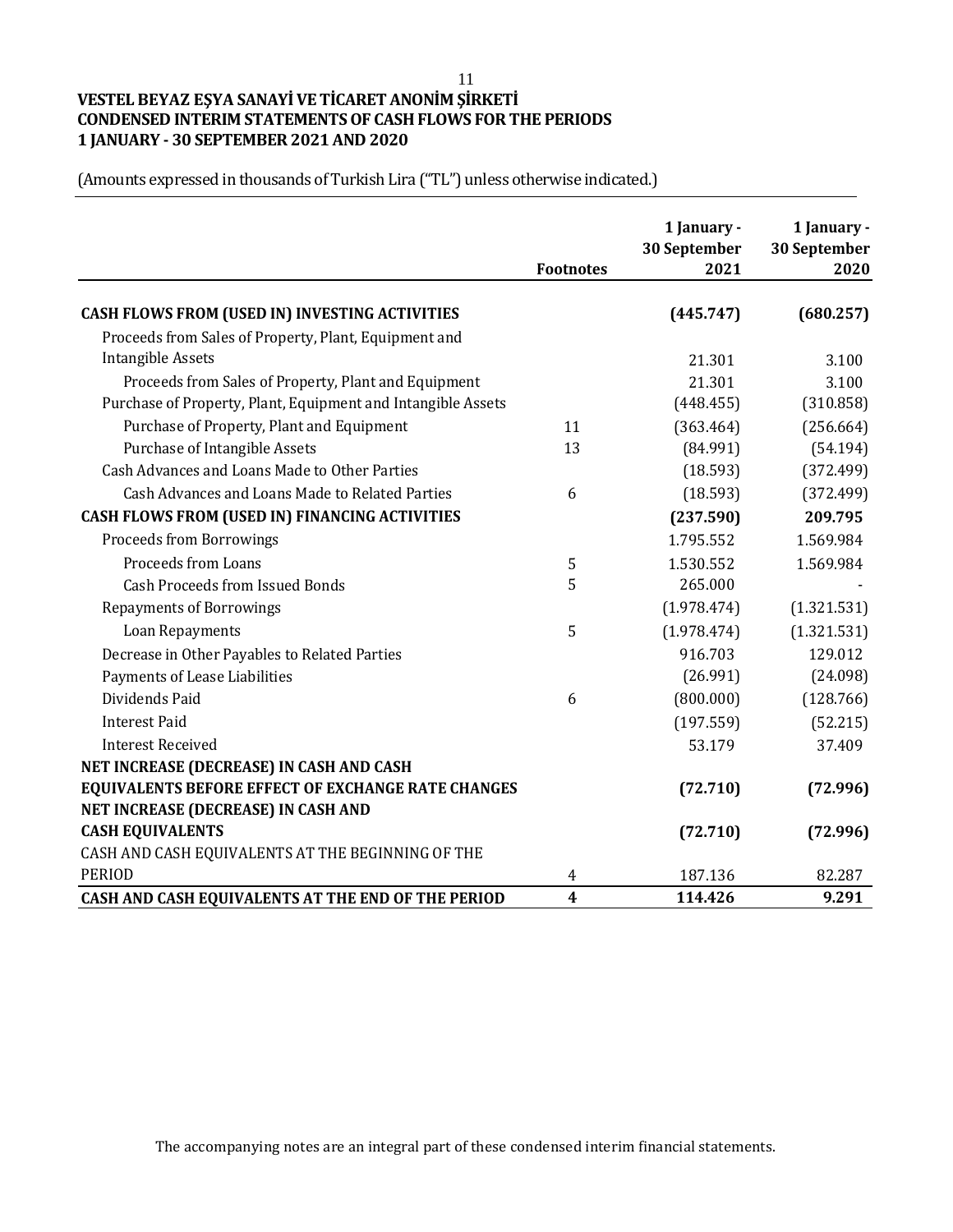(Amounts expressed in thousands of Turkish Lira ("TL") unless otherwise indicated.)

#### **NOTE 1 – COMPANY'S ORGANISATION AND NATURE OF OPERATIONS**

Vestel Beyaz Eşya Sanayi ve Ticaret A.Ş. (the "Company" or "Vestel Beyaz Eşya") was incorporated in 1997 under the Turkish Commercial Code and its head office is located at Levent 199, Büyükdere Caddesi No: 199, 34394 Şişli / İstanbul.

The Company started its operations in 1999 and produces refrigerators, freezers, room air conditioning units, washing machines, cookers, dishwashers and water heaters. The Company's production facilities occupy 406.000 square meters of enclosed area located in Manisa Organized Industrial Zone on total area of 629.000 square meters.

The Company is a member of Vestel Group of Companies which are under the control of the Zorlu Family. The Company performs its foreign sales and domestic sales via Vestel Ticaret A.Ş. which is also a member of Vestel Group of Companies.

The Company is registered to Capital Market Board and its shares have been quoted to Borsa Istanbul ("BİST") since 21 April 2006.

As of 30 September 2021, the number of personnel employed was 9.321 (31 December 2020: 9.210).

As of balance sheet dates, the shareholders of the Company and their percentage shareholdings were as follows:

|                                          | Shareholding % |
|------------------------------------------|----------------|
|                                          |                |
| Vestel Elektronik Sanayi ve Ticaret A.Ş. | 82,53          |
| Other shareholders                       | 17.47          |

**100,00**

As of 30 September 2021, 59.800.000 shares of the Company have been quoted at the Borsa Istanbul ("BİST") (31,47 % of its share capital; 31 December 2020: 31,47 %).

#### **NOTE 2 – BASIS OF PRESENTATION OF FINANCIAL STATEMENTS**

#### **2.1 Basis of presentation**

#### **2.1.1 Statement of compliance**

The accompanying interim condensed financial statements are prepared in accordance with the Communiqué Serial II, No: 14.1, "Principals of Financial Reporting in Capital Markets" published in the Official Gazette numbered 28676 on 13 June 2013. According to the article 5 of the Communiqué, financial statements are prepared in accordance with Turkish Accounting Standards / Turkish Financial Reporting Standards ("TAS" / "TFRS") and its addendum and interpretations ("TFRIC") issued by the Public Oversight Accounting and Auditing Standards Authority ("POAASA" or "POA") Turkish Accounting Standards Board.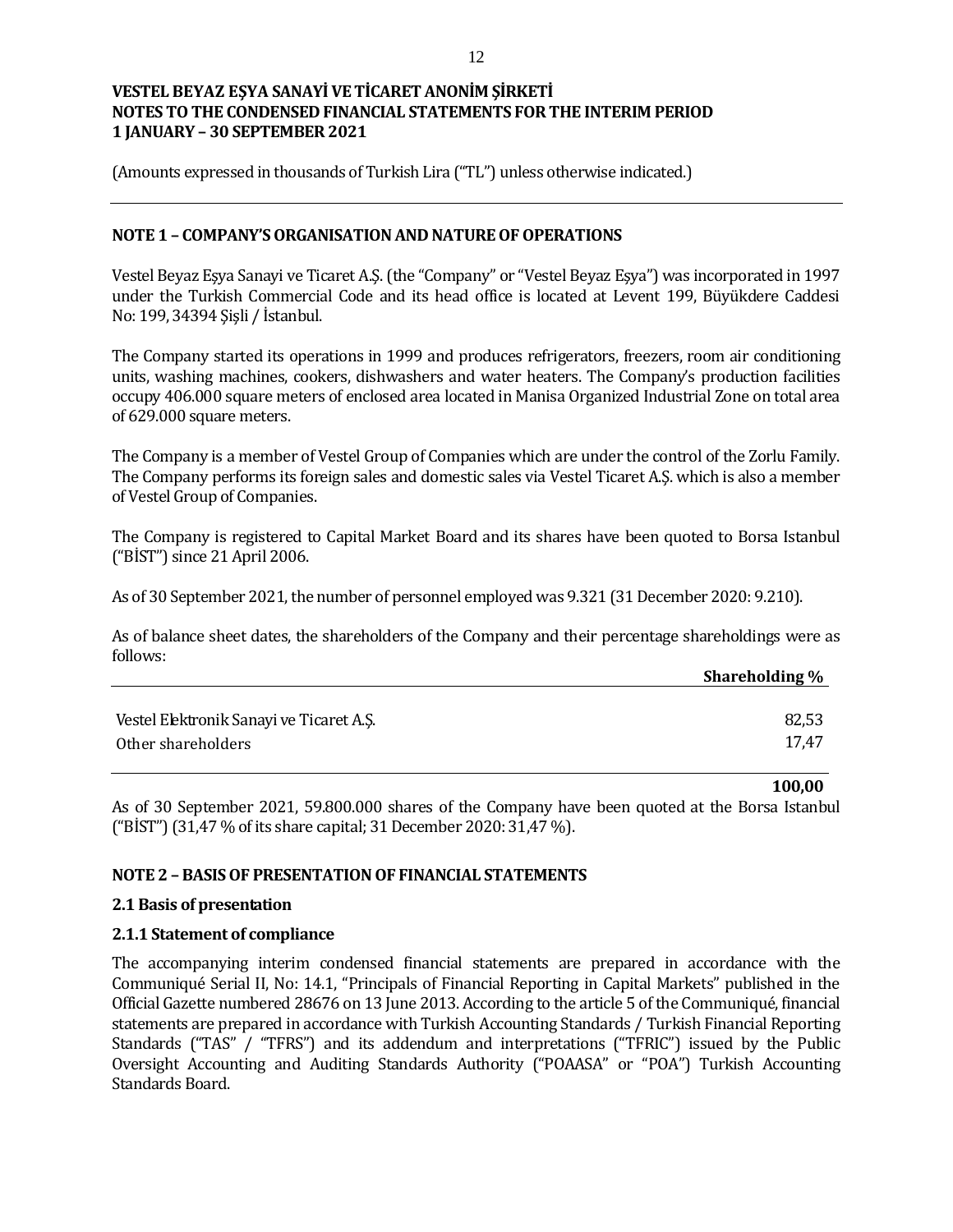(Amounts expressed in thousands of Turkish Lira ("TL") unless otherwise indicated.)

## **NOTE 2 – BASIS OF PRESENTATION OF FINANCIAL STATEMENTS (Cont'd)**

#### **2.1 Basis of presentation (Cont'd)**

#### **2.1.1 Statement of compliance (Cont'd)**

The Company prepared its condensed interim financial statements for the period ended 30 June 2021 in accordance with ("TAS") 34 "Interim Financial Reporting" in the framework of the Communiqué Serial II, No: 14.1, and its related announcement. The condensed interim financial statements and its accompanying notes are presented in compliance with the format recommended by CMB including its mandatory information.

In compliance with the TAS 34, entities have preference in presenting their interim financial statements whether full set or condensed. In this framework, the Company preferred to present its condensed financial statements.

The Company's condensed interim financial statements do not include all disclosure and notes that should be included at year-end financial statements. Therefore the condensed interim financial statements should be read in conjunction with the financial statements as at 31 December 2020.

The Company maintains its accounting records and prepares its statutory financial statements in accordance with the Turkish Commercial Code ("TCC"), tax legislation and the uniform chart of accounts issued by the Ministry of Finance. The financial statements, except for land, buildings and land improvements and the financial assets and liabilities presented with their fair values, are maintained under historical cost conversion in TL. These financial statements are based on the statutory records which are maintained under historical cost conversion, with the required adjustments and reclassifications reflected for the purpose of fair presentation in accordance with the TAS/TFRS.

With the decision 11/367 taken on 17 March 2005, the CMB announced that, effective from 1 January 2005, the application of inflation accounting is no longer required for the companies operating in Turkey and preparing their financial statements in accordance with CMB Financial Reporting Standards. Accordingly, TAS 29, "Financial Reporting in Hyperinflationary Economies" issued by the POA, has not been applied in the financial statements for the accounting year commencing from 1 January 2005.

# **2.2 Comparative information and restatement of prior period financial statements**

Financial statements of the Company have been prepared comparatively with the preceding financial period, in order to enable determination of trends in financial position and performance. Comparative figures are reclassified, where necessary, to conform to changes in presentation in the financial statements.

#### **2.3 Restatement and errors in the accounting estimates**

Major changes in accounting policies are applied retrospectively, any major accounting errors that have been detected are corrected, and the financial statements of the previous period are restated. Changes in accounting policies resulting from the initial implementation of a new standard, if any, are implemented retrospectively or prospectively in accordance with the transition provisions. If changes in accounting estimates are related to only one period, they are recognized in the period when changes are applied; if changes in estimates are related to future periods, they are recognized in both the period where the change is applied and future periods prospectively.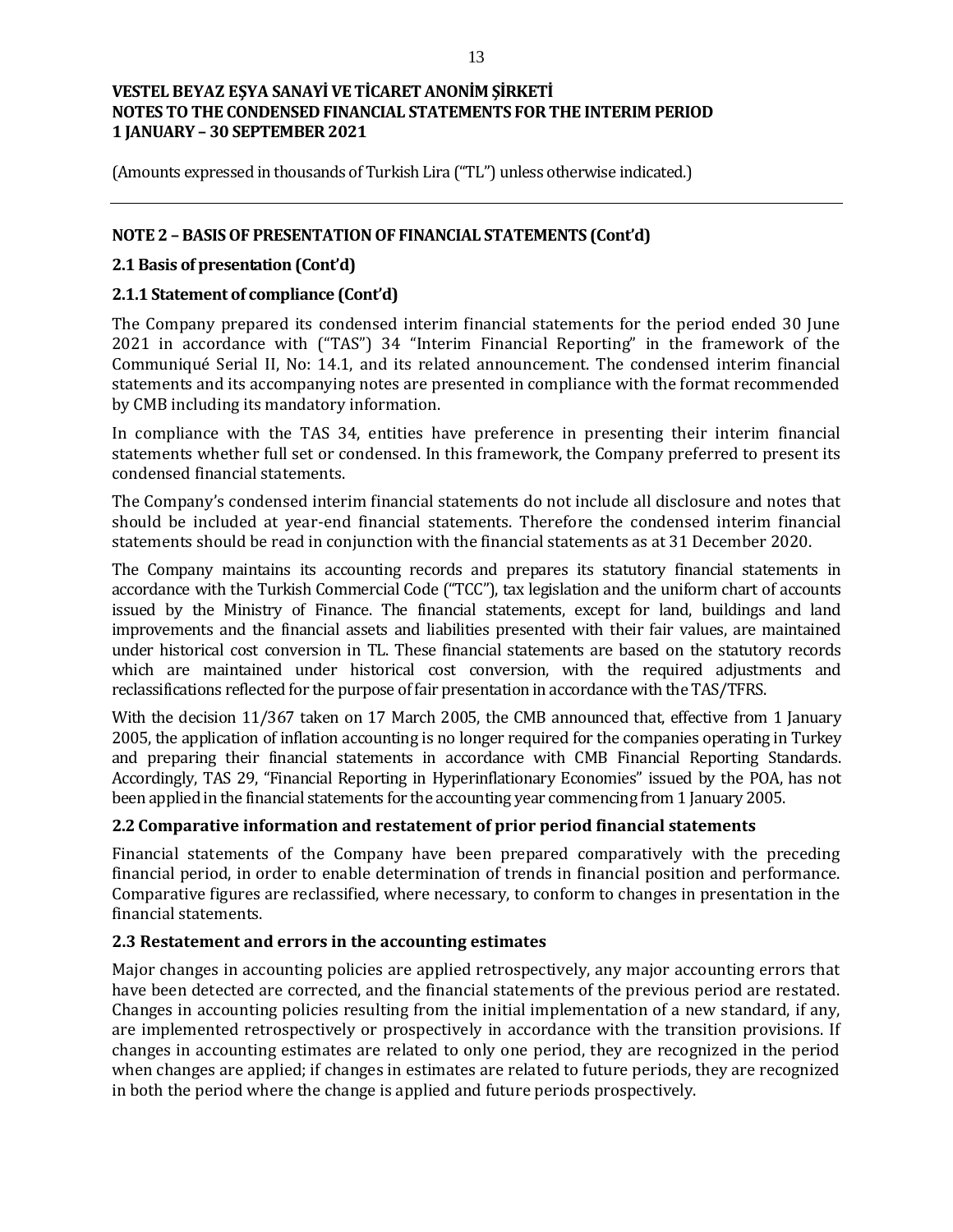(Amounts expressed in thousands of Turkish Lira ("TL") unless otherwise indicated.)

## **NOTE 2 – BASIS OF PRESENTATION OF FINANCIAL STATEMENTS (Cont'd)**

## **2.4. Amendments in Turkey Financial Reporting Standards**

## **New standards, amendments and interpretations issued and effective for the financial year beginning 30 September 2021**

## **Standards issued but not yet effective and not early adopted**

A number of new standards, interpretations of and amendments to existing standards are not effective at reporting date and earlier application is permitted; however the Company has not early adopted are as follows.

## **COVID-19-Related Rent Concessions beyond 30 June 2021 (the 2021 amendment)**

IASB has extended the practical expedient by 12 months – permitting lessees to apply it to rent concessions for which any reduction in lease payments affects only payments originally due on or before 30 June 2022. The original amendment was issued in May 2020 to make it easier for lessees to account for covid-19-related rent concessions, such as rent holidays and temporary rent reductions, while continuing to provide useful information about their leases to investors. Related changes were published by POA as Amendments to TFRS 16 on 7 April 2021.

The amendment is effective for annual reporting periods beginning on or after 1 April 2021. Lessees are permitted to apply it early, including in financial statements not authorised for issue. The 2021 amendments are applied retrospectively with the cumulative effect of initially applying it being recognised in opening retained earnings.

The original version of the practical expedient was, and remains, optional. However, the 2021 amendments are, in effect, not optional. This is because a lessee that chose to apply the practical expedient introduced by the 2020 amendments has to consistently apply the extension to eligible contracts with similar characteristics and in similar circumstances.

This means that lessees will need to reverse previous lease modification accounting if a rent concession was ineligible for the original practical expedient under the 2020 amendments but becomes eligible as a result of the extension.

#### **Reference to the Conceptual Framework (Amendments to TFRS 3)**

In May 2020, IASB issued Reference to the Conceptual Framework, which made amendments to IFRS 3 Business Combinations.

The amendments updated IFRS 3 by replacing a reference to an old version of the Board's Conceptual Framework for Financial Reporting with a reference to the latest version, which was issued in March 2018. And then, TFRS 3 amendment was issued on 27 July 2020 by POA to reflect these amendments.

The Company shall apply these amendments for annual periods beginning on or after 1 January 2022 with earlier application permitted.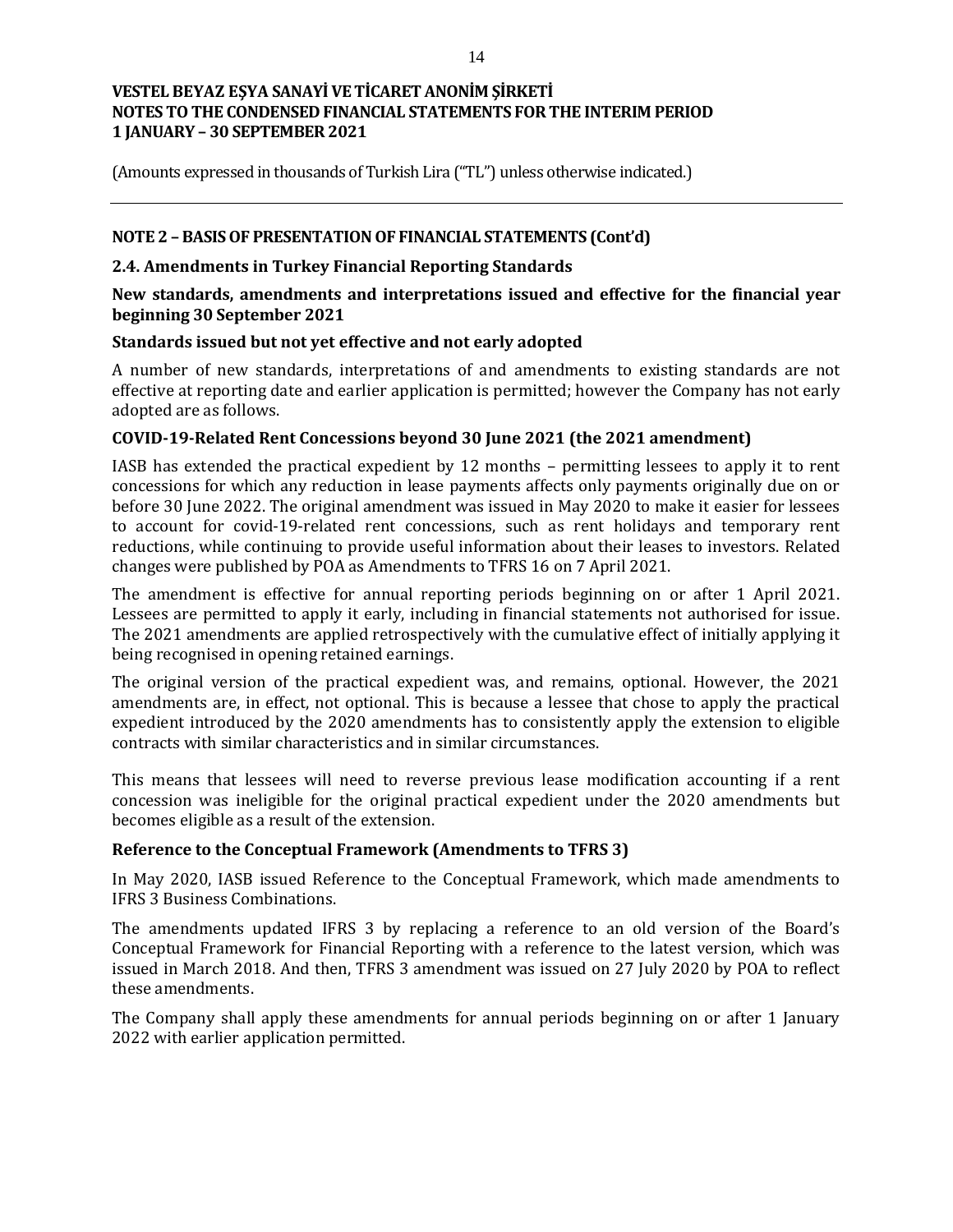(Amounts expressed in thousands of Turkish Lira ("TL") unless otherwise indicated.)

## **NOTE 2 – BASIS OF PRESENTATION OF FINANCIAL STATEMENTS (Cont'd)**

#### **2.4. Amendments in Turkey Financial Reporting Standards (Cont'd)**

# **Property, Plant and Equipment—Proceeds before Intended Use (Amendments to TAS 16)**

In May 2020, IASB issued Property, Plant and Equipment—Proceeds before Intended Use, which made amendments to IAS 16 Property, Plant and Equipment. The amendments prohibit a company from deducting from the cost of property, plant and equipment amounts received from selling items produced while the company is preparing the asset for its intended use. Instead, a company will recognise such sales proceeds and related cost in profit or loss.

The amendments improve transparency and consistency by clarifying the accounting requirements—specifically, the amendments prohibit a company from deducting from the cost of property, plant and equipment amounts received from selling items produced while the company is preparing the asset for its intended use. Instead, a company will recognise such sales proceeds and related cost in profit or loss.

The Company shall apply these amendments for annual periods beginning on or after 1 January 2022 with earlier application permitted.

#### **Onerous Contracts—Cost of Fulfilling a Contract (Amendments to TAS 37)**

In May 2020, IASB issued Onerous Contracts—Cost of Fulfilling a Contract, which made amendments to IAS 37 Provisions, Contingent Liabilities and Contingent Assets.

The amendments specify which costs an entity includes in determining the cost of fulfilling a contract for the purpose of assessing whether the contract is onerous. And then, TAS 37 amendment was issued on 27 July 2020 by POA to reflect these amendments.

IASB developed amendments to TAS 37 to clarify that for the purpose of assessing whether a contract is onerous, the cost of fulfilling the contract includes both the incremental costs of fulfilling that contract and an allocation of other costs that relate directly to fulfilling contracts.

The Company shall apply these amendments for annual periods beginning on or after 1 January 2022 with earlier application permitted.

#### **Classification of Liabilities as Current or Non-current (Amendments to TAS 1)**

On 23 January 2020, IASB issued "Classification of Liabilities as Current or Non-Current" which amends IAS 1 Presentation of Financial Statements to clarify its requirements for the presentation of liabilities in the statement of financial position which are issued by POA on 12 March 2020 as amendments to TAS 1.

The amendments clarify one of the criteria in TAS 1 for classifying a liability as non-current—that is, the requirement for an entity to have the right to defer settlement of the liability for at least 12 months after the reporting period.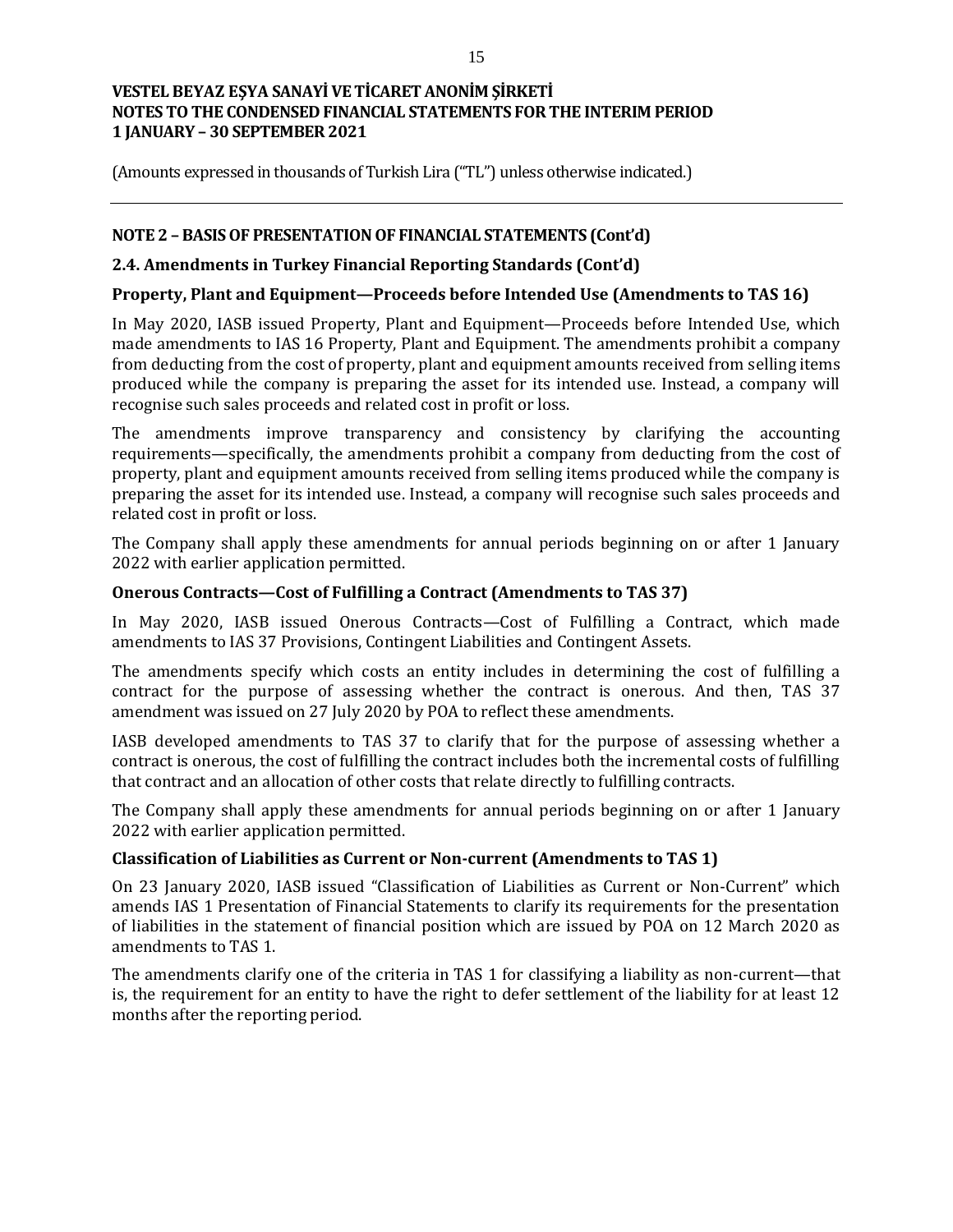(Amounts expressed in thousands of Turkish Lira ("TL") unless otherwise indicated.)

## **NOTE 2 – BASIS OF PRESENTATION OF FINANCIAL STATEMENTS (Cont'd)**

## **2.4. Amendments in Turkey Financial Reporting Standards (Cont'd)**

## **Classification of Liabilities as Current or Non-current (Amendments to TAS 1) (Cont'd)**

The amendments include:

(a) Specifying that an entity's right to defer settlement must exist at the end of the reporting period;

(b) Clarifying that classification is unaffected by management's intentions or expectations about whether the entity will exercise its right to defer settlement;

(c) Clarifying how lending conditions affect classification; and

(d) Clarifying requirements for classifying liabilities an entity will or may settle by issuing its own equity instruments.

The Company shall apply retrospectively these amendments for annual periods beginning on or after 1 January 2022 with earlier application permitted. However, the amendment published on 15 July 2020, IASB decided to defer the effective date of IAS 1 until 1 January 2023. Related changes were published by POA on 15 January 2021.

The Company does not expect that application of these amendments to TAS 1 will have significant impact on its financial statements.

#### *Annual Improvements to TFRS Standards 2018–2020*

#### **Improvements to TFRSs**

For the current standards, "Annual Improvements in TFRSs / 2018-2020 Cycle" published by POA on 27 July 2020 is presented below. The amendments are effective as of 1 January 2022. Earlier application is permitted. The Company does not expect that application of these improvements to TFRSs will have significant impact on its financial statements.

#### *TFRS 1 First-time Adoption of Turkish Financial Reporting Standards*

This amendment simplifies the application of TFRS 1 for a subsidiary that becomes a first-time adopter of IFRS Standards later than its parent – i.e. if a subsidiary adopts TFRS Standards later than its parent and applies TFRS 1.D16 (a), then a subsidiary may elect to measure cumulative translation differences for all foreign operations at amounts included in the consolidated financial statements of the parent, based on the parent's date of transition to TFRSs. This amendment will ease transition to TFRS Standards for subsidiaries applying this optional exemption by i) reducing undue costs; and ii) avoiding the need to maintain parallel sets of accounting records.

#### *TFRS 9 Financial Instruments*

This amendment clarifies that – for the purpose of performing the "10 per cent test' for derecognition of financial liabilities – in determining those fees paid net of fees received, a borrower includes only fees paid or received between the borrower and the lender, including fees paid or received by either the borrower or lender on the other's behalf.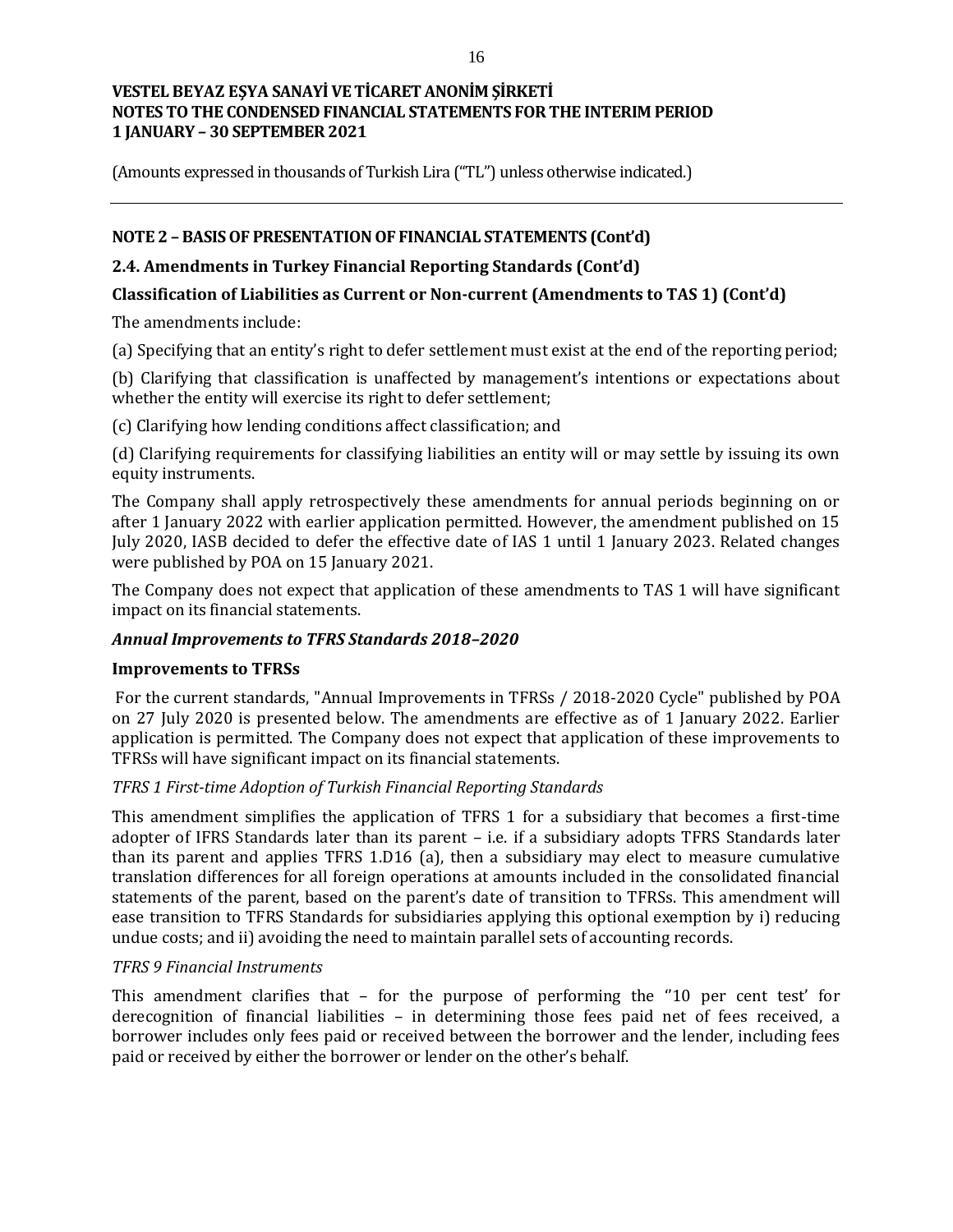(Amounts expressed in thousands of Turkish Lira ("TL") unless otherwise indicated.)

## **NOTE 2 – BASIS OF PRESENTATION OF FINANCIAL STATEMENTS (Cont'd)**

## **2.4. Amendments in Turkey Financial Reporting Standards (Cont'd)**

#### **Amendments are effectiv***e* **on 1 January 2021**

Changes that have become effective and have been adopted for annual periods beginning on or after 1 January 2021:

1) Interest Rate Benchmark Reform – Phase 2 – Amendments to TFRS 9 Financial Instruments, TAS 39 Financial Instruments: Recognition and Measurement, TFRS 7 Financial Instruments: Disclosures, TFRS 4 Insurance Contracts and TFRS 16 Leases

## *The new standards, amendments and interpretations that are issued by the International Accounting Standards Board (IASB) but not yet issued by POA*

The following standards, interpretations of and amendments to existing IFRS standards are issued by the IASB but these standards, interpretations and amendments to existing IFRS standards are not yet adapted/issued to TAS by the POA, thus they do not constitute part of TAS. Such standards, interpretations and amendments that are issued by the IASB but not yet issued by the POA are referred to as IFRS or IAS. The Company will make the necessary changes to its financial statements after the new standards and interpretations are issued and become effective under TFRS.

## **Disclosure of Accounting Policies (Amendments to IAS 1 and IFRS Practice Statement 2)**

IASB has issued amendments to IAS 1 Presentation of Financial Statements and an update to IFRS Practice Statement 2 Making Materiality Judgements to help companies provide useful accounting policy disclosures on 12 February 2021.

The key amendments to IAS 1 include:

- requiring companies to disclose their material accounting policies rather than their significant accounting policies;
- clarifying that accounting policies related to immaterial transactions, other events or conditions are themselves immaterial and as such need not be disclosed; and
- clarifying that not all accounting policies that relate to material transactions, other events or conditions are themselves material to a company's financial statements.

IASB also amended IFRS Practice Statement 2 to include guidance and two additional examples on the application of materiality to accounting policy disclosures.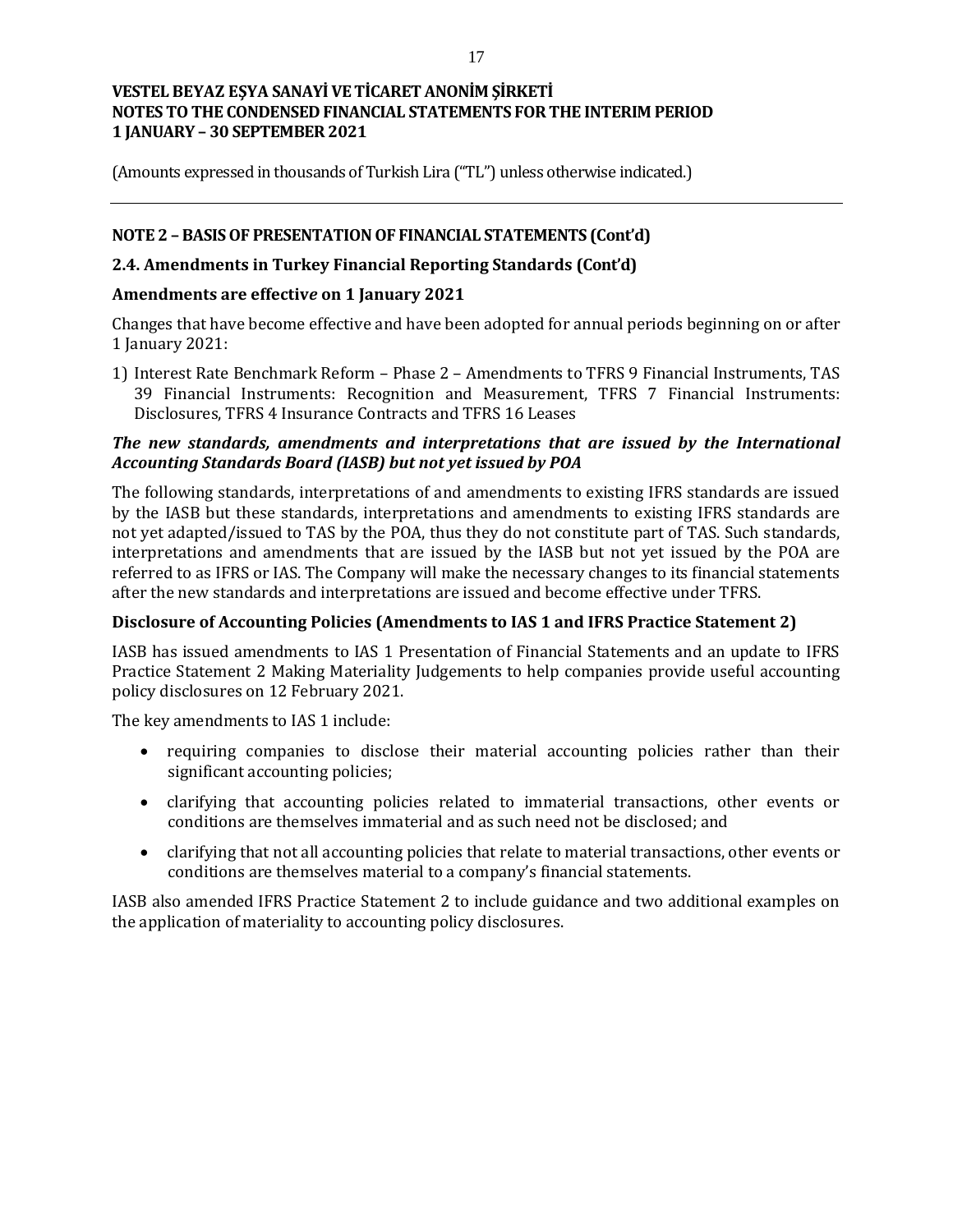(Amounts expressed in thousands of Turkish Lira ("TL") unless otherwise indicated.)

## **NOTE 2 – BASIS OF PRESENTATION OF FINANCIAL STATEMENTS (Cont'd)**

## **2.4. Amendments in Turkey Financial Reporting Standards (Cont'd)**

## **Disclosure of Accounting Policies (Amendments to IAS 1 and IFRS Practice Statement 2) (Cont'd)**

The amendments are consistent with the refined definition of material previously:

"Accounting policy information is material if, when considered together with other information included in an entity's financial statements, it can reasonably be expected to influence decisions that the primary users of general purpose financial statements make on the basis of those financial statements".

The amendments are effective from 1 January 2023 but companies can apply it earlier.

The Company does not expect that application of these amendments to Amendments to IAS 1 and IFRS Practice Statement 2 will have significant impact on its financial statements.

## **Definition of Accounting Estimates (Amendments to IAS 8)**

The amendments introduce a new definition for accounting estimates: clarifying that they are monetary amounts in the financial statements that are subject to measurement uncertainty which is issued by IASB on 12 February 2021.

The amendments also clarify the relationship between accounting policies and accounting estimates by specifying that a company develops an accounting estimate to achieve the objective set out by an accounting policy.

Developing an accounting estimate includes both:

- $\bullet$  selecting a measurement technique (estimation or valuation technique) e.g. an estimation technique used to measure a loss allowance for expected credit losses when applying IFRS 9 Financial Instruments; and
- choosing the inputs to be used when applying the chosen measurement technique e.g. the expected cash outflows for determining a provision for warranty obligations when applying IAS 37 Provisions, Contingent Liabilities and Contingent Assets.

The effects of changes in such inputs or measurement techniques are changes in accounting estimates. The definition of accounting policies remains unchanged.

The amendments are effective for periods beginning on or after 1 January 2023, with earlier application permitted, and will apply prospectively to changes in accounting estimates and changes in accounting policies occurring on or after the beginning of the first annual reporting period in which the company applies the amendments.

The Company does not expect that application of these amendments to Amendments to IAS 8 and IFRS Practice Statement 2 will have significant impact on its financial statements.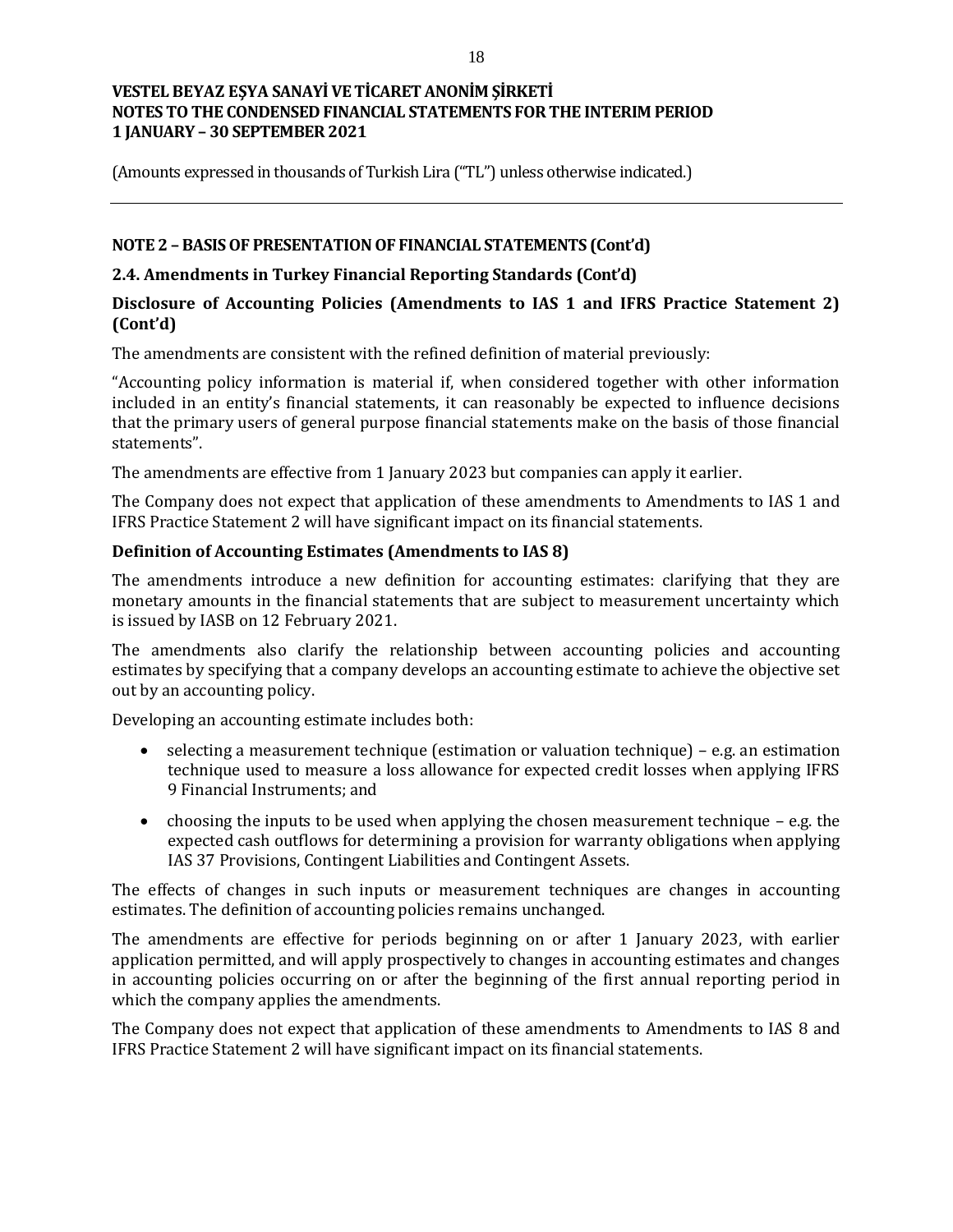(Amounts expressed in thousands of Turkish Lira ("TL") unless otherwise indicated.)

## **NOTE 2 – BASIS OF PRESENTATION OF FINANCIAL STATEMENTS (Cont'd)**

#### **2.5. Summary of significant accounting policies**

#### **2.5.1 Revenue**

The Company recognizes revenue in accordance with TFRS 15 "Revenue from contracts with customers" standard by applying the following five step model:

- Identification of customer contracts
- Identification of performance obligations
- Determination of transaction price in the contract
- Allocation of price to performance obligations
- Recognition of revenue when the performance obligations are fulfilled.

Revenue from sale of goods is recognized when all the following conditions are satisfied:

- (a) The parties to the contract have approved the contract (in writing, orally or in accordance with other customary business practices) and are committed to perform their respective obligations,
- (b) Company can identify each party's rights regarding the goods or services to be transferred,
- (c) Company can identify the payment terms for the goods or services to be transferred,
- (d) The contract has commercial substance,
- (e) It is probable that Company will collect the consideration to which it will be entitled in exchange for the goods or services that will be transferred to the customer. In evaluating whether collectability of an amount of consideration is probable, an entity shall consider only the customer's ability and intention to pay that amount of consideration when it is due.

#### **2.5.2 Inventories**

Inventories are stated at the lower of cost and net realizable value. Costs, including an appropriate portion of fixed and variable overhead expenses, are assigned to inventories held by the method most appropriate to the particular class of inventory. Company uses moving weighted average method for costing.

Net realizable value represents the estimated selling price less all estimated costs of completion and costs necessary to make a sale. When the net realizable value of inventory is less than cost, the inventory is written down to the net realizable value and the expense is included in statement of income in the period the write-down or loss occurred.

When the circumstances that previously caused inventories to be written down below cost no longer exist or when there is clear evidence of an increase in net realizable value because of changed economic circumstances, the amount of the write-down is reversed. The reversal amount is limited to the amount of the original write-down.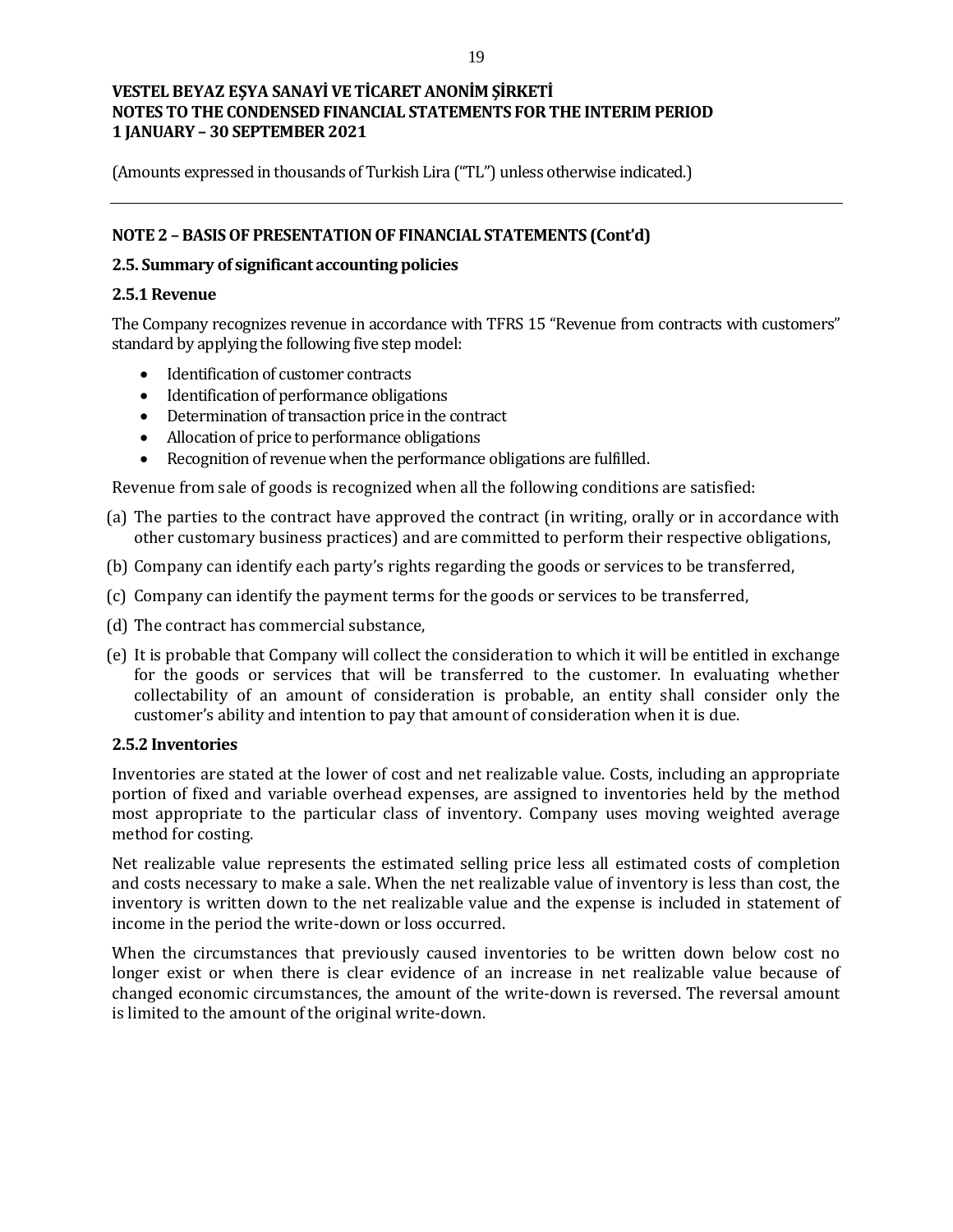(Amounts expressed in thousands of Turkish Lira ("TL") unless otherwise indicated.)

## **NOTE 2 – BASIS OF PRESENTATION OF FINANCIAL STATEMENTS (Cont'd)**

#### **2.5. Summary of significant accounting policies (Cont'd)**

#### **2.5.3 Property, plant and equipment**

Land, land improvements and buildings are stated at fair value, based on valuations performed as at 31 December 2020 by professional independent valuer Çelen Kurumsal Gayrimenkul Değerleme ve Danışmanlık A.Ş.

Property, plant and equipment except for land, land improvements and buildings acquired after 1 January 2005 are carried at cost, less accumulated amortization and impairment losses, if any.

Any revaluation increase arising on the revaluation of such land, land improvements and buildings is credited in equity to the revaluation reserve, except to the extent that it reverses a revaluation decrease for the same asset previously recognized in profit or loss, in which case the increase is credited to profit or loss to the extent of the decrease previously charged. A decrease in carrying amount arising on the revaluation of such land, land improvements and buildings is charged to profit or loss to the extent that it exceeds the balance, if any, held in the properties revaluation reserve relating to a previous revaluation of that asset. Depreciation on revalued land improvements and buildings is charged to profit or loss.

Each period, the difference between depreciation based on the revalued carrying amount of the asset (the depreciation charged to the statements of comprehensive income) and the depreciation based on the asset's original cost is transferred from revaluation reserves to the retained earnings.

Land is not depreciated. Plant and equipment are carried at cost less accumulated depreciation and any accumulated impairment losses.

Depreciation is charged so as to write off the cost or valuation of assets, other than land and properties under construction, over their estimated useful lives, using the straight-line method. The estimated useful lives, residual values and depreciation method are reviewed at each year end, with the effect of any changes in estimate accounted for on a prospective basis.

Property, plant and equipment are reviewed for impairment whenever events or changes in circumstances indicate that the carrying amount may not be recoverable. An impairment loss is recognized for the amount by which the asset's carrying amount exceeds its recoverable amount. The recoverable amount is the higher of an asset's fair value less costs to sell and value in use.

Gains or losses on disposals of property, plant and equipment are determined by reference to their carrying amounts and are included in the related income and expense accounts, as appropriate. On the disposal of revalued assets, amounts in the revaluation reserve relating to that asset are transferred to the retained earnings.

Subsequent costs such as repairs and maintenance or part replacement of plant and equipment are included in the asset's carrying value or recognized as separate asset, as appropriate, only when it is probable that future economic benefits associated with the item will flow to the company. All other costs are charged to the statements of comprehensive income during the financial period in which they are incurred.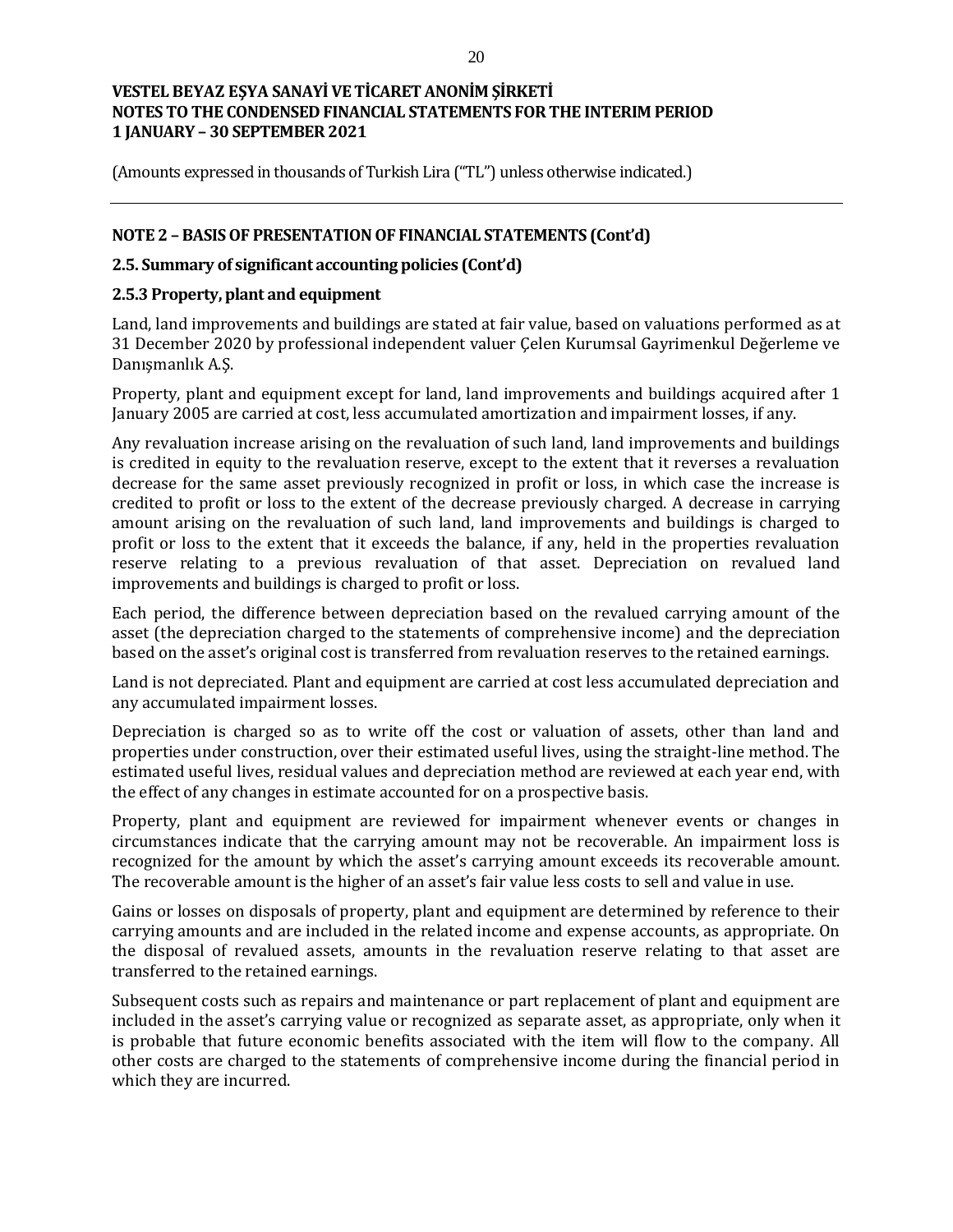(Amounts expressed in thousands of Turkish Lira ("TL") unless otherwise indicated.)

## **NOTE 2 – BASIS OF PRESENTATION OF FINANCIAL STATEMENTS (Cont'd)**

## **2.5. Summary of significant accounting policies (Cont'd)**

## **2.5.3 Property, plant and equipment (Cont'd)**

#### **Leases**

*The Company – as a lessee* 

At inception of a contract, the Company assesses whether a contract is, or contains a lease. A contract is, or contains, a lease if the contract conveys the right to control the use of an identified asset for a period of time in exchange for consideration. To assess whether a contract conveys the right to control the use of an identified asset. The Company assess whether:

a) The contract involved the use of an identified asset – this may be specified explicitly or implicitly.

b) The asset should be physically distinct or represent substantially all of the capacity of a physically distinct asset, if the supplier has a substantive substitution right, the asset is not identified.

c) The Company has the right to obtain substantially all of the economic benefits from the use of an asset throughout the period of use; and

d) The Company has the right to direct use of the asset, The Company concludes to have the right of use, when it is predetermined how and for what purpose the Company will use the asset. The Company has the right to direct use of asset if either:

i. The Company has the right to operate (or to have the right to direct others to operate) the asset over its useful life and the lessor does not have the rights to change the terms to operate or;

ii. The Company designed the asset (or the specific features) in a way that predetermines how and for what purpose it is used

At the actual commencement date of the contract, the Company reflects a right-of-use asset and a lease liability in its financial statements.

The Company rents various buildings, warehouses, forklifts and machinery. The duration of the leasing contracts for machine and equipment is usually 5 years; for building and warehouses is usually fixed from 2 to 20 years.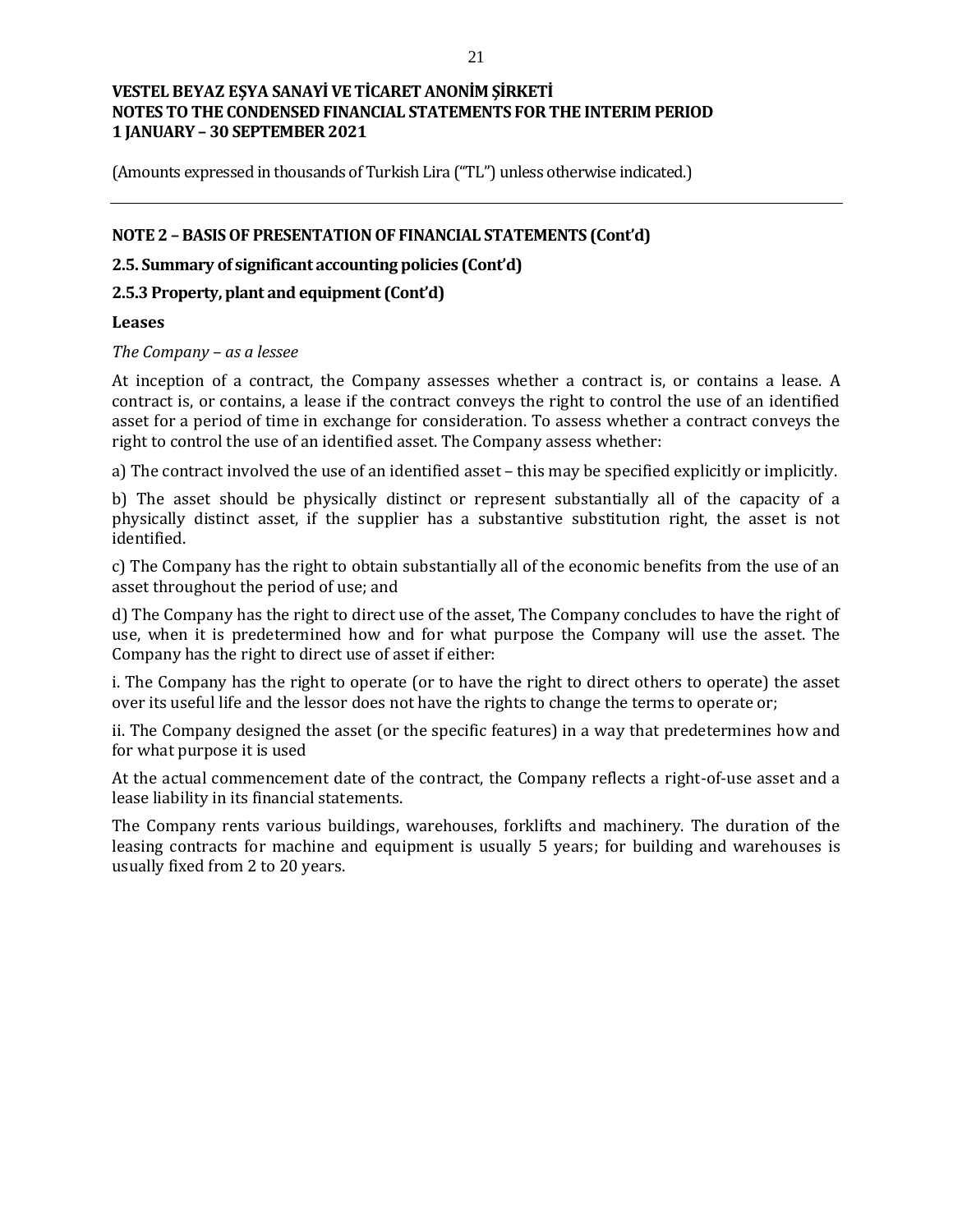(Amounts expressed in thousands of Turkish Lira ("TL") unless otherwise indicated.)

## **NOTE 2 – BASIS OF PRESENTATION OF FINANCIAL STATEMENTS (Cont'd)**

## **2.5. Summary of significant accounting policies (Cont'd)**

## **2.5.3 Property, plant and equipment (Cont'd)**

## *Lease Liability*

The lease liability is initially measured at the present value of the lease payments that are not paid at the commencement date. Lease liabilities are discounted to present value by using the interest rate implicit in the lease if readily determined or with the Company's incremental borrowing rate. Lease payments included in the measurement of the lease liability comprise the following:

a) Fixed payments, including in-substance fixed payments;

b) Variable lease payments that depend on an index or a rate, initially measured using the index or rate as the commencement date.

c) The exercise price under a purchase option that the Company is reasonably certain to exercise, lease payments in an optional renewable period if the Company is reasonably certain to exercise an extension option. and penalties for early termination of a lease unless the Company is reasonably certain to terminate early.

After initial recognition, the lease liability is measured:

a) Increasing the carrying amount to reflect interest on lease liability,

b) Reducing the carrying amount to reflect the lease payments made and

c) Remeasuring the carrying amount to reflect any reassessment or lease modifications or to reflect revised in-substance fixed lease payments. h

The duration of the contracts, which constitute the lease obligation of the company, varies between 1 - 20 years.

*The Company – as a lessor* 

The Company's activities as a lessor are not material.

## **Right of use assets:**

The cost of the right-of-use asset comprises:

- a) the amount of the initial measurement of the lease liability,
- b) any lease payments made at or before the commencement date, less any lease incentives received,
- c) any initial direct costs incurred by the Company

To apply the cost model, the Company measures the right-of-use asset at cost less any accumulated depreciation and any accumulated impairment losses and adjusted for any remeasurement of the lease liability. The Company applies the depreciation requirements in TAS 16 Property, Plant and Equipment in depreciating the right-of-use asset.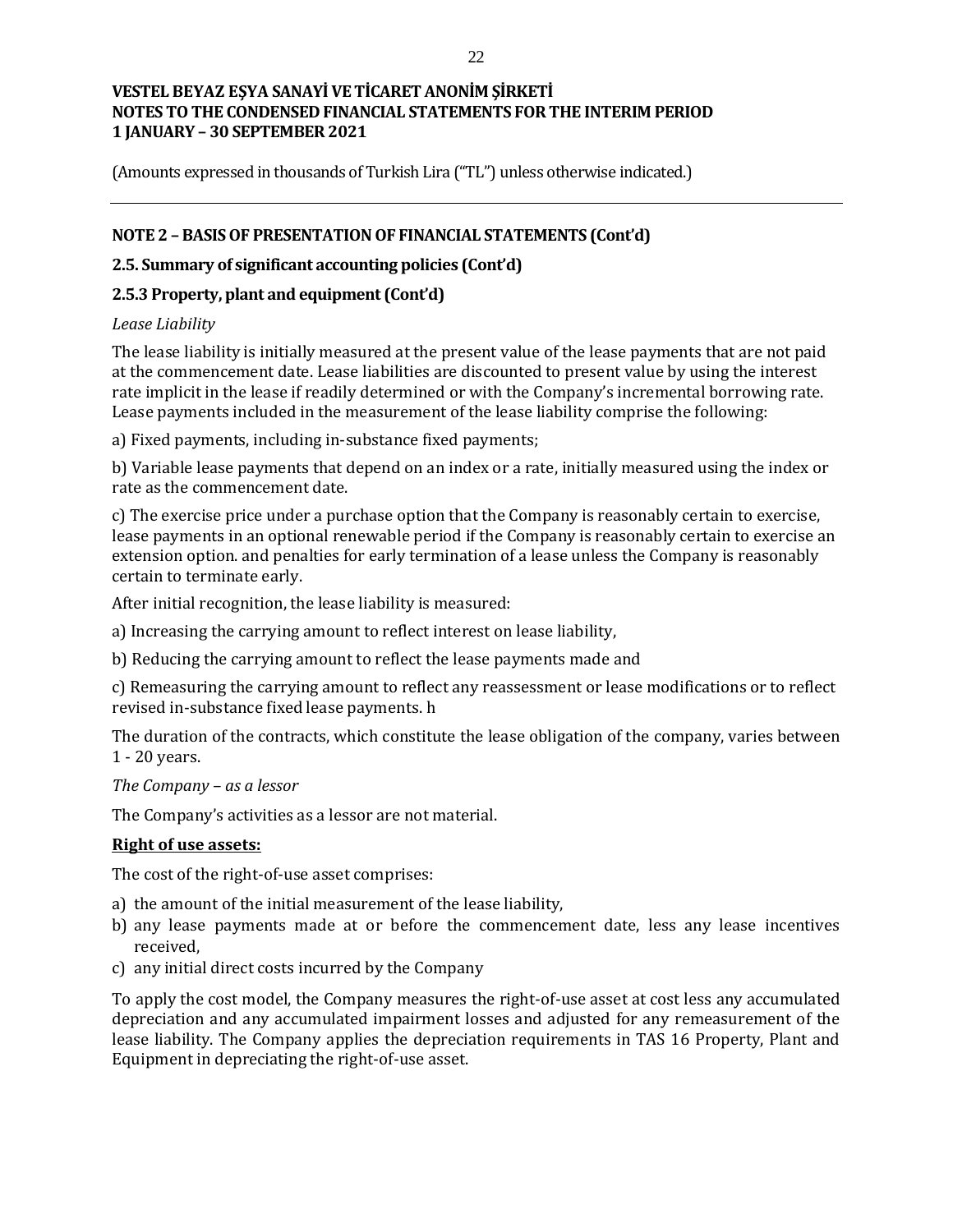(Amounts expressed in thousands of Turkish Lira ("TL") unless otherwise indicated.)

## **NOTE 2 – BASIS OF PRESENTATION OF FINANCIAL STATEMENTS (Cont'd)**

## **2.5. Summary of significant accounting policies (Cont'd)**

#### **2.5.4 Intangible assets**

## **a) Research and development costs**

Research costs are recognized as expense in the period in which they are incurred. An intangible asset arising from development (or from the development phase of an internal project) if and only if an entity can demonstrate all of the following:

- The technical feasibility of completing the intangible asset so that it will be available for use or sale;
- Its intention to complete the intangible asset and use or sell it;
- Its ability to use or sell the intangible asset;
- How the intangible asset will generate probable future economic benefits;
- The availability of adequate technical, financial and other resources to complete the development and to use or sell the intangible asset, and
- Its ability to measure reliably the expenditure attributable to the intangible asset during its development
- Other development costs are recognized as expense as incurred. If it is not possible to distinguish the research phase from the development phase of an internal project, the entity treats the expenditure on that project as if it were incurred in the research phase only.

#### **b) Rights and other intangible fixed assets**

Rights and other intangible assets consist acquired computer software, computer software development costs and other identifiable rights. Rights and other intangible assets are recognized at their acquisition costs and are amortized on a straight line basis over their expected useful lives which are less than five years.

#### **2.5.5 Financial instruments**

#### **a) Financial assets**

The Company classifies its financial assets into three categories: financial assets measured at amortized cost, fair value through profit or loss and fair value through other comprehensive income. The classification depends on the basis of the business model determined according to utilization purposes ad expected cash outflows. The Company classifies its financial assets at the time of initial recognition.

#### Financial assets carried at amortized cost

Assets that are held for collection of contractual cash flows where those cash flows represent solely payments of principal and interest, whose payments are fixed or predetermined, which are not actively traded and which are not derivative instruments are measured at amortized cost.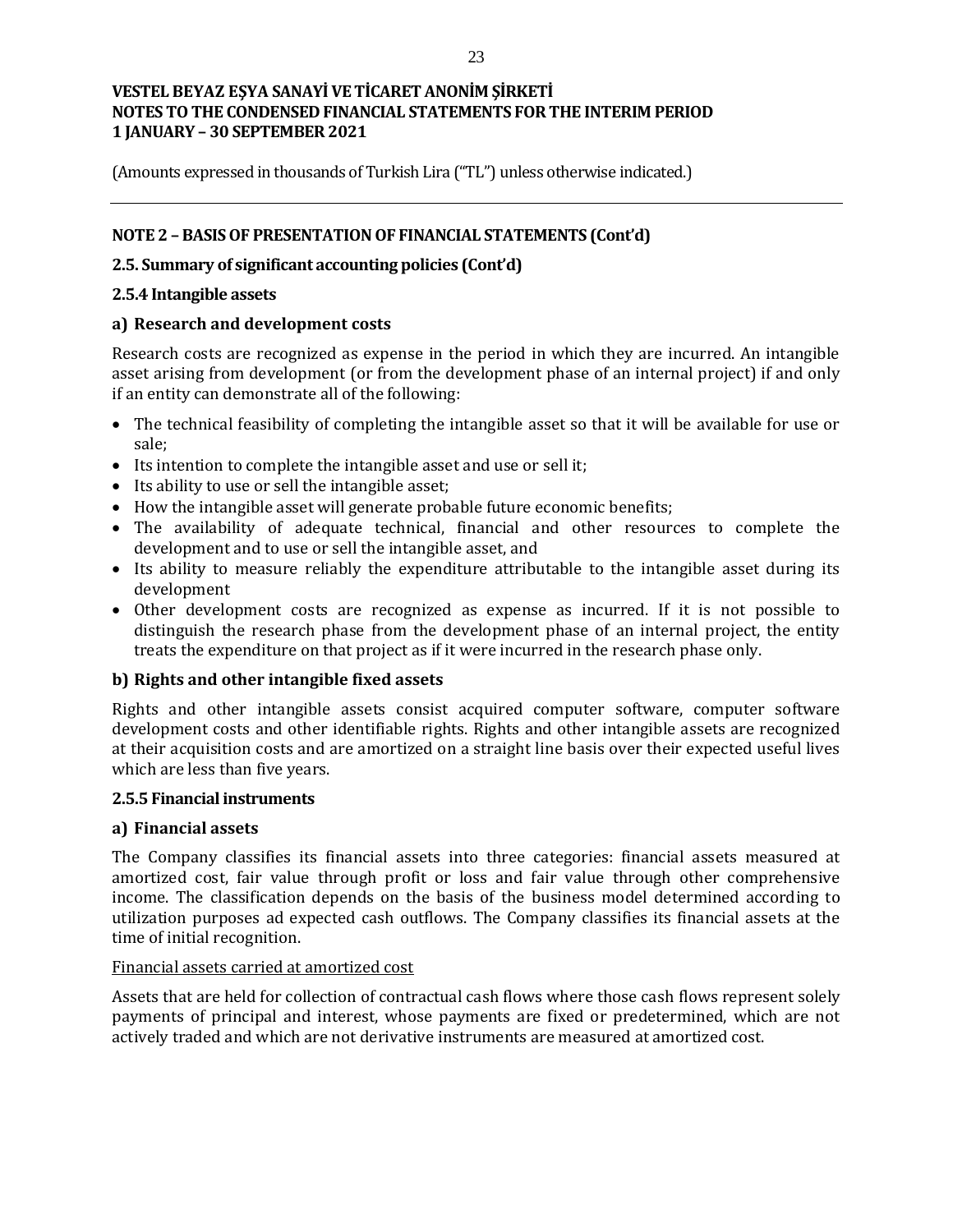(Amounts expressed in thousands of Turkish Lira ("TL") unless otherwise indicated.)

## **NOTE 2 – BASIS OF PRESENTATION OF FINANCIAL STATEMENTS (Cont'd)**

## **2.5. Summary of significant accounting policies (Cont'd)**

#### **2.5.5 Financial instruments (Cont'd)**

#### **a) Financial assets (Cont'd)**

#### Financial assets carried at amortized cost (Cont'd)

The Company's financial assets carried at amortized cost comprise "trade receivables" and "cash and cash equivalents" in the statement of financial position.

Company has applied simplified approach and used impairment matrix for the calculation of impairment on its receivables carried at amortized cost, since they do not comprise of any significant finance component. In accordance with this method, if any provision to the trade receivables as a result of a specific event, Company measures expected credit loss from these receivables by the life-time expected credit loss. The calculation of expected loss is performed based on the past experience of the Company and its expectations for the future indications.

#### Financial assets carried at fair value

Assets that are held by the management for collection of contractual cash flows and for selling the financial assets are measured at their far value.

#### Impairment of financial assets

Impairment of the financial and contractual assets measured by using "Expected credit loss model". The impairment model applies for amortized financial and contractual assets.

The Company has preferred to apply "simplified approach" for the recognition of impairment losses on trade receivables, carried at amortised cost and that do not comprise of any significant finance component (those with maturity less than 12 months). In accordance with the simplified approach, Company measures the loss allowances regarding its trade receivables at an amount equal to "lifetime expected credit losses" except incurred credit losses in which trade receivables are already impaired for a specific reason.

#### **b) Financial liabilities**

The Company derecognizes a financial liability when its contractual obligations are discharged or cancelled, or expire. The Company also derecognizes a financial liability when its terms are modified and the cash flows of the modified liability are substantially different, in which case a new financial liability based on the modified terms is recognized at fair value.

On derecognition of a financial liability, the difference between the carrying amount extinguished and the consideration paid (including any non-cash assets transferred or liabilities assumed) is recognized in profit or loss.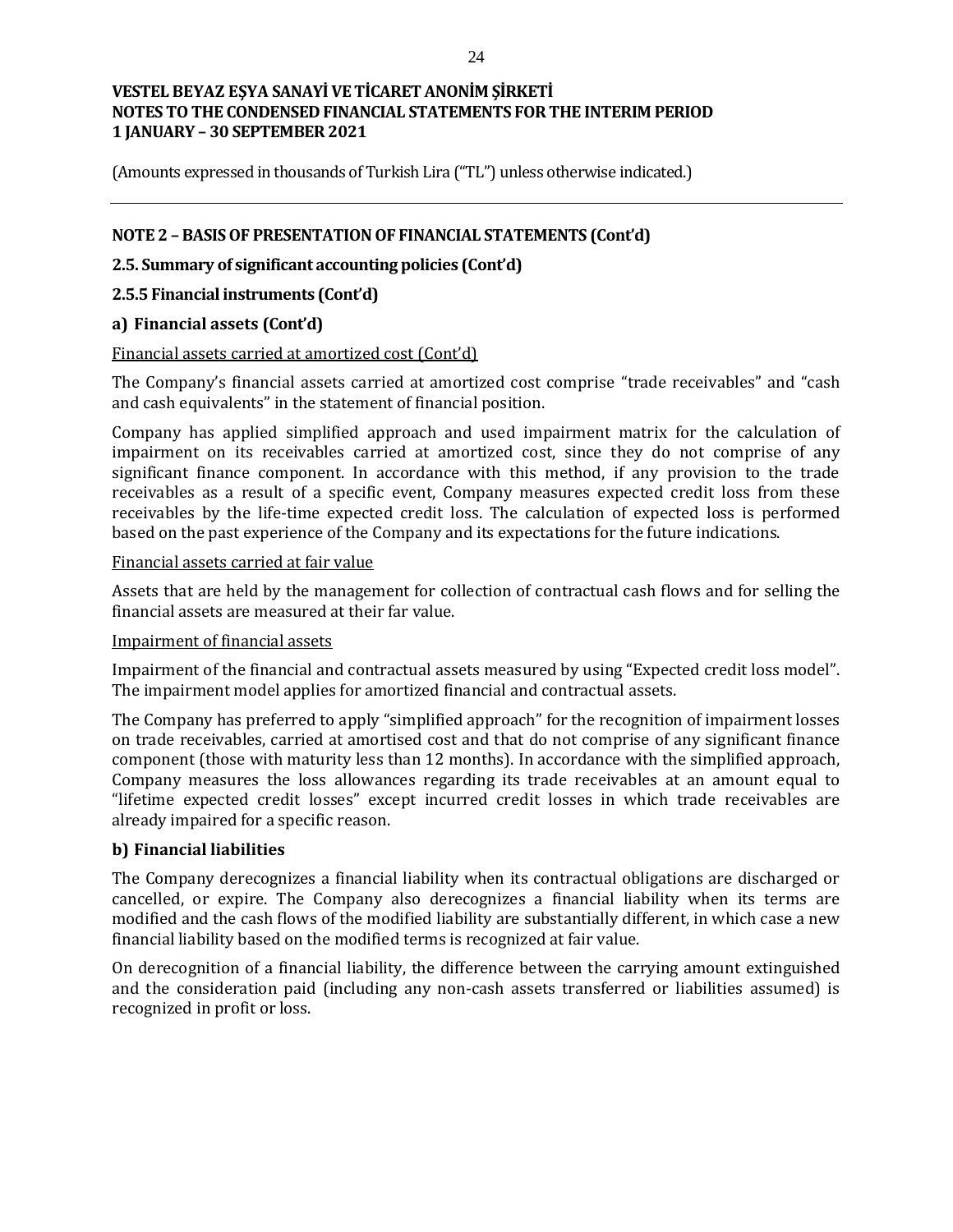(Amounts expressed in thousands of Turkish Lira ("TL") unless otherwise indicated.)

## **NOTE 2 – BASIS OF PRESENTATION OF FINANCIAL STATEMENTS (Cont'd)**

## **2.5. Summary of significant accounting policies (Cont'd)**

#### **2.5.5 Financial instruments (Cont'd)**

## **c) Derivative financial instruments and hedge accounting**

Derivatives are initially recognized at fair value on the date a derivative contract is entered into and are subsequently remeasured at their fair value.

The derivative instruments of the Company mainly consist of foreign exchange forward contracts. These derivative transactions, even though providing effective economic hedges under risk accounting, do not generally qualify for hedge accounting under the specific rules and are therefore treated as derivatives held for trading in the financial statements. The fair value changes for these derivatives are recognised in the profit or loss statement.

The hedging transactions of the Company that qualify for hedge accounting are accounted in accordance with TFRS 9.

#### Cash flow hedges:

As long as a cash flow hedge meets the qualifying criteria, the hedging relationship shall be accounted for as follows:

(a) the separate component of equity associated with the hedged item (cash flow hedge reserve) is adjusted to the lower of the following (in absolute amounts):

(i) the cumulative gain or loss on the hedging instrument from inception of the hedge; and

(ii) the cumulative change in fair value (present value) of the hedged item (i.e. the present value of the cumulative change in the hedged expected future cash flows) from inception of the hedge.

(b) the portion of the gain or loss on the hedging instrument that is determined to be an effective hedge shall be recognised in other comprehensive income.

(c) any remaining gain or loss on the hedging instrument is hedge ineffectiveness that shall be recognised in profit or loss.

#### **2.5.6 Foreign currency transactions**

Transactions in foreign currencies during the period are recorded at the rates of exchange prevailing on the dates of the transactions. Monetary items denominated in foreign currencies are translated to TL at the rates prevailing on the balance sheet date. Exchange differences on foreign currency denominated monetary assets and liabilities are recognized in profit or loss in the period in which they arise except for the effective portion of the foreign currency hedge of net investments in foreign operations. On-monetary items which are denominated in foreign currency and measured with historical costs are translated using the exchange rates at the dates of initial transactions.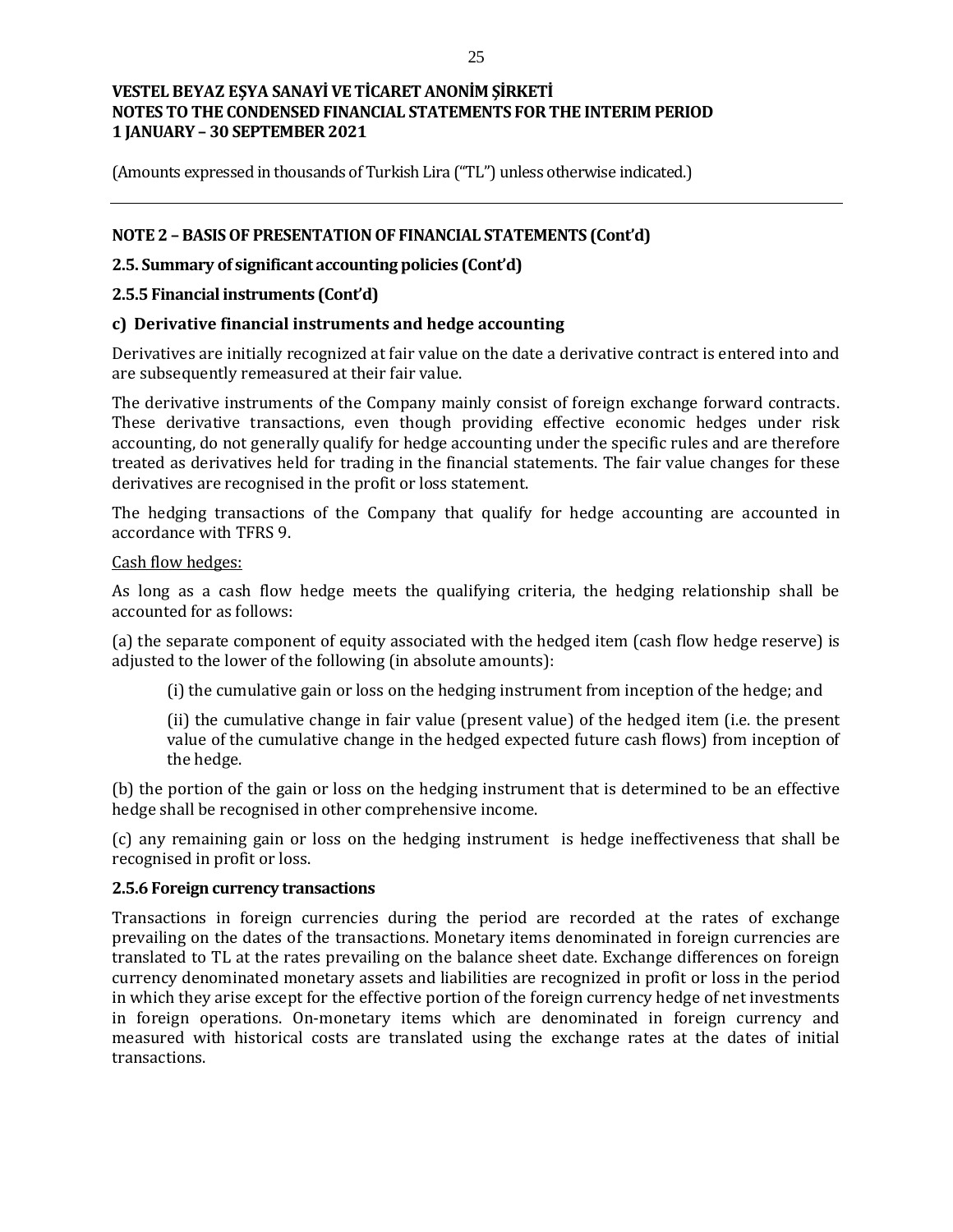(Amounts expressed in thousands of Turkish Lira ("TL") unless otherwise indicated.)

## **NOTE 2 – BASIS OF PRESENTATION OF FINANCIAL STATEMENTS (Cont'd)**

#### **2.5. Summary of significant accounting policies (Cont'd)**

#### **2.5.7 Provisions, contingent assets and liabilities**

Provisions are recognized when the Company has a present obligation as a result of a past event, and it is probable that the Company will be required to settle that obligation, and a reliable estimate can be made of the amount of the obligation.

Possible assets or obligations that arise from past events and whose existence will be confirmed only by the occurrence or non-occurrence of one or more uncertain events not wholly within the control of the company are not included in the financial statements and treated as contingent assets or liabilities.

## **2.5.8 Related parties**

Shareholders, key management personnel and board members, their close family members and companies controlled, jointly controlled or significantly influenced by them and the Group companies are considered and referred to as related parties.

#### **2.5.9 Taxation on income**

Tax expense for the period comprises current and deferred tax. Tax is recognized in the income statement, except to the extent that it relates to items directly recognized in equity. In that case, tax is recognized in shareholders' equity.

The tax currently payable is based on taxable profit for the year. Taxable profit differs from profit as reported in the income statement because it excludes items of income or expense that are taxable or deductible in other years and it further excludes items that are never taxable or deductible. The Company's liability for current tax is calculated using tax rates that have been enacted or substantively enacted by the balance sheet date.

Deferred tax is recognized on temporary differences between the carrying amounts of assets and liabilities in the financial statements and the corresponding tax bases which is used in the computation of taxable profit. Deferred tax liabilities are generally recognized for all taxable temporary differences and deferred tax assets are recognized for all deductible temporary differences to the extent that it is probable that taxable profits will be available against which those deductible temporary differences can be utilized.

Investment incentives that are conducive to payment of corporate taxes at reduced rates are subject to deferred tax calculation when there is reasonable assurance that the Company will benefit from the related incentive.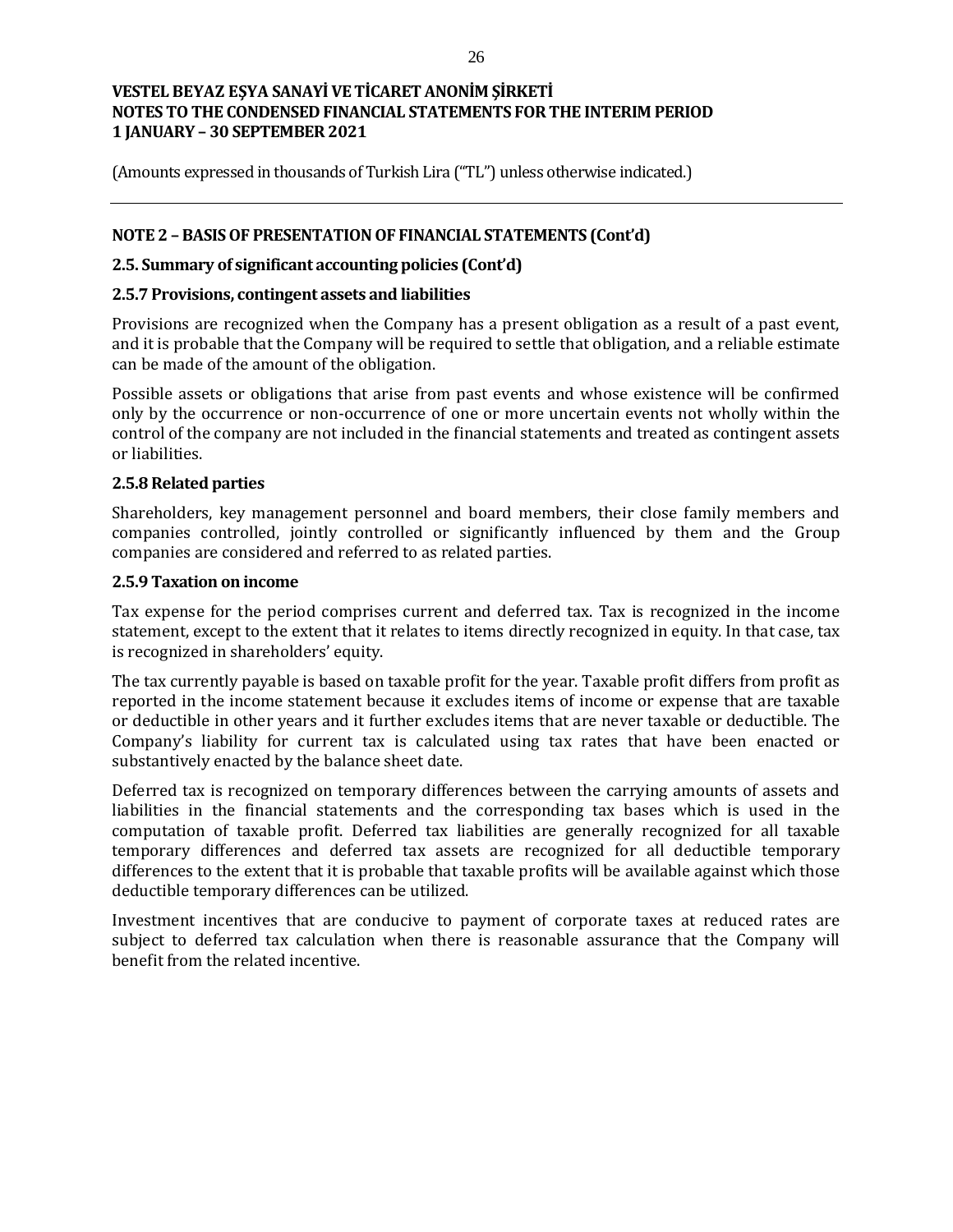(Amounts expressed in thousands of Turkish Lira ("TL") unless otherwise indicated.)

## **NOTE 2 – BASIS OF PRESENTATION OF FINANCIAL STATEMENTS (Cont'd)**

## **2.5. Summary of significant accounting policies (Cont'd)**

#### **2.5.9 Taxation on income (Cont'd)**

Deferred tax liabilities are recognized for taxable temporary differences except where the Company is able to control the reversal of the temporary difference and it is probable that the temporary difference will not reverse in the foreseeable future. Deferred tax assets arising from deductible temporary differences associated with such investments and interests are only recognized to the extent that it is probable that there will be sufficient taxable profits against which to utilize the benefits of the temporary differences and they are expected to reverse in the foreseeable future.

Deferred tax assets and liabilities are offset when there is a legally enforceable right to set off current tax assets against current tax liabilities and when they relate to income taxes levied by the same taxation authority and the Company intends to settle its current tax assets and liabilities on a net basis.

## **Transfer pricing**

The transfer pricing provisions have been stated under the Article 13 of Corporate Tax Law with the heading of "disguised profit distribution via transfer pricing". The General Communiqué on disguised profit distribution via transfer pricing, dated 18 November 2007 sets the implementation procedures of the law. If a tax payer enters into transactions regarding sale or purchase of goods and services with related parties, where the prices are not set in accordance with arms' length principle, then related profits are considered to be distributed in a disguised manner through transfer pricing. Such disguised profit distributions through transfer pricing are not accepted as tax deductible items for corporate income tax purposes.

#### **Tax exposures**

In determining the amount of current and deferred tax, the Company takes into account the impact of uncertain tax positions and whether additional taxes and interest may be due. This assessment relies on estimates and assumptions and may involve a series of judgements about future events. New information may become available that causes the Company to change its judgement regarding the adequacy of existing tax liabilities; such changes to tax liabilities will impact tax expense in the period that such a determination is made.

#### **2.5.10 Employee benefits**

Employment termination benefits, as required by the Turkish Labor Law represent the estimated present value of the total reserve of the future probable obligation of the Company arising in case of the retirement of the employees. According to Turkish Labor Law and other laws applicable in Turkey, the Company is obliged to pay employment termination benefits to all personnel in cases of termination of employment without due cause, call for military service, be retired or death upon the completion of a minimum one year service. Provision for employment termination benefits as of 31 December 2020 is calculated in accordance with the assumptions used by the independent actuarial firm and is recorded in the financial statements at its net present value. Employment termination benefits are considered as being part of defined retirement benefit plan as per TAS 19. All actuarial gains and losses are recognized in statements of income.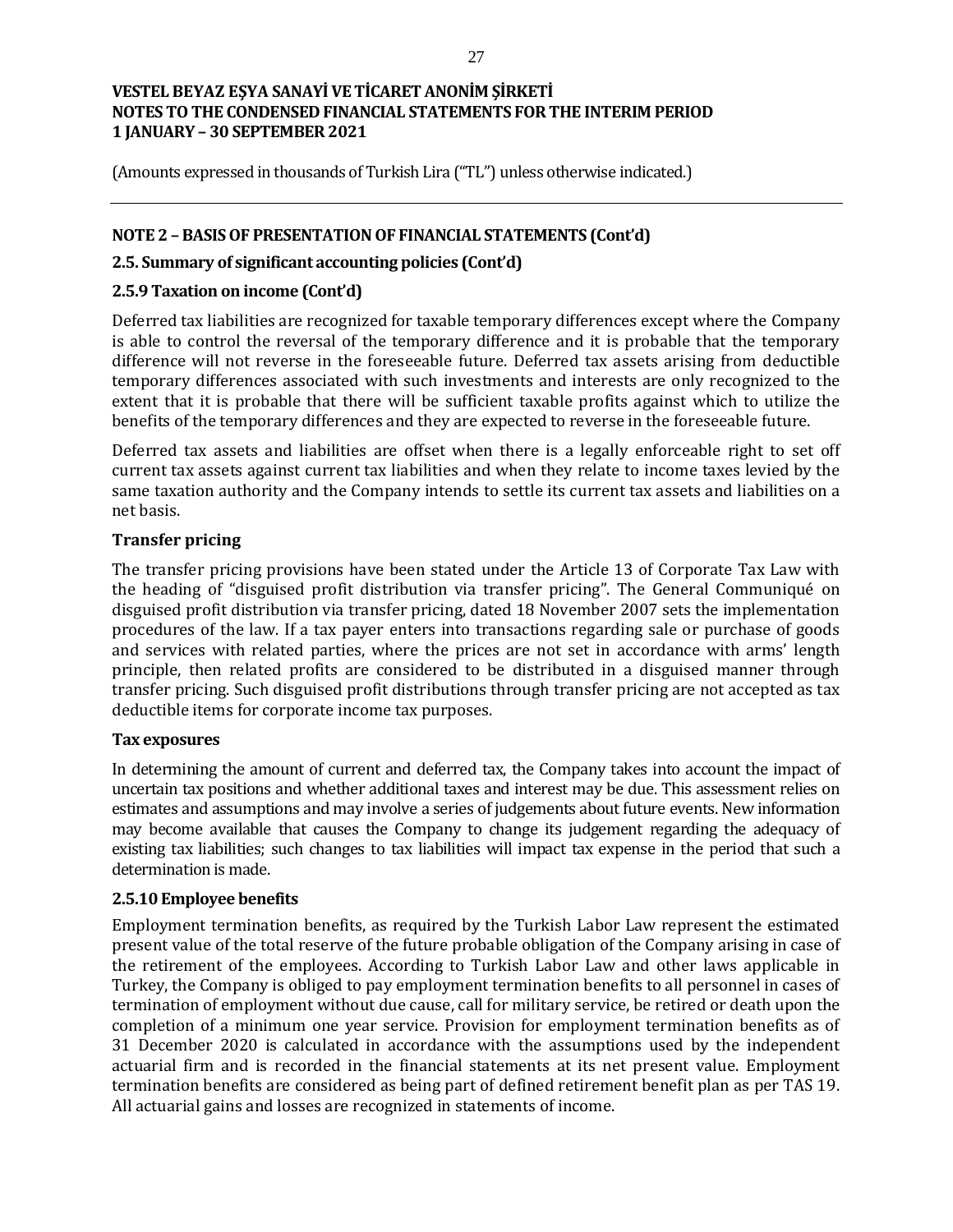(Amounts expressed in thousands of Turkish Lira ("TL") unless otherwise indicated.)

## **NOTE 2 – BASIS OF PRESENTATION OF FINANCIAL STATEMENTS (Cont'd)**

#### **2.5. Summary of significant accounting policies (Cont'd)**

#### **2.5.11 Government grants**

Government grants, including non-monetary grants at fair value, are recognized in financial statements when there is reasonable assurance that the entity will comply with the conditions attaching to them, and the grants will be received.

Incentives for research and development activities are recognized in financial statements when they are authorized by the related institutions.

#### **2.5.12 Earnings per share**

Earnings per share disclosed in the statement of income is determined by dividing net income attributable to equity holder of the parent by the weighted average number of such shares outstanding during the year concerned.

#### **2.5.13 Statement of cash flows**

In the statement of cash flows, cash flows are classified into three categories as operating, investment and financing activities. Cash flows from operating activities are those resulting from the Company's production and sales activities. Cash flows from investment activities indicate cash inflows and outflows resulting from property, plant and equipment and financial investments. Cash flows from financing activities indicate the resources used in financing activities and the repayment of these resources. Cash and cash equivalents comprise of cash in hand accounts, bank deposits and shortterm, highly liquid investments that are readily convertible to known amounts of cash with maturities equal or less than three months.

#### **2.5.14 Offsetting**

All items with significant amounts and nature, even with similar characteristics, are presented separately in the financial statements. Insignificant amounts are grouped and presented by means of items having similar substance and function. When the nature of transactions and events necessitate offsetting, presentation of these transactions and events over their net amounts or recognition of the assets after deducting the related impairment are not considered as a violation of the rule of non-offsetting. As a result of the transactions in the normal course of business, revenue other than sales are presented as net if the nature of the transaction or the event qualify for offsetting.

#### **2.5.15 Subsequent events**

Events after the balance sheet date, announcements related to net profit or even declared after other selective financial information has been publicly announced; include all events that take place between the balance sheet date and the date when balance sheet was authorized for issue.

In the case that events require a correction to be made on the balance sheet date, the Company makes the necessary corrections to the financial statements. Moreover, the events that occur subsequent to the balance sheet date and that do not require a correction to be made are disclosed in accompanying notes, where the decisions of the users of financial statements are affected.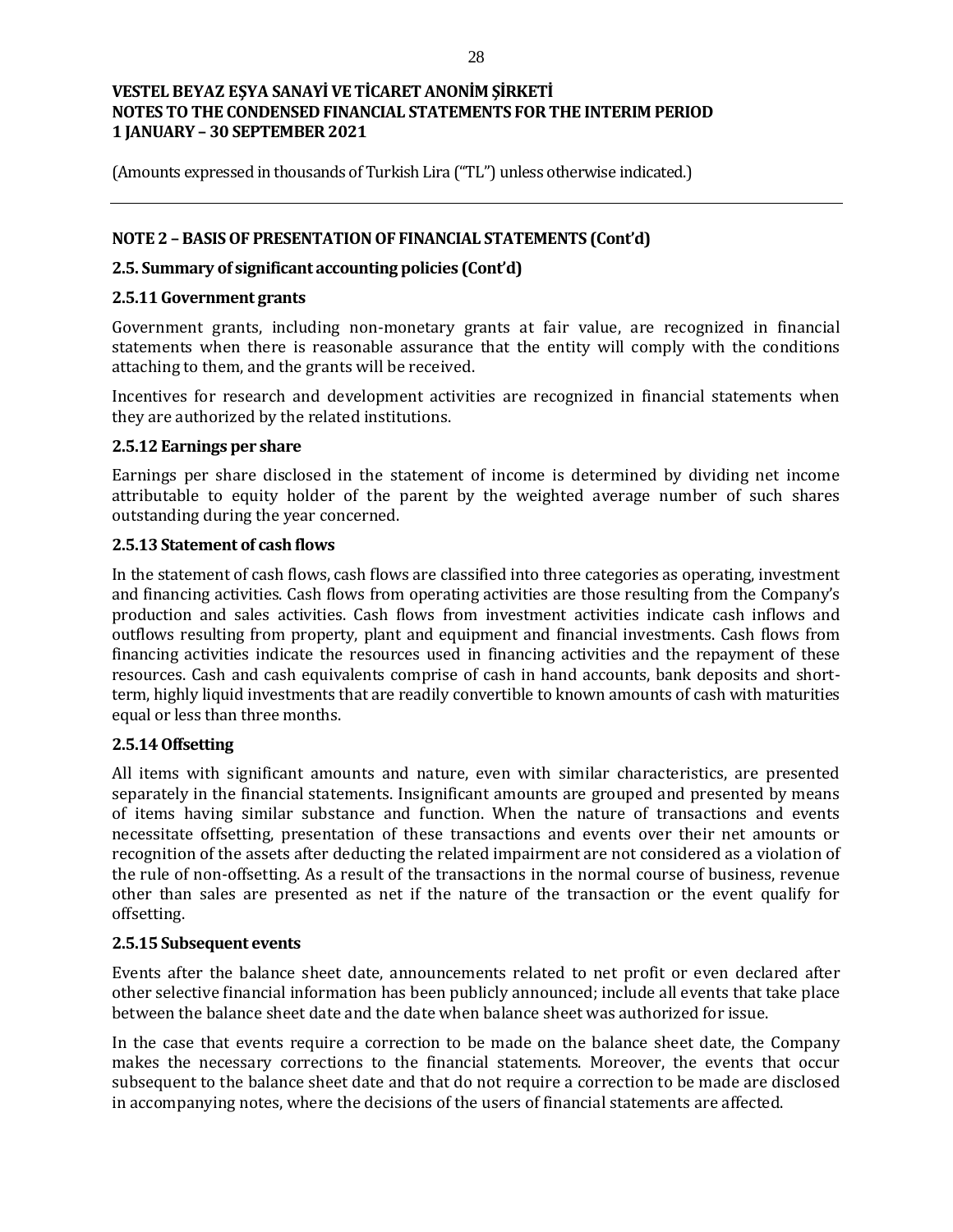(Amounts expressed in thousands of Turkish Lira ("TL") unless otherwise indicated.)

## **NOTE 2 – BASIS OF PRESENTATION OF FINANCIAL STATEMENTS (Cont'd)**

## **2.5. Summary of significant accounting policies (Cont'd)**

## **2.5.16 Going concern**

The Company prepared financial statements in accordance with the going concern assumption.

## **2.6. Critical accounting estimates and judgments**

Preparation of financial statements requires the use of estimates and assumptions that may affect the amount of assets and liabilities recognized as of the balance sheet date, disclosures of contingent assets and liabilities and the amount of revenue and expenses reported. Although these estimates and assumptions rely on the Company management's best knowledge about current events and transactions, actual outcomes may differ from those estimates and assumptions. Significant estimates of the Company management are as follows:

## i. Revaluation of lands, buildings and land improvements

Land, land improvements and buildings are stated at fair value, based on valuations performed as at 31 December 2020 by professional independent valuer Çelen Kurumsal Gayrimenkul Değerleme ve Danışmanlık A.Ş. (Note 11).

As there were no recent similar buying/selling transactions nearby, revaluations of land were based on the method of reference comparison whereas revaluations of buildings and land improvements and machinery and equipment were based on the method of cost approach and based on the following valuation techniques and assumptions:

- Revaluations of land were based on the market approach method of reference comparison whereas revaluations of buildings and land improvements were based on the method of cost approach, considering existing utilization of the aforementioned property, plant and equipment are consistent to the highest and best use approach.
- In the market reference comparison method, current market information was utilized, taking into consideration the comparable property in the market in recent past in the region, price adjustment was made within the framework of criteria that could affect market conditions, and accordingly an average m2 sale value was determined for the lands subject to the valuation. The similar pieces of land found were compared in terms of location, size, settlement status, physical conditions, real estate marketing firms were consulted for up-to-date valuation of the estate market, also, current information and experience of the professional valuation company was utilized.
- In the cost approach method, fair value of the buildings and land improvements was calculated by considering recent re-construction costs and related depreciation. In the cost approach method, above explained market reference comparison method was used in calculation of the land value, one of the components.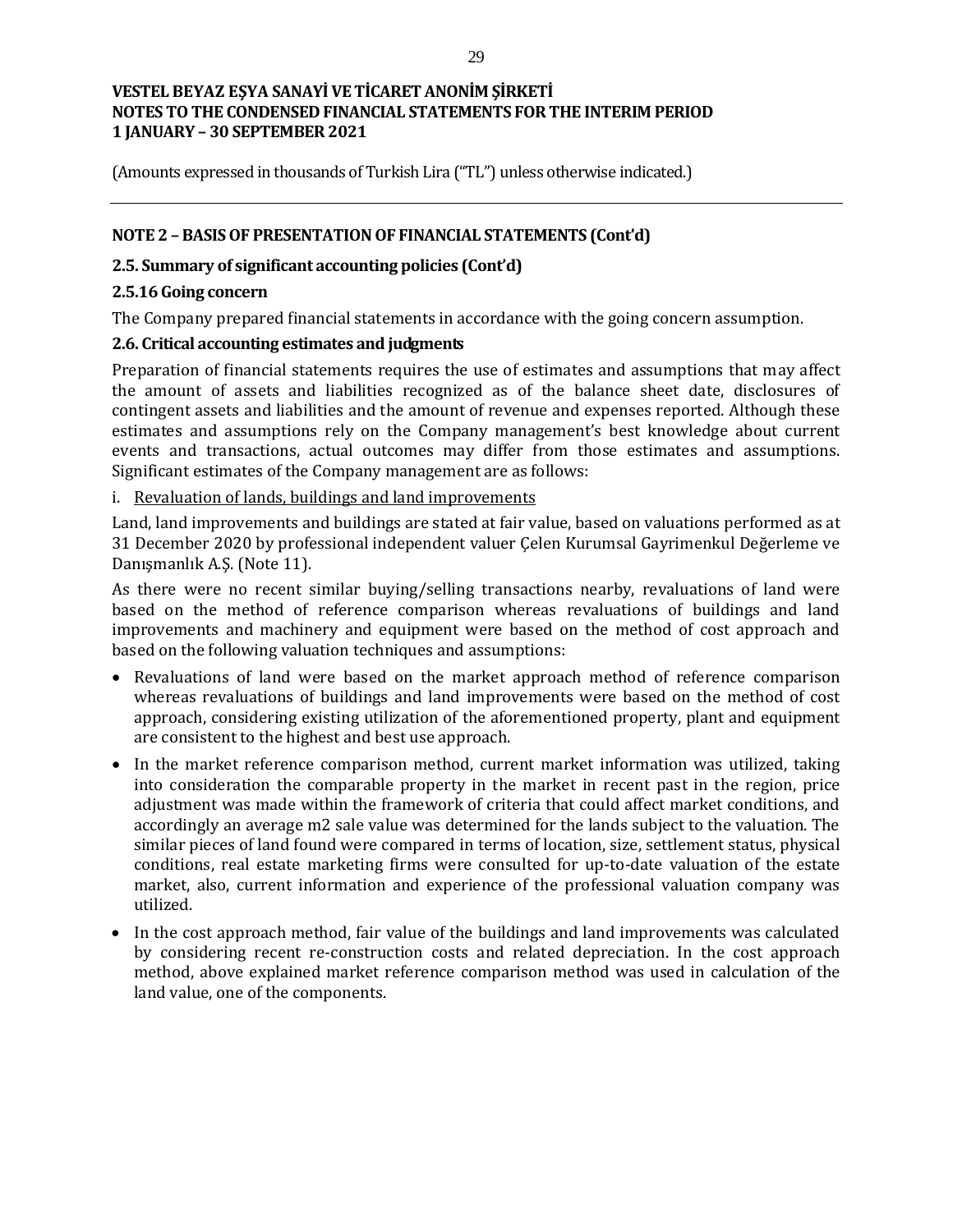(Amounts expressed in thousands of Turkish Lira ("TL") unless otherwise indicated.)

## **NOTE 2 – BASIS OF PRESENTATION OF FINANCIAL STATEMENTS (Cont'd)**

#### **2.6. Critical accounting estimates and judgments (Cont'd)**

i. Revaluation of lands, buildings and land improvements (Cont'd)

The carrying values of land, land improvements and buildings do not necessarily reflect the amounts that would result from the outcome of a sales transaction between independent parties.

As of initial recognition and as of balance sheet date, the Company performs impairment assessment for buildings and land improvements of which valuations are based on cost approach, accordance with the TAS 36 "Impairment of Assets", and no impairment indicator is identified.

#### **NOTE 3 - SEGMENT REPORTING**

Operating segments are identified on the same basis as financial information is reported internally to the Company's chief operating decision maker. The Company Board of Directors has been identified as the Company's chief operating decision maker who is responsible for allocating resources between segments and assessing their performances. The Company management determines operating segments by reference to the reports reviewed by the Board of Directors to make strategic decisions.

The Management believes that the Company operates in a single industry sector as the risks and returns for the activities do not show any material difference because the scope of activity covers only the production of white goods and the production processes and classes of customers are similar. As a result all information related to the industrial segment has been fully presented in the attached financial statements.

The Management has decided to use geographical segments for segment reporting considering the fact that risks and returns are affected by the differences in geographical regions.

| Segment revenue  | 1 January -<br>30 September<br>2021 | 1 January -<br>30 September<br>2020 | 1 July-<br>30 September<br>2021 | 1 July-<br>30 September<br>2020 |
|------------------|-------------------------------------|-------------------------------------|---------------------------------|---------------------------------|
|                  |                                     |                                     |                                 |                                 |
| Turkey           | 2.666.237                           | 1.483.519                           | 912.168                         | 595.267                         |
| Europe           | 6.343.036                           | 3.437.329                           | 2.257.419                       | 1.498.356                       |
| <b>Other</b>     | 2.307.550                           | 1.131.750                           | 785.857                         | 443.171                         |
| Gross sales      | 11.316.823                          | 6.052.598                           | 3.955.444                       | 2.536.794                       |
| Discounts (-)    | (48.568)                            | (9.374)                             | (31.992)                        | (3.948)                         |
| <b>Net sales</b> | 11.268.255                          | 6.043.224                           | 3.923.452                       | 2.532.846                       |

#### **Geographical segments**

Other segment sales mainly comprise of sales to Asian and African countries.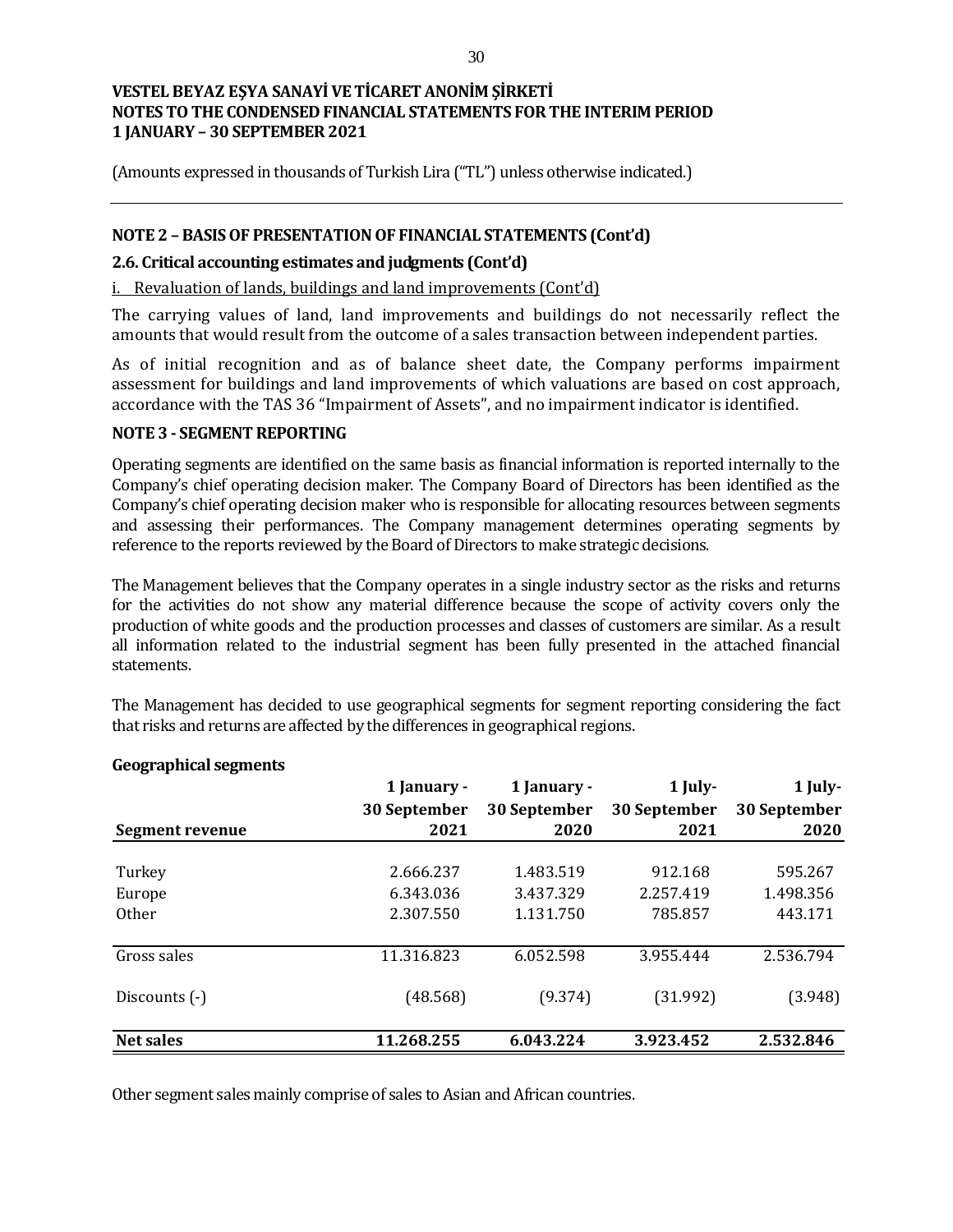(Amounts expressed in thousands of Turkish Lira ("TL") unless otherwise indicated.)

#### **NOTE 3 - SEGMENT REPORTING(Cont'd)**

The amount of export is TL 8.650.586 thousand for the period ended 30 September 2021. (1 January-30 September 2020: TL 4.569.079 thousand). Export sales are denominated in EURO, and USD as 93,7%, and 6,3% of total export respectively (1 January-30 September 2020: 94,2% EUR, 5,8% USD).

The carrying value of segment assets and costs incurred in order to obtain these assets are not separately disclosed since all assets of the company are located in Turkey.

#### **NOTE 4 – CASH AND CASH EQUIVALENTS**

|                           | 30 September 2021 | 31 December 2020 |
|---------------------------|-------------------|------------------|
| Cash                      | 299               | 215              |
| Bank deposits             |                   |                  |
| - Demand deposits         | 64.931            | 169.037          |
| - Time deposits           | 49.196            | 17.884           |
|                           | 114.426           | 187.136          |
| <b>Blocked deposits</b>   | 4.459             | 28.875           |
| Cash and cash equivalents | 118.885           | 216.011          |

As at 30 September 2021, the Company has time deposits principal amounting to TL 10.000 thousand and EUR 3.800. The maturities for time deposits are less than 1 month. (31 December 2020: USD 2.300 thousand and TL 1.000 thousand).

#### **Effective interest rates**

|     | 30 September 2021 31 December 2020 |        |
|-----|------------------------------------|--------|
| TL  | 17,75%                             | 18,00% |
| USD | $\overline{\phantom{0}}$           | 1,00%  |
| EUR | 0.10%                              |        |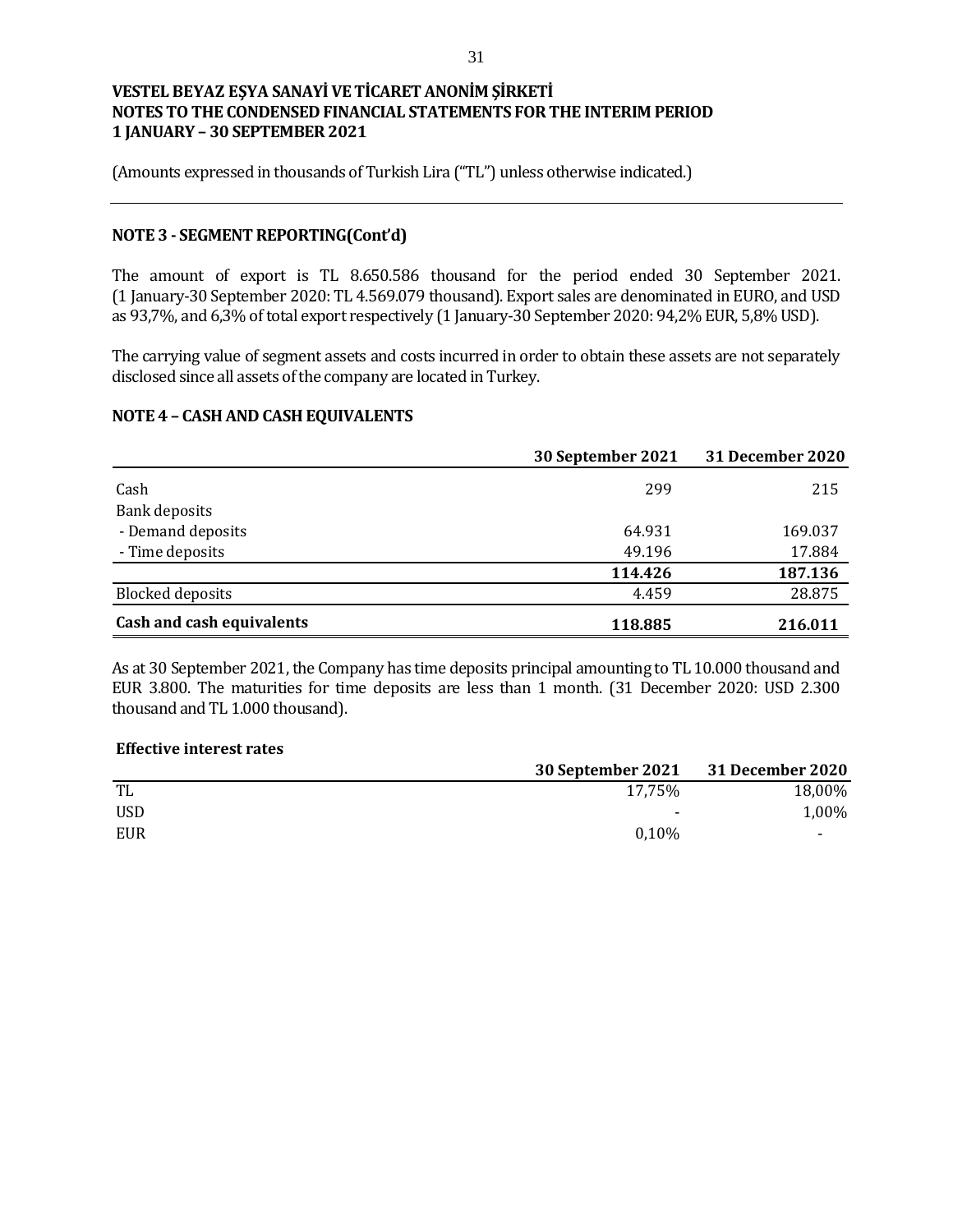(Amounts expressed in thousands of Turkish Lira ("TL") unless otherwise indicated.)

#### **NOTE 5 – FINANCIAL LIABILITIES**

|                                            | 30 September 2021 | 31 December 2020 |
|--------------------------------------------|-------------------|------------------|
|                                            |                   |                  |
| Short - term financial liabilities         |                   |                  |
| Short term bank loans                      | 822.775           | 960.540          |
| Short term portion of long term bank loans | 18.553            | 234.294          |
| Lease liabilities                          | 28.764            | 38.429           |
| Issued debt instruments (*)                | 3.624             |                  |
|                                            | 873.716           | 1.233.263        |
| Long - term financial liabilities          |                   |                  |
|                                            |                   |                  |
| Long term bank loans                       | 9.803             | 88.566           |
| Lease liabilities                          | 126.782           | 119.165          |
| Issued debt instruments (*)                | 265.000           |                  |
|                                            | 401.585           | 207.731          |

(\*) The sale of corporate bonds to qualified investors with a maturity of 728 days and variable coupon payments amounting to TL 265.000 thousand was completed on 9 June 2021.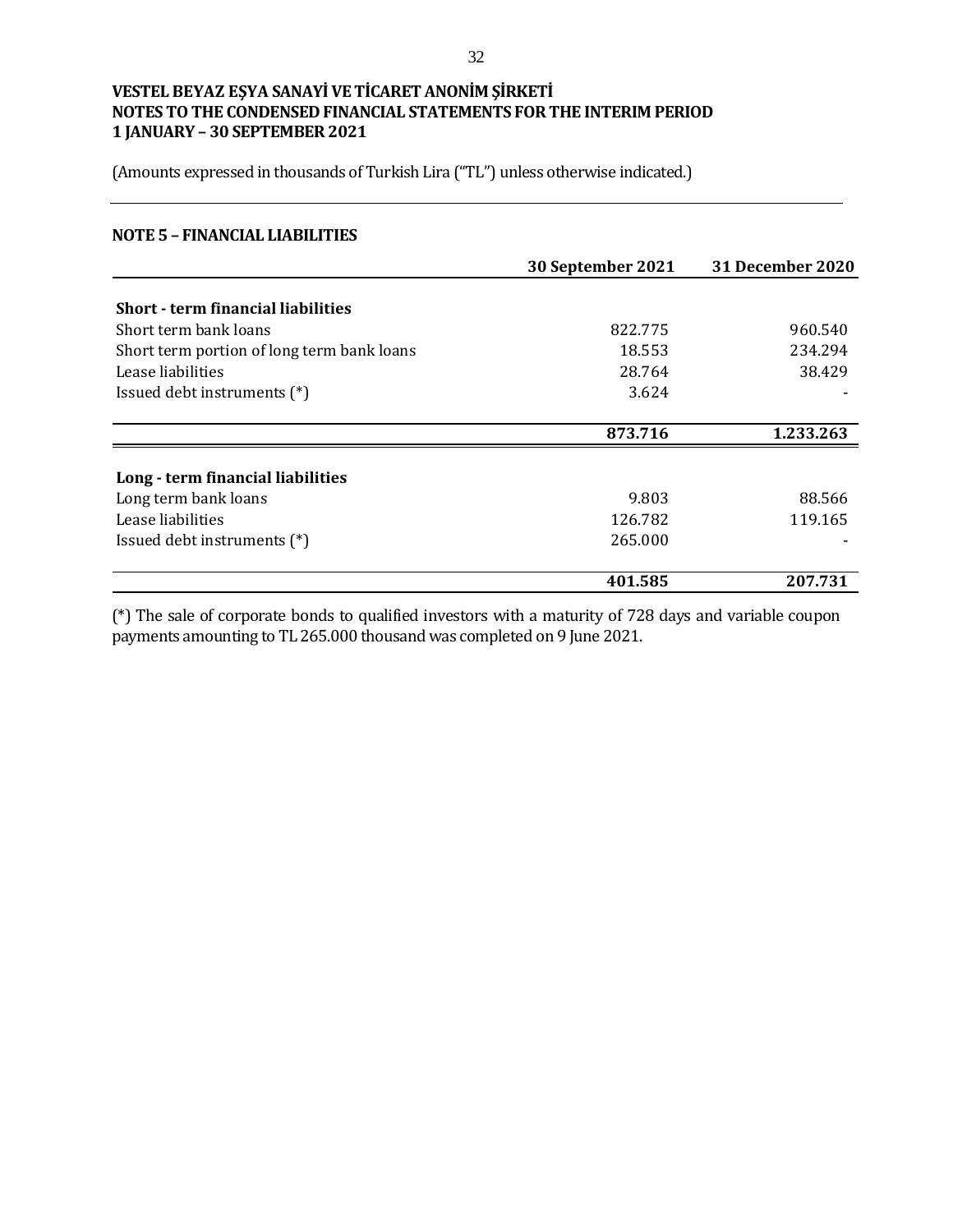(Amounts expressed in thousands of Turkish Lira ("TL") unless otherwise indicated.)

# **NOTE 5 – FINANCIAL LIABILITIES (Cont'd)**

|          |                    | 30 September 2021 |            |                    | 31 December 2020 |            |
|----------|--------------------|-------------------|------------|--------------------|------------------|------------|
|          | Weighted           |                   |            | Weighted average   |                  |            |
|          | average of         |                   |            | of effective       |                  |            |
|          | effective interest | Original          | TL.        | interest rates per | <b>Original</b>  | TL         |
| Currency | rates per annum    | currency          | Equivalent | annum              | currency         | Equivalent |
| - USD    | $\blacksquare$     | $\blacksquare$    | ۰          | 3,17%              | 20.000           | 146.810    |
| - EUR    | 2,59%              | 58.344            | 601.736    | 2,57%              | 89.400           | 805.306    |
| - TL     | 20,27%             | 221.039           | 221.039    | 20,61%             | 8.424            | 8.424      |
|          |                    |                   | 822.775    |                    |                  | 960.540    |

Details of the Company's short term bank loans are given below:

Details of the Company's long term bank loans are given below:

|                           |                          | 30 September 2021 |            |                         | 31 December 2020 |            |
|---------------------------|--------------------------|-------------------|------------|-------------------------|------------------|------------|
|                           | Weighted                 |                   |            | <b>Weighted average</b> |                  |            |
|                           | average of               |                   |            | of effective            |                  |            |
|                           | effective interest       | Original          |            | TL interest rates per   | Original         | TL         |
| Currency                  | rates per annum          | currency          | Equivalent | annum                   | currency         | Equivalent |
| - EUR                     |                          |                   |            | 2,57%                   | 3.477            | 31.316     |
| - TL                      | 20,89%                   | 18.553            | 18.553     | 20,61%                  | 202.978          | 202.978    |
| <b>Short term portion</b> |                          |                   | 18.553     |                         |                  | 234.294    |
|                           |                          |                   |            |                         |                  |            |
| - TL                      | 20,52%                   | 9.803             | 9.803      | 20,61%                  | 29.677           | 29.677     |
| - EUR                     | $\overline{\phantom{0}}$ |                   |            | 2,57%                   | 6.537            | 58.889     |
| Long term portion         |                          |                   | 9.803      |                         |                  | 88.566     |
|                           |                          |                   | 28.356     |                         |                  | 322.860    |

Guarantees given for the bank loans obtained are disclosed in note 14.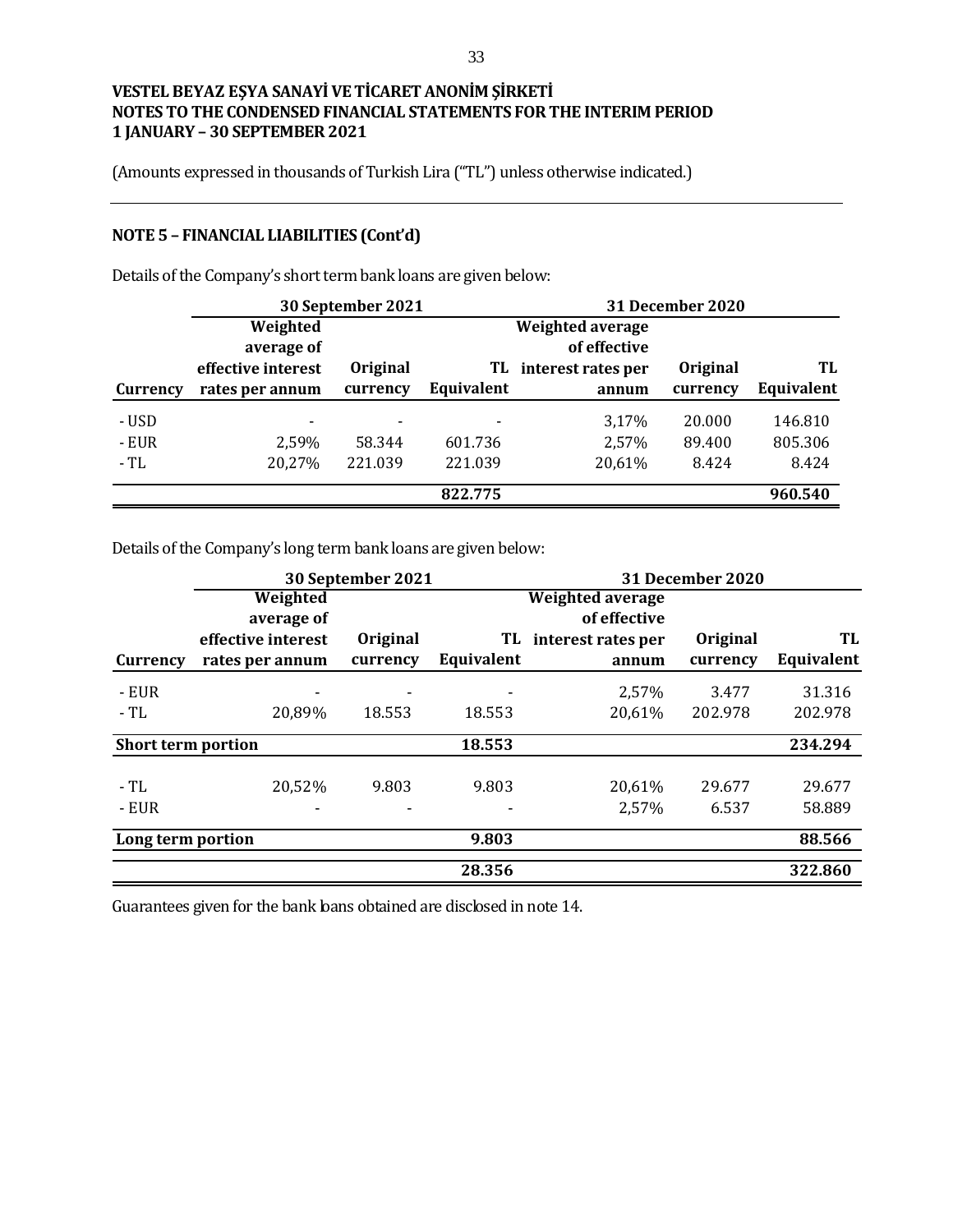(Amounts expressed in thousands of Turkish Lira ("TL") unless otherwise indicated.)

## **NOTE 5 – FINANCIAL LIABILITIES (Cont'd)**

The redemption schedule of the Company's long term bank loans are given below:

|                     | 30 September 2021 | 31 December 2020 |
|---------------------|-------------------|------------------|
|                     |                   |                  |
| One to two years    | 7.972             | 85.284           |
| Two to three years  | 1.620             | 1.877            |
| Three to four years | 211               | 1.405            |
|                     |                   |                  |
|                     | 9.803             | 88.566           |

Fair value of short term bank borrowings are considered to approximate their carrying values due to immateriality of discounting. Fair values are determined using average effective annual interest rates.

As of 30 September 2021 and 30 September 2020, reconciliation of net financial debt is as below:

|                                             | 30 September 2021 | 30 September 2020 |
|---------------------------------------------|-------------------|-------------------|
| Net financial debt as of 1 January          | 1.253.858         | 721.186           |
| Cash inflows from loans                     | 1.530.552         | 1.569.984         |
| Cash outflows from loan payments            | (1.978.474)       | (1.321.531)       |
| Payments of lease liabilities               | (12.183)          | 66.923            |
| Issued debt instruments                     | 265.000           |                   |
| Unrealized Fx gain/loss                     | 26.390            | 56.494            |
| Accrued interest                            | 3.022             | (196)             |
| Change in cash and cash equivalents         | 72.710            | 72.996            |
| Net financial debt at the end of the period | 1.160.875         | 1.165.856         |

#### **NOTE 6 –RELATED PARTY DISCLOSURES**

#### **a) Short term trade receivables from related parties**

|                                              | 30 September 2021 | 31 December 2020   |
|----------------------------------------------|-------------------|--------------------|
| Vestel Ticaret A.S.<br>Other related parties | 4.099.395         | 3.278.077<br>2.910 |
|                                              | 4.099.395         | 3.280.987          |

The receivables result from the Company's foreign and domestic sales performed via Vestel Ticaret A.Ş. which is also a member of Vestel Group Companies.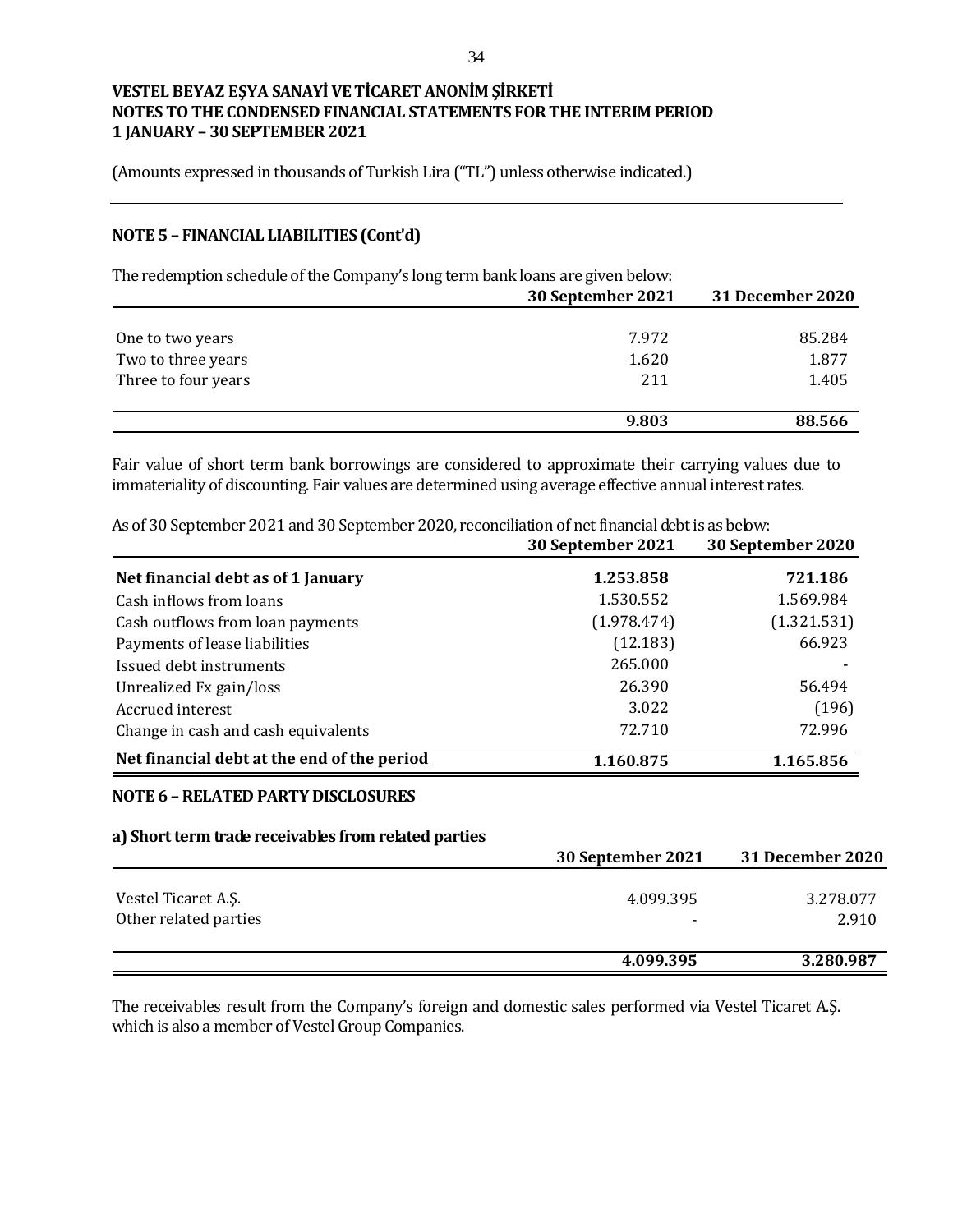(Amounts expressed in thousands of Turkish Lira ("TL") unless otherwise indicated.)

#### **NOTE 6 –RELATED PARTY DISCLOSURES**

#### **b) Short term trade payables to related parties**

|         | <b>31 December 2020</b>                 |
|---------|-----------------------------------------|
|         |                                         |
| 143.480 | 113.846                                 |
|         | 13.646                                  |
| 49.141  | 50.610                                  |
| 17.659  | 10.887                                  |
| 925     | 671                                     |
|         | 189.660                                 |
|         | (1.518)                                 |
|         |                                         |
| 209.119 | 188.142                                 |
|         | 30 September 2021<br>211.205<br>(2.086) |

## **c)Other short term receivables from related parties**

|                                          | 30 September 2021 | 31 December 2020 |
|------------------------------------------|-------------------|------------------|
| Vestel Elektronik Sanavi ve Ticaret A.S. | 874.528           | 855.935          |

The Company's interest rate of other receivables in USD is 7% and EUR is 5% (31 December 2020: in USD 7% and EUR 5%).

#### **d) Other short term liabilities to related parties**

|                                          | 30 September 2021 | 31 December 2020 |
|------------------------------------------|-------------------|------------------|
| Vestel Elektronik Sanayi ve Ticaret A.Ş. | 1.122.988         | 206.285          |

The Company's interest rate of other payables in TL is 20% (31 December 2020: TL 20%).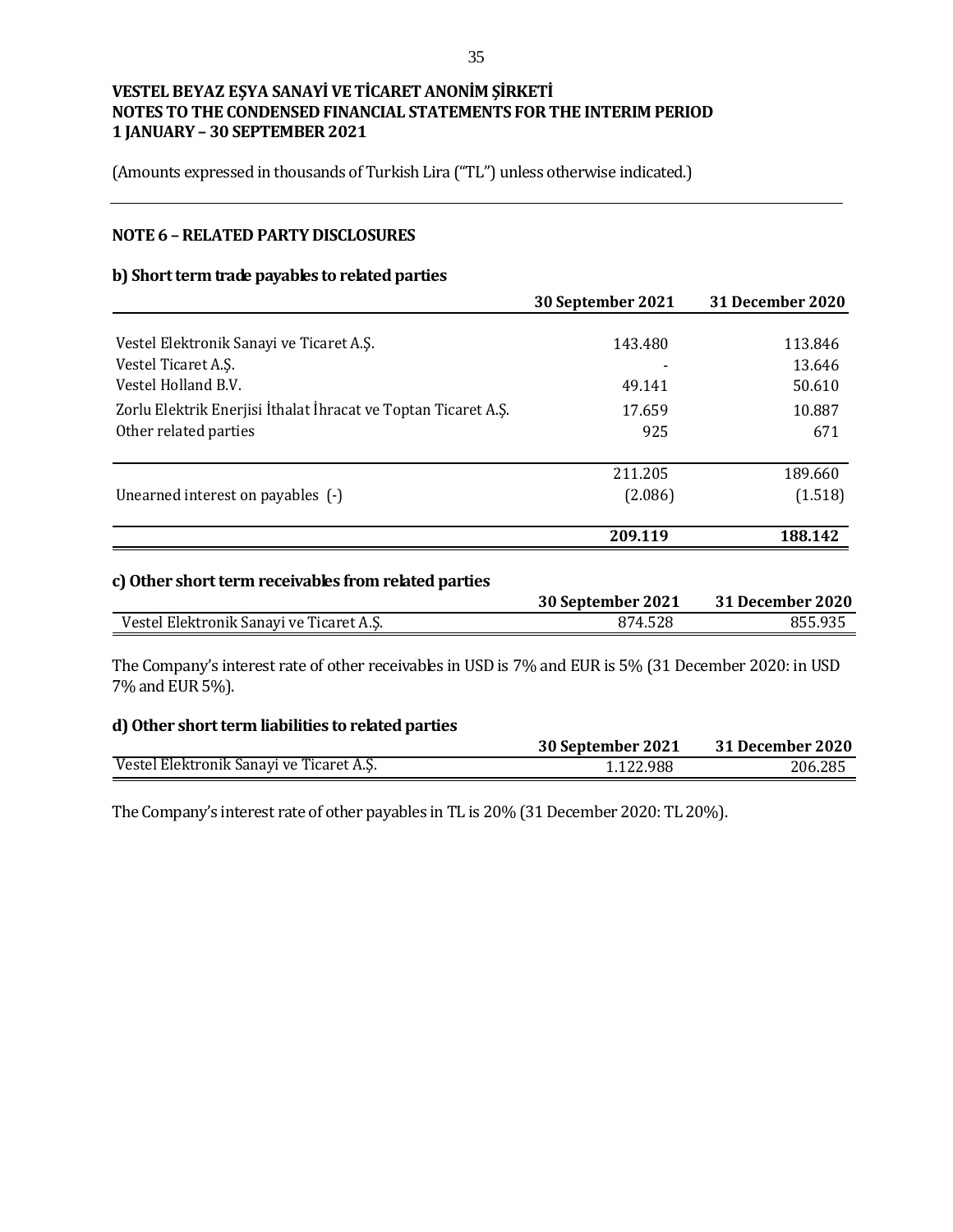(Amounts expressed in thousands of Turkish Lira ("TL") unless otherwise indicated.)

# **NOTE 6 –RELATED PARTY DISCLOSURES (Cont'd)**

## **e) Lease liabilities to related parties**

|                                          | 30 September 2021 | <b>31 December 2020</b> |
|------------------------------------------|-------------------|-------------------------|
| Vestel Elektronik Sanayi ve Ticaret A.S. | 123.426           | .25.239                 |

The Company's short term lease liabilities to Vestel Elektronik Sanayi ve Ticaret A.Ş. are amounted to TL 2.327 thousand and long term lease liabilities are amounted to TL 121.099 thousand (31 December 2020: short term TL 16.181 thousand and TL 109.058 thousand).

## **f) Transactions with related parties**

|                                          | 1 January -  | 1 January -  | 1 July-      | 1 July-      |
|------------------------------------------|--------------|--------------|--------------|--------------|
|                                          | 30 September | 30 September | 30 September | 30 September |
|                                          | 2021         | 2020         | 2021         | 2020         |
| <b>Sales</b>                             |              |              |              |              |
| Vestel Ticaret A.Ş.                      | 10.908.901   | 5.924.874    | 3.812.672    | 2.473.062    |
| Vestel Elektronik Sanavi ve Ticaret A.S. | 147.967      | 68.660       | 42.873       | 28.350       |
| Other related parties                    | 166          |              | 19           |              |
|                                          | 11.057.034   | 5.993.541    | 3.855.564    | 2.501.412    |
| Purchases and operating expenses         |              |              |              |              |
| Vestel Holland B.V.                      | 292.890      | 183.308      | 147.840      | 83.526       |
| Vestel Ticaret A.S.                      | 49.620       |              | 17.858       |              |
| Vestel Elektronik Sanavi ve Ticaret A.S. | 641.661      | 325.883      | 208.817      | 135.414      |
| Other related parties                    | 19.570       | 21.477       | 6.957        | 3.527        |
|                                          | 1.003.741    | 530.668      | 381.472      | 222.467      |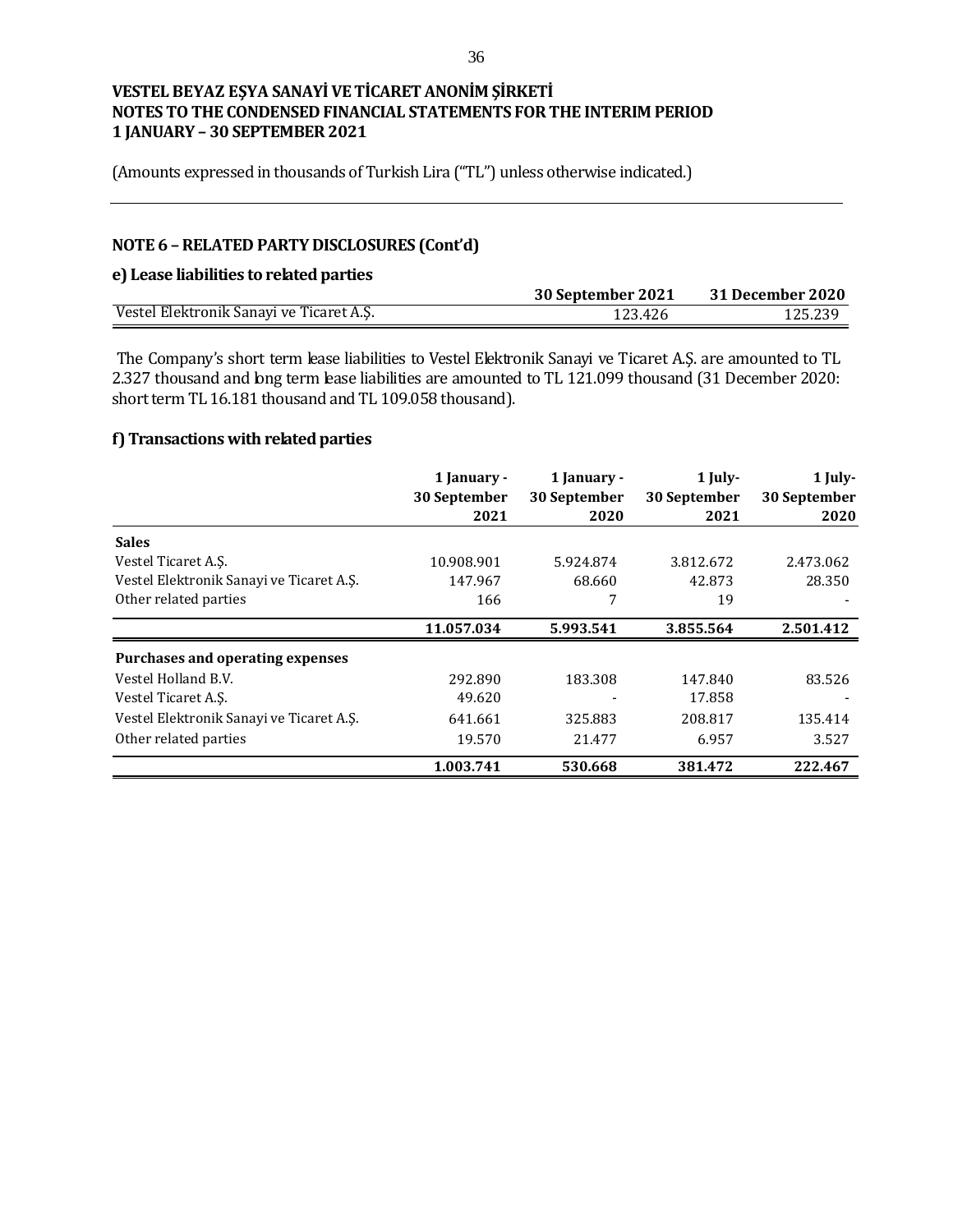(Amounts expressed in thousands of Turkish Lira ("TL") unless otherwise indicated.)

## **NOTE 6 –RELATED PARTY DISCLOSURES (Cont'd)**

|                                          | 1 January -<br>30 September<br>2021 | 1 January -<br>30 September<br>2020 | $1$ July-<br>30 September<br>2021 | 1 July-<br>30 September<br>2020 |
|------------------------------------------|-------------------------------------|-------------------------------------|-----------------------------------|---------------------------------|
| Other operating income                   |                                     |                                     |                                   |                                 |
| Vestel Ticaret A.S.                      | 520.529                             | 352.862                             | 55.020                            | 184.471                         |
| Other related parties                    | 4.456                               | 2.427                               | 758                               | 1.028                           |
|                                          | 524.985                             | 355.289                             | 55.778                            | 185.499                         |
| Other operating expense                  |                                     |                                     |                                   |                                 |
| Vestel Ticaret A.S.                      | 212.652                             | 4.013                               | 65.491                            | (30.237)                        |
| Other related parties                    | 14.144                              | 18.636                              | 11.927                            | 7.728                           |
|                                          | 226.796                             | 22.649                              | 77.418                            | (22.509)                        |
| Dividend paid                            |                                     |                                     |                                   |                                 |
| Vestel Elektronik Sanayi ve Ticaret A.Ş. | 681.329                             | 119.166                             | 227.110                           | 119.166                         |
| Public shares                            | 118.671                             | 9.600                               | 75.883                            | 9.600                           |
|                                          | 800.000                             | 128.766                             | 302.993                           | 128.766                         |
|                                          | 1 January -<br>30 September<br>2021 | 1 January -<br>30 September<br>2020 | 1 July-<br>30 September<br>2021   | 1 July-<br>30 September<br>2020 |
| <b>Financial income</b>                  |                                     |                                     |                                   |                                 |
| Vestel Elektronik Sanayi ve Ticaret A.Ş. | 247.969                             | 152.538                             | 7.807                             | 100.209                         |
| Other related parties                    |                                     | 38                                  |                                   |                                 |
|                                          | 247.969                             | 152.576                             | 7.807                             | 100.209                         |
| <b>Financial expense</b>                 |                                     |                                     |                                   |                                 |
| Vestel Elektronik Sanayi ve Ticaret A.Ş. | 109.448                             | 13.088                              | 58.250                            | 9.664                           |
| Other related parties                    |                                     | 34                                  |                                   |                                 |
|                                          | 109.448                             | 13.122                              | 58.250                            | 9.664                           |

**g)** Guarantees received from and given to related parties are disclosed in note 14.

#### **h) Compensation paid to key management including directors, the Chairman of Board of Directors, general managers and assistant general managers**

Compensation paid to key management for the nine months period ended 30 September 2021 is TL 9.191 thousand (1 January-30 September 2020: TL 6.340 thousand).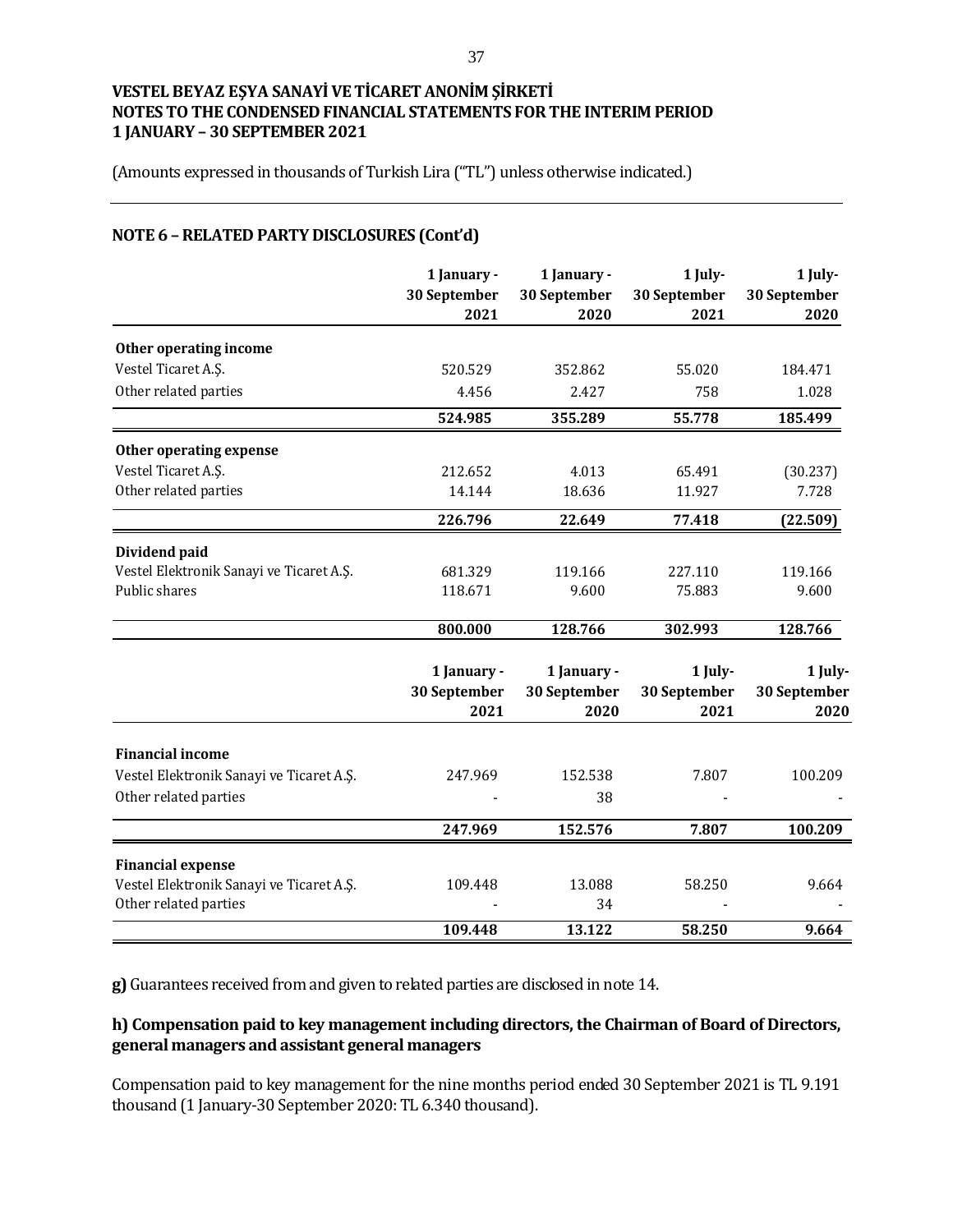(Amounts expressed in thousands of Turkish Lira ("TL") unless otherwise indicated.)

## **NOTE 7 – TRADE RECEIVABLES AND PAYABLES**

|                                        | 30 September 2021 | 31 December 2020 |
|----------------------------------------|-------------------|------------------|
| Short - term trade receivables         |                   |                  |
| Trade receivables                      |                   |                  |
| - Related parties (note 6)             | 4.099.395         | 3.280.987        |
| - Other parties                        | 30.586            | 5.583            |
|                                        | 4.129.981         | 3.286.570        |
| Allowance for doubtful receivables (-) | (649)             | (575)            |
| Total short - term trade receivables   | 4.129.332         | 3.285.995        |

The Company provides allowance for doubtful receivables based on historical experience.

|                                 | 30 September 2021 | <b>31 December 2020</b> |
|---------------------------------|-------------------|-------------------------|
| Short term trade payables       |                   |                         |
| Trade payables                  |                   |                         |
| - Related parties (note 6)      | 211.205           | 189.660                 |
| - Other parties                 | 3.956.429         | 2.696.289               |
|                                 | 4.167.634         | 2.885.949               |
| Unearned interest income (-)    |                   |                         |
| - Related parties (note 6)      | (2.086)           | (1.518)                 |
| - Other parties                 | (11.781)          | (9.490)                 |
| Total short term trade payables | 4.153.767         | 2.874.941               |
| Long term trade payables        |                   |                         |
| Trade payables                  |                   |                         |
| - Other parties                 | 110.510           | 61.832                  |
|                                 | 110.510           | 61.832                  |
| Unearned interest income (-)    |                   |                         |
| - Other parties                 |                   | (45)                    |
| Total long term trade payables  | 110.510           | 61.787                  |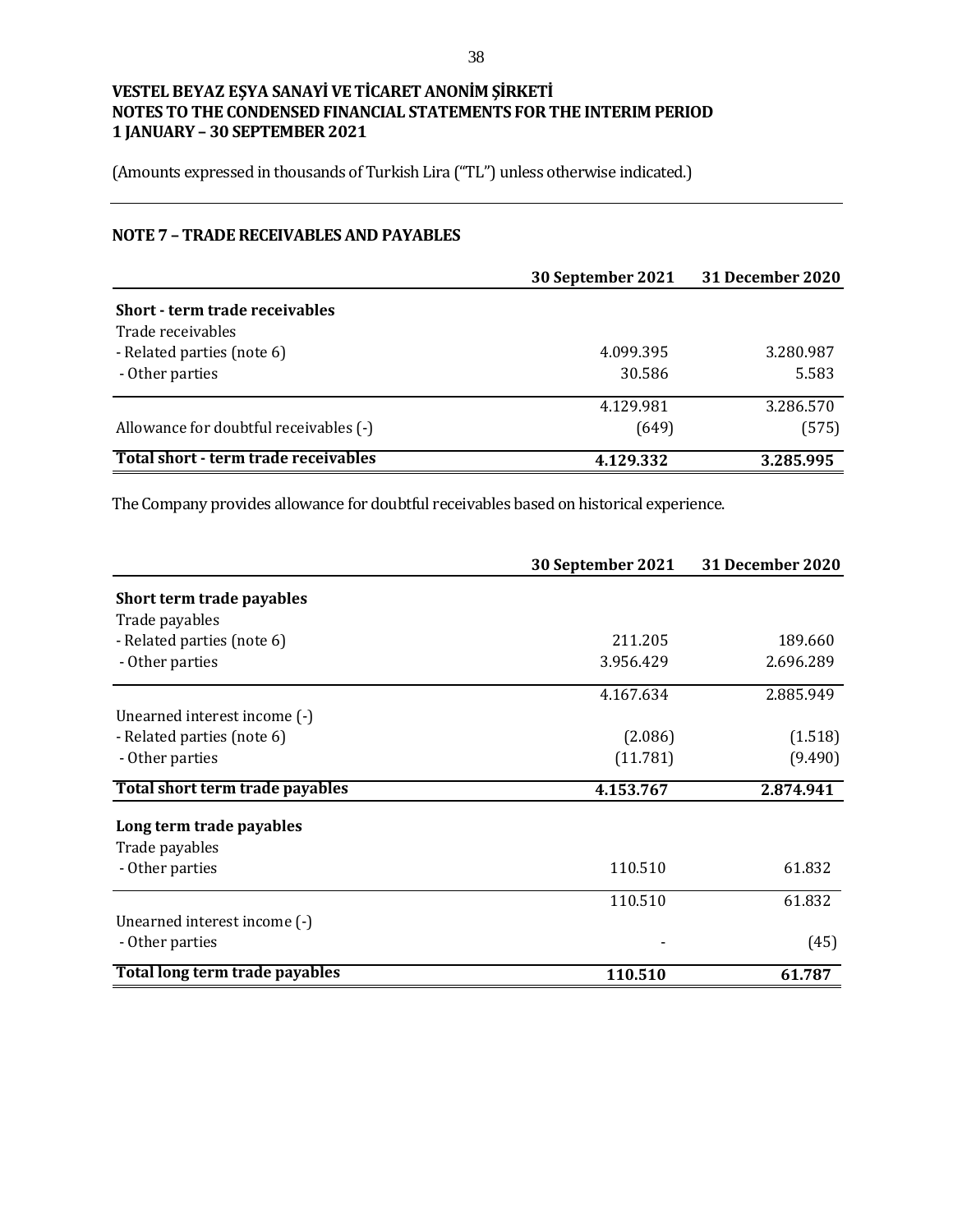(Amounts expressed in thousands of Turkish Lira ("TL") unless otherwise indicated.)

#### **NOTE 8 –OTHER RECEIVABLES**

|                                                 | 30 September 2021 | <b>31 December 2020</b> |
|-------------------------------------------------|-------------------|-------------------------|
| <b>Short - term other receivables</b>           |                   |                         |
| Other receivables from related parties (note 6) | 874.528           | 855.935                 |
| Receivables from government agencies            | 266.026           | 216.766                 |
| Deposits and guarantees given                   | 9.225             | 12.347                  |
| Other receivables                               | 1.510             | 1.102                   |
|                                                 | 1.151.289         | 1.086.150               |
| Long - term other receivables                   |                   |                         |
| Deposits and guarantees given                   | 14.854            | 4.500                   |
|                                                 | 14.854            | 4.500                   |

#### **NOTE 9 – INVENTORIES**

|                                             | 30 September 2021 | 31 December 2020 |
|---------------------------------------------|-------------------|------------------|
| Raw materials                               | 1.499.211         | 622.132          |
| Work in process                             | 37.576            | 18.062           |
| Finished goods                              | 670.112           | 314.013          |
|                                             | 2.206.899         | 954.207          |
| Provision for impairment on inventories (-) | (3.137)           | (1.655)          |
|                                             | 2.203.762         | 952.552          |

As of 30 September 2021 the Company does not have inventories pledged as security for liabilities (31 December 2020: None).

Cost of the inventory included in the cost of sales for the current period amounts to TL 8.557.008 thousand (1 January – 30 September 2020: TL 4.286.095 thousand).

Allocation of provision for impairment on inventories in terms of inventory type is as follows:

|                                | 30 September 2021 | <b>31 December 2020</b> |
|--------------------------------|-------------------|-------------------------|
| Raw materials                  | 1.645             | 205                     |
| Finished goods and merchandise | 1.492             | 1.450                   |
|                                | 3.137             | 1.655                   |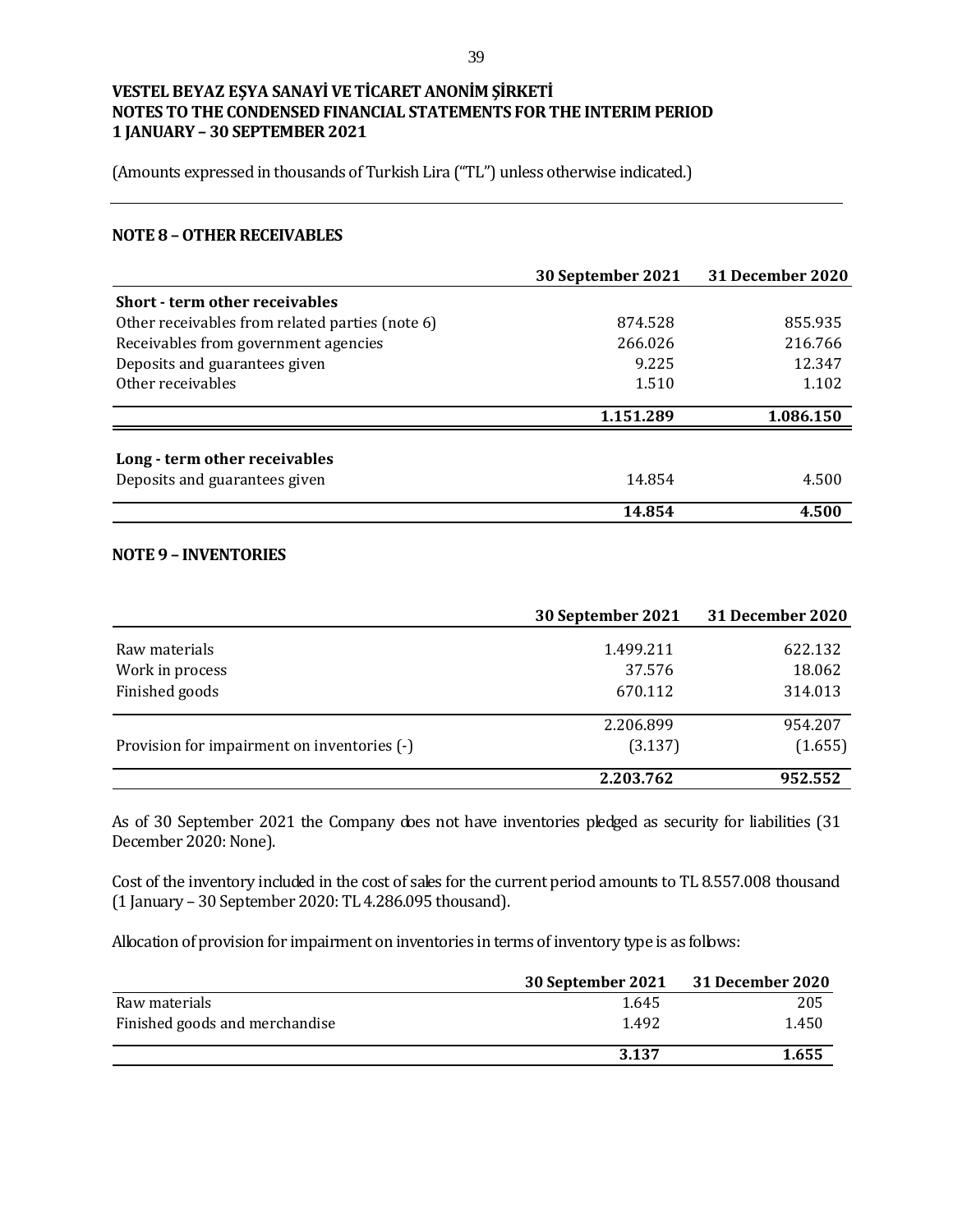(Amounts expressed in thousands of Turkish Lira ("TL") unless otherwise indicated.)

# **NOTE 9 – INVENTORIES (Cont'd)**

Movement of inventory impairment on inventories is as follows:

|                                   | 1 January -       | 1 January -       |
|-----------------------------------|-------------------|-------------------|
|                                   | 30 September 2021 | 30 September 2020 |
| Opening balance, 1 January        | 1.655             | 1.023             |
| Current year additions            | 6.053             | 1.928             |
| Realised due to sale of inventory | (4.571)           | (1.540)           |
| <b>Balance at 30 September</b>    | 3.137             | 1.411             |

#### **NOTE 10 – PREPAID EXPENSES**

|                                          | 30 September 2021 | <b>31 December 2020</b> |
|------------------------------------------|-------------------|-------------------------|
| Prepaid expenses in current assets       |                   |                         |
| Order advances given                     | 120.017           | 33.914                  |
| Prepaid expenses                         | 18.898            | 19.508                  |
|                                          | 138.915           | 53.422                  |
| Prepaid expenses in non-current assets   |                   |                         |
| Advances given for fixed asset purchases | 143.239           | 49.821                  |
| Prepaid expenses                         | 338               | 3.235                   |
|                                          | 143.577           | 53.056                  |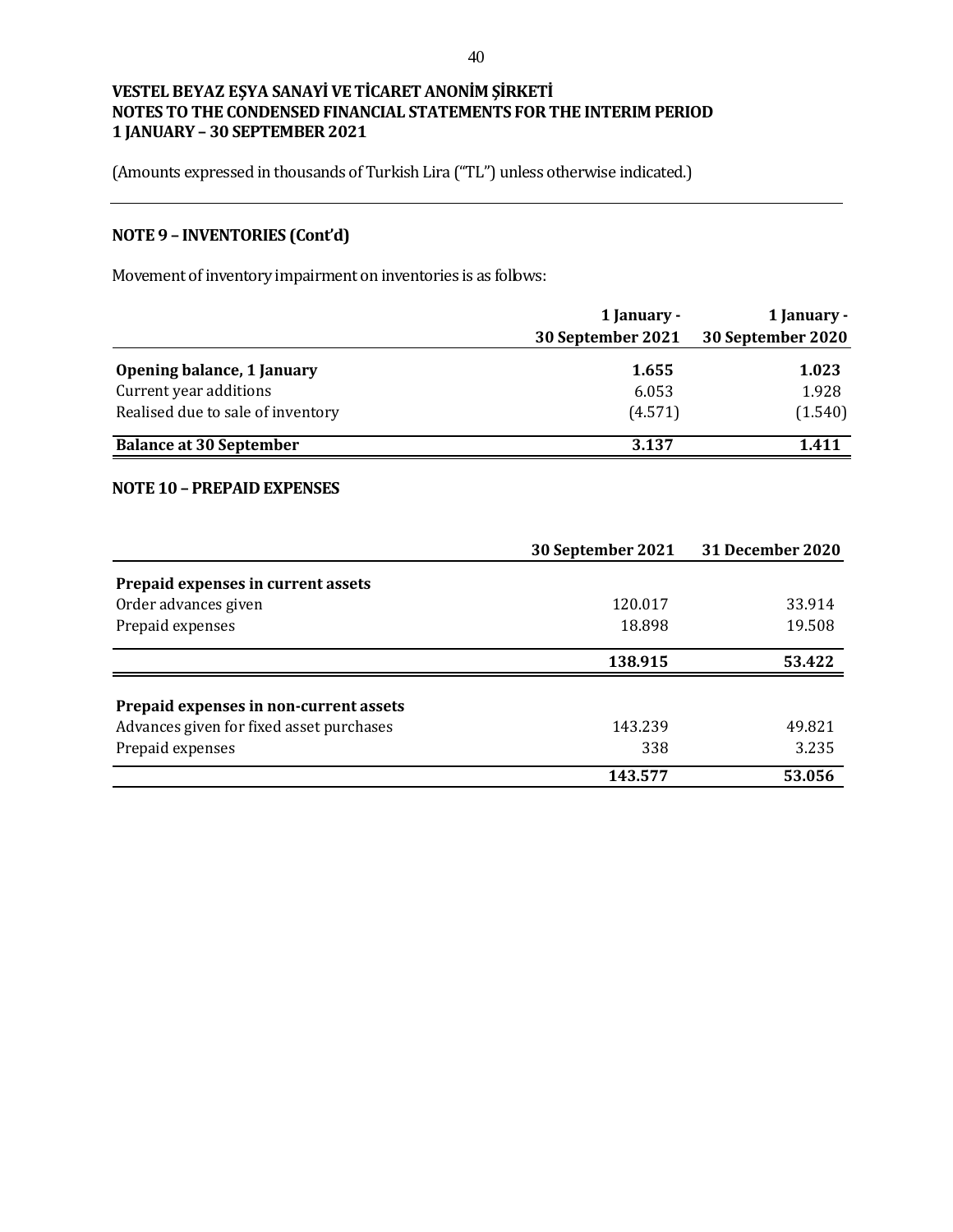(Amounts expressed in thousands of Turkish Lira ("TL") unless otherwise indicated.)

# **NOTE 11 – PROPERTY, PLANT AND EQUIPMENT**

|                                 | 1 January |                  |                  |                 | 30 September |
|---------------------------------|-----------|------------------|------------------|-----------------|--------------|
|                                 | 2021      | <b>Additions</b> | <b>Disposals</b> | <b>Transfer</b> | 2021         |
|                                 |           |                  |                  |                 |              |
| Cost or revaluation             |           |                  |                  |                 |              |
| Land                            | 503.898   |                  |                  |                 | 503.898      |
| Land improvements               | 49.957    |                  |                  | 2               | 49.959       |
| <b>Buildings</b>                | 643.223   | 7.644            | (2)              | 780             | 651.645      |
| Leasehold improvements          | 12.014    | 779              | (5)              | 551             | 13.339       |
| Plant and machinery             | 2.111.681 | 249.854          | (7.529)          | 72.373          | 2.426.379    |
| Motor vehicles                  | 862       |                  | (26)             |                 | 836          |
| Furniture and fixtures          | 96.533    | 15.363           | (694)            | 5.273           | 116.475      |
| Construction in progress        | 32.149    | 89.824           |                  | (78.979)        | 42.994       |
|                                 |           |                  |                  |                 |              |
|                                 | 3.450.317 | 363.464          | (8.256)          |                 | 3.805.525    |
| <b>Accumulated depreciation</b> |           |                  |                  |                 |              |
| Land improvements               |           | 1.376            |                  |                 | 1.376        |
| <b>Buildings</b>                |           | 13.924           | (1)              |                 | 13.923       |
| Leasehold improvements          | 7.326     | 1.297            | (4)              |                 | 8.619        |
| Plant and machinery             | 1.192.071 | 198.396          | (7.340)          |                 | 1.383.127    |
| Motor vehicles                  | 496       | 96               | (26)             |                 | 566          |
| Furniture and fixtures          | 60.120    | 9.945            | (672)            |                 | 69.393       |
|                                 | 1.260.013 | 225.034          | (8.043)          |                 | 1.477.004    |
| Net book value                  | 2.190.304 |                  |                  |                 | 2.328.521    |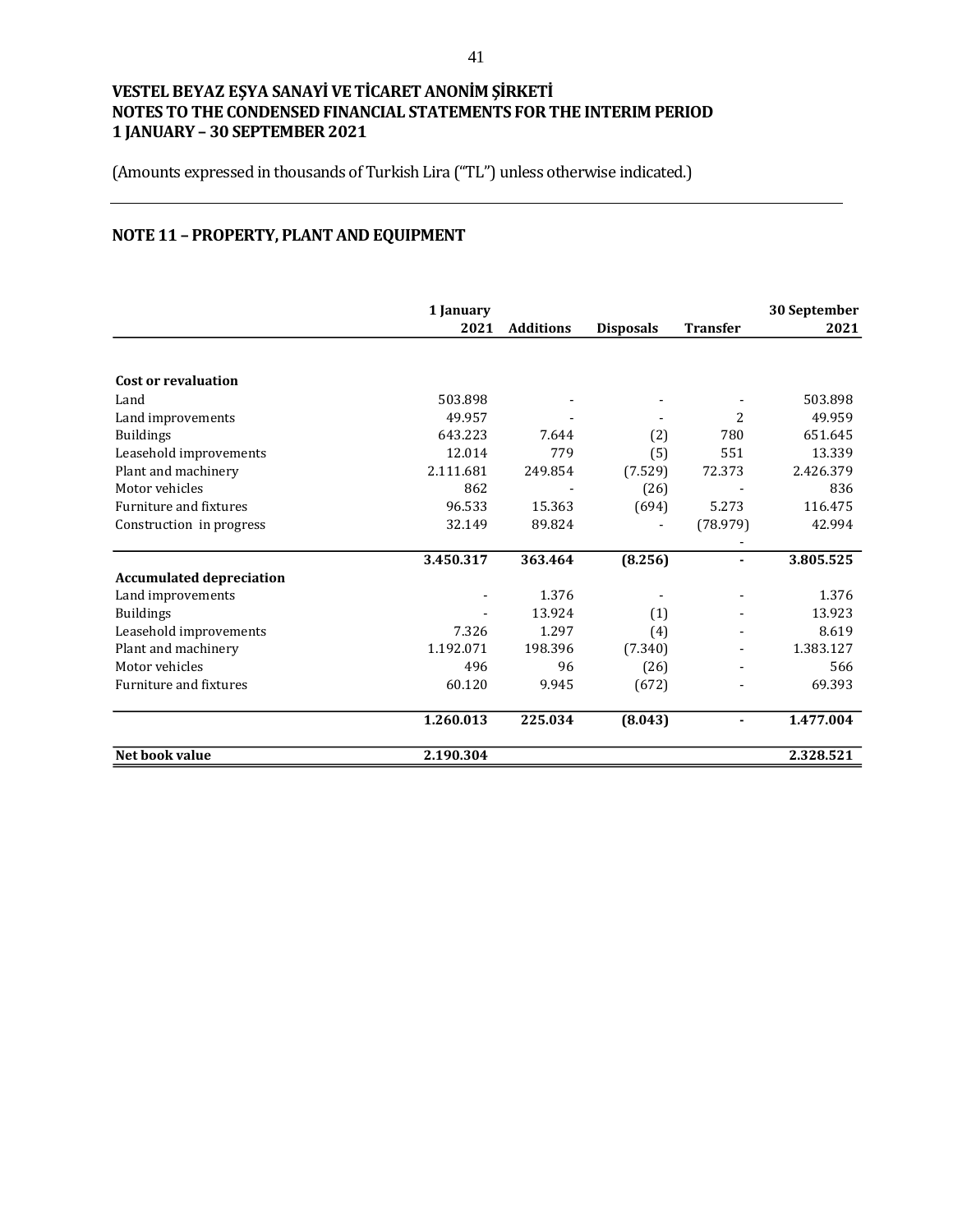(Amounts expressed in thousands of Turkish Lira ("TL") unless otherwise indicated.)

| $1001$ $\mu$ $1001$ $\mu$ $111$ $\mu$ $\mu$ $111$ $\mu$ $\mu$ $\mu$ $\mu$ $\mu$ $\mu$ $\mu$ $\mu$ $\tau$ | 1 January |                  |                  |                 | 30 September |
|----------------------------------------------------------------------------------------------------------|-----------|------------------|------------------|-----------------|--------------|
|                                                                                                          | 2020      | <b>Additions</b> | <b>Disposals</b> | <b>Transfer</b> | 2020         |
|                                                                                                          |           |                  |                  |                 |              |
| Cost or revaluation                                                                                      |           |                  |                  |                 |              |
| Land                                                                                                     | 192.824   |                  |                  |                 | 192.824      |
| Land improvements                                                                                        | 40.998    | 531              |                  |                 | 41.529       |
| <b>Buildings</b>                                                                                         | 447.048   | 4.256            |                  | 2.241           | 453.545      |
| Leasehold improvements                                                                                   | 10.907    | 818              | (3)              | 89              | 11.811       |
| Plant and machinery                                                                                      | 1.763.514 | 219.121          | (15.986)         | 41.099          | 2.007.748    |
| Motor vehicles                                                                                           | 626       | 179              | (59)             |                 | 746          |
| Furniture and fixtures                                                                                   | 76.719    | 7.421            | (252)            | 4.659           | 88.547       |
| Construction in progress                                                                                 | 45.231    | 24.338           |                  | (48.098)        | 21.471       |
|                                                                                                          | 2.577.867 | 256.664          | (16.300)         | (10)            | 2.818.221    |
| <b>Accumulated depreciation</b>                                                                          |           |                  |                  |                 |              |
| Land improvements                                                                                        | 1.366     | 82               |                  |                 | 1.448        |
| <b>Buildings</b>                                                                                         | 11.496    | 10.060           |                  |                 | 21.556       |
| Leasehold improvements                                                                                   | 5.774     | 1.154            | (2)              |                 | 6.926        |
| Plant and machinery                                                                                      | 992.131   | 162.588          | (15.656)         |                 | 1.139.063    |
| Motor vehicles                                                                                           | 458       | 70               | (59)             |                 | 469          |
| Furniture and fixtures                                                                                   | 50.383    | 7.240            | (232)            |                 | 57.391       |
|                                                                                                          | 1.061.608 | 181.194          | (15.949)         |                 | 1.226.853    |
| Net book value                                                                                           | 1.516.259 |                  |                  |                 | 1.591.368    |

# **NOTE 11 – PROPERTY, PLANT AND EQUIPMENT (Cont'd)**

Additions to property, plant and equipment in the period 1 January – 30 September 2021 and 2020 mainly consist of machinery and equipment investments made to refrigerator, washing machine, cooker, dishwasher and air conditioner factories. As of 30 September 2021, there are no pledges against the property, plant and equipment.

As of 30 September 2021, there are no pledges against the property, plant and equipments.(31 December 2020: None.)

Useful lives of property, plant and equipment is as follows:

| Useful life    |
|----------------|
|                |
| 8 - 35 years   |
| 25 - 50 years  |
| 5 years        |
| $5 - 20$ years |
| 5 years        |
| $5 - 10$ years |
|                |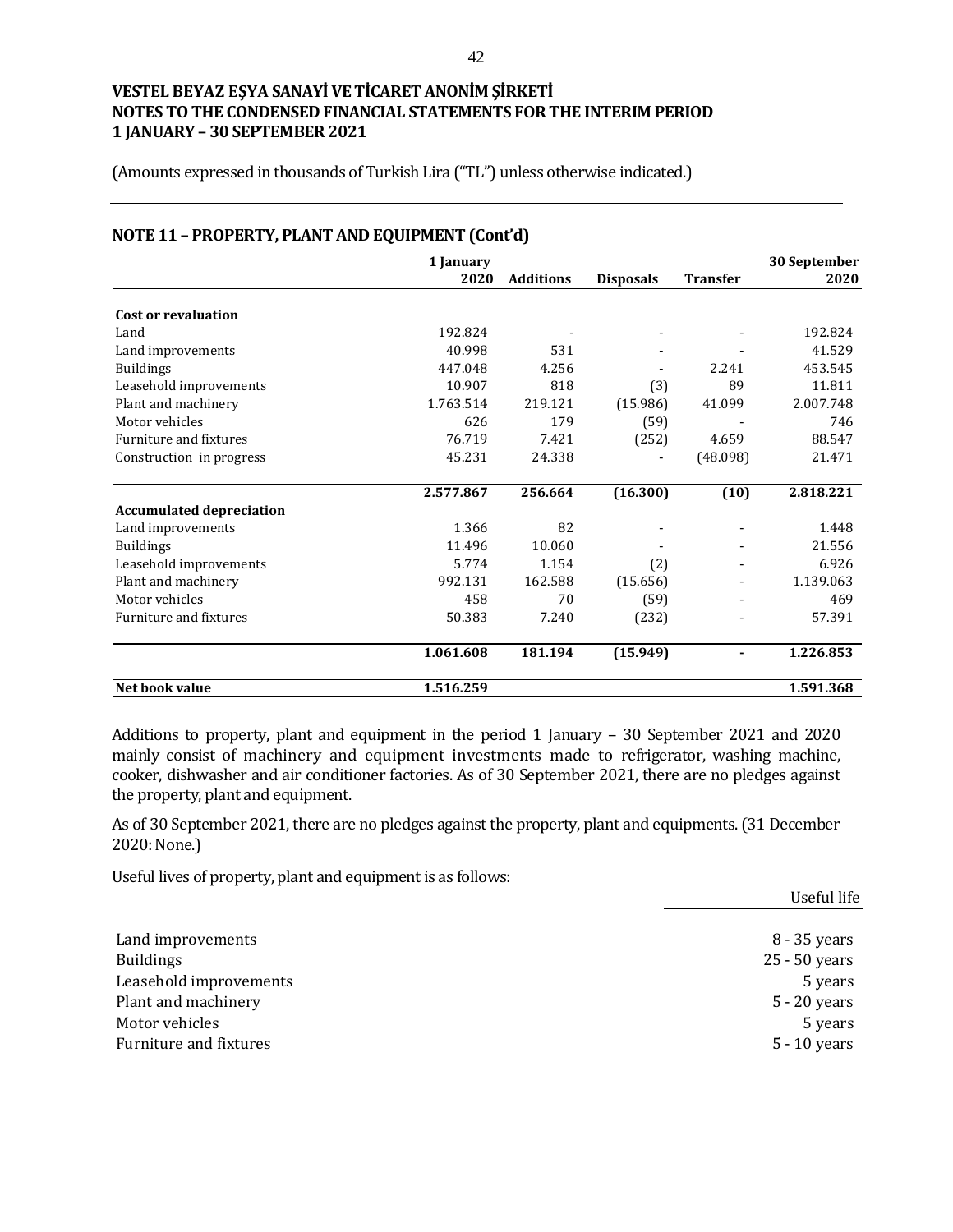(Amounts expressed in thousands of Turkish Lira ("TL") unless otherwise indicated.)

## **NOTE 11 – PROPERTY, PLANT AND EQUIPMENT (Cont'd)**

Allocation of period depreciation and amortization expenses is as follows:

|                                              | 1 January -<br>30 September<br>2021 | 1 January -<br>30 September<br>2020 |
|----------------------------------------------|-------------------------------------|-------------------------------------|
| Cost of sales                                | 230.502                             | 184.986                             |
| Research and development expenses            | 38.173                              | 28.807                              |
| Marketing, selling and distribution expenses | 10.257                              | 5.611                               |
| General administrative expenses              | 2.404                               | 1.646                               |
|                                              | 281.336                             | 221.050                             |

Cost and accumulated depreciation of land, land improvements and buildings before revaluation are as follows:

| 30 September 2021                                                  | Level 1 | Level 2                                                 |
|--------------------------------------------------------------------|---------|---------------------------------------------------------|
| <b>Tangible Assets</b><br>Lands<br>Buildings and land improvements |         | 503.898<br>-<br>686.305<br>$\qquad \qquad \blacksquare$ |
| 31 December 2020                                                   | Level 1 | Level 2                                                 |
| <b>Tangible Assets</b><br>Lands                                    |         | 503.898                                                 |
| Buildings and land improvements                                    |         | -<br>693.180<br>$\overline{\phantom{0}}$                |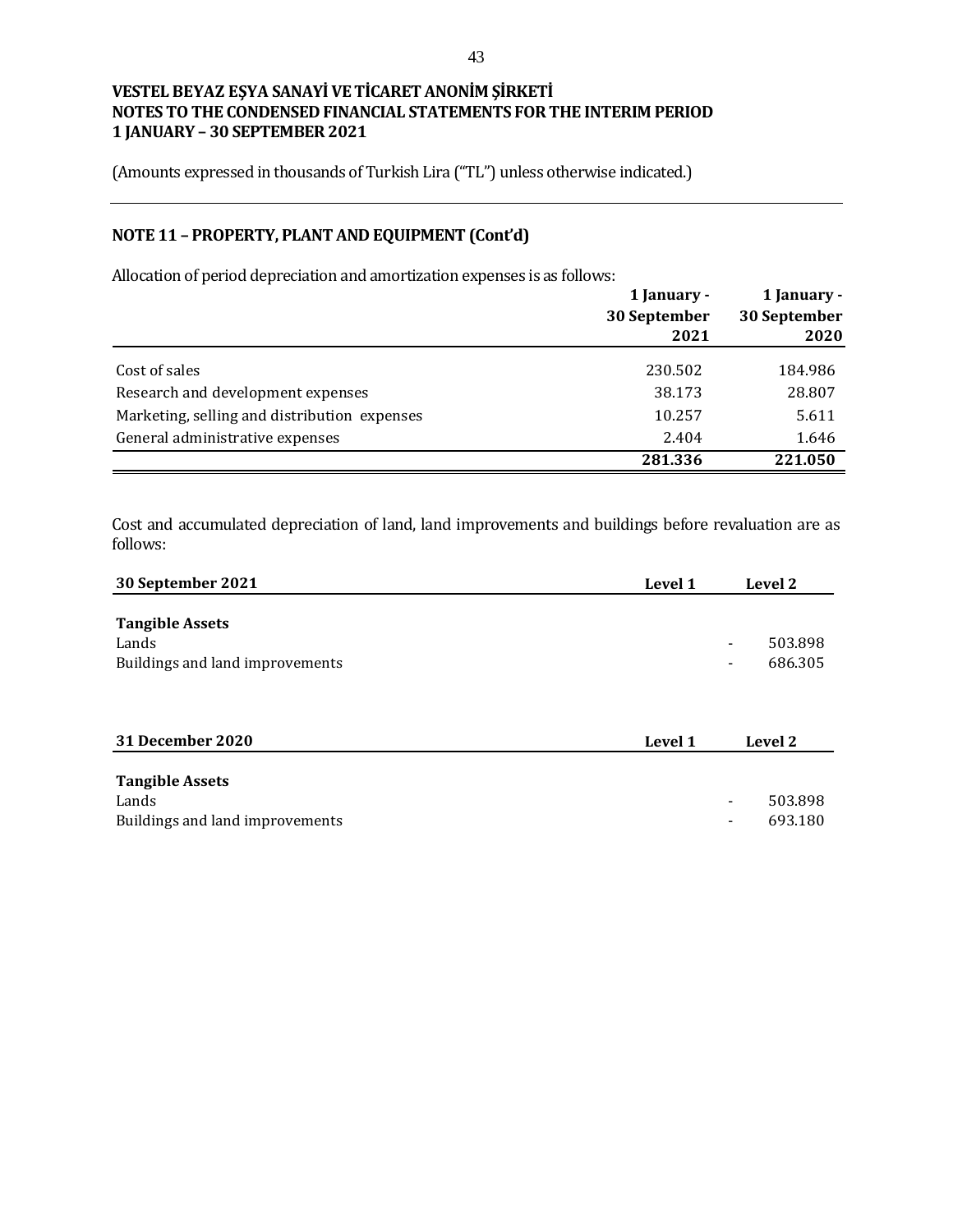| <b>NOTE 12 - RIGHT OF USE ASSETS</b> |           |           |                          |              |
|--------------------------------------|-----------|-----------|--------------------------|--------------|
|                                      | 1 January |           |                          | 30 September |
|                                      | 2021      | Additions | <b>Disposal</b>          | 2021         |
| Cost                                 |           |           |                          |              |
| Land and buildings                   | 143.046   | 16.068    | $\overline{\phantom{a}}$ | 159.114      |
| Machinery                            | 39.111    | 4.924     | $\overline{\phantom{0}}$ | 44.035       |
|                                      | 182.157   | 20.992    | ۰                        | 203.149      |
| <b>Accumulated amortization</b>      |           |           | $\overline{\phantom{a}}$ |              |
| Land and buildings                   | 13.507    | 17.701    | -                        | 31.208       |
| Machinery                            | 19.730    | 9.290     | $\overline{\phantom{a}}$ | 29.020       |
|                                      | 33.237    | 26.991    | $\blacksquare$           | 60.228       |
| Net book value                       | 148.920   | (5.999)   |                          | 142.921      |

|                                 | 1 January |                  |                 | 30 September |
|---------------------------------|-----------|------------------|-----------------|--------------|
|                                 | 2020      | <b>Additions</b> | <b>Disposal</b> | 2020         |
| Cost                            |           |                  |                 |              |
| Land and buildings              | 43.353    | 75.127           | ٠               | 118.480      |
| Machinery                       | 32.790    | 4.568            | (2.198)         | 35.160       |
|                                 | 76.143    | 79.695           | -               | 153.640      |
| <b>Accumulated amortization</b> |           |                  |                 |              |
| Land and buildings              | 5.136     | 6.447            | -               | 11.583       |
| Machinery                       | 9.060     | 9.241            | (2.198)         | 16.103       |
|                                 | 14.196    | 15.688           | (2.198)         | 27.686       |
| Net book value                  | 61.947    | 64.007           |                 | 125.954      |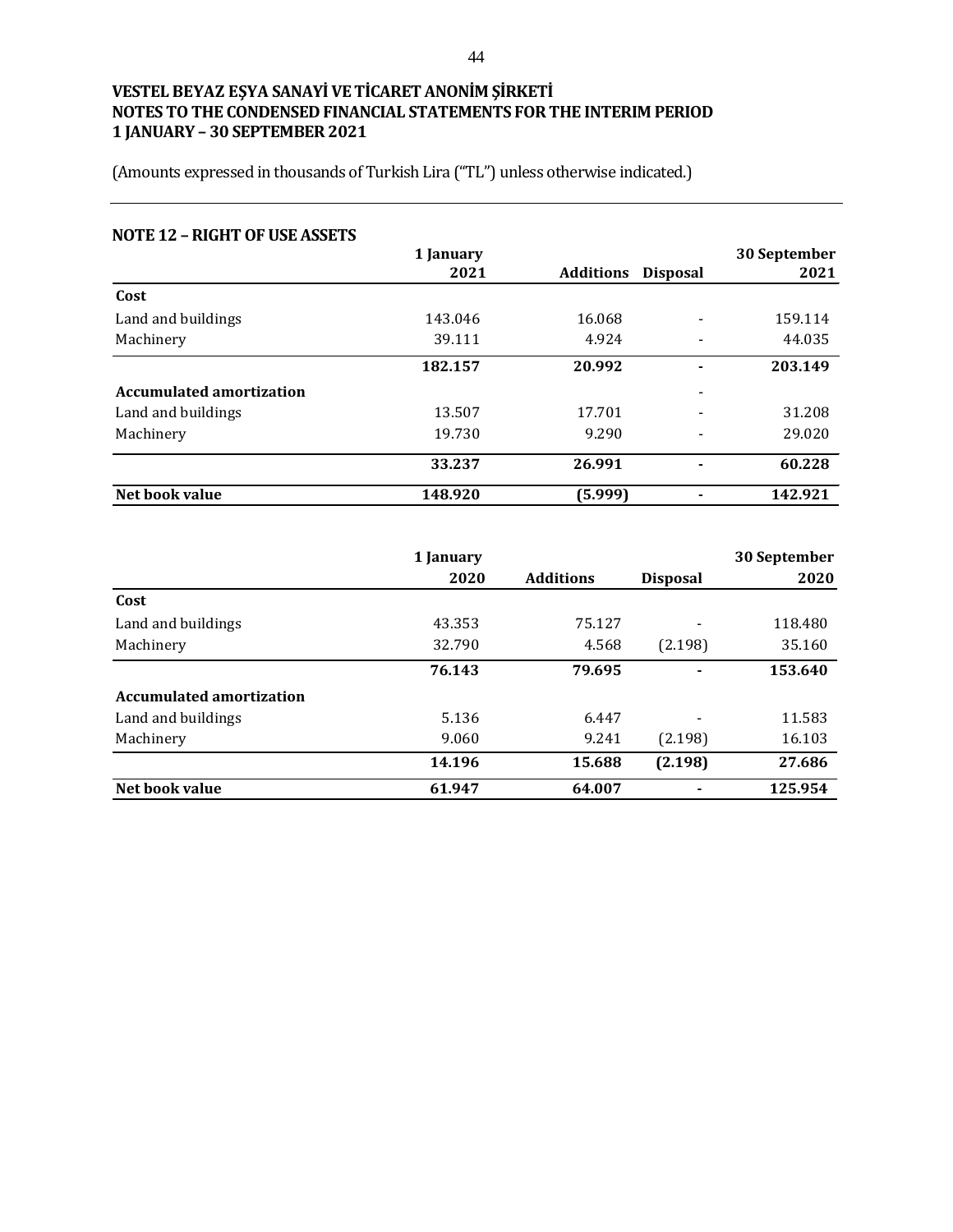(Amounts expressed in thousands of Turkish Lira ("TL") unless otherwise indicated.)

#### **NOTE 13 – INTANGIBLE ASSETS**

|                                 | 1 January |           |                            | 30 September |
|---------------------------------|-----------|-----------|----------------------------|--------------|
|                                 | 2021      | Additions | <b>Disposals Transfers</b> | 2021         |
| Cost                            |           |           |                            |              |
| Rights                          | 6.568     |           |                            | 6.568        |
| Development cost                | 366.325   | 77.766    | (19.312)                   | 424.779      |
| Other intangible assets         | 23.577    | 7.225     |                            | 30.802       |
|                                 | 396.470   | 84.991    | (19.312)                   | 462.149      |
| <b>Accumulated amortization</b> |           |           |                            |              |
| Rights                          | 6.388     | 16        |                            | 6.404        |
| Development cost                | 163.901   | 27.577    | (555)                      | 190.923      |
| Other intangible assets         | 9.742     | 1.718     | -                          | 11.460       |
|                                 | 180.031   | 29.311    | (555)                      | 208.787      |
| Net book value                  | 216.439   |           |                            | 253.362      |

|                                 | 1 January |                                      |       |    | 30 September |
|---------------------------------|-----------|--------------------------------------|-------|----|--------------|
|                                 | 2020      | <b>Additions Disposals Transfers</b> |       |    | 2020         |
| Cost                            |           |                                      |       |    |              |
| Rights                          | 6.534     |                                      |       |    | 6.534        |
| Development cost                | 301.527   | 52.684                               | (457) |    | 353.754      |
| Other intangible assets         | 20.328    | 1.510                                |       | 10 | 21.848       |
|                                 | 328.389   | 54.194                               | (457) | 10 | 382.136      |
| <b>Accumulated amortization</b> |           |                                      |       |    |              |
| Rights                          | 6.369     | 14                                   |       |    | 6.383        |
| Development cost                | 133.572   | 22.834                               |       |    | 156.406      |
| Other intangible assets         | 7.939     | 1.320                                |       |    | 9.259        |
|                                 | 147.880   | 24.168                               |       |    | 172.048      |
| Net book value                  | 180.509   |                                      |       |    | 210.088      |

Development costs, incurred by the Company on development projects relating to refrigerators, split air conditioners, washing machines, cookers and dish washers are capitalized as intangible assets.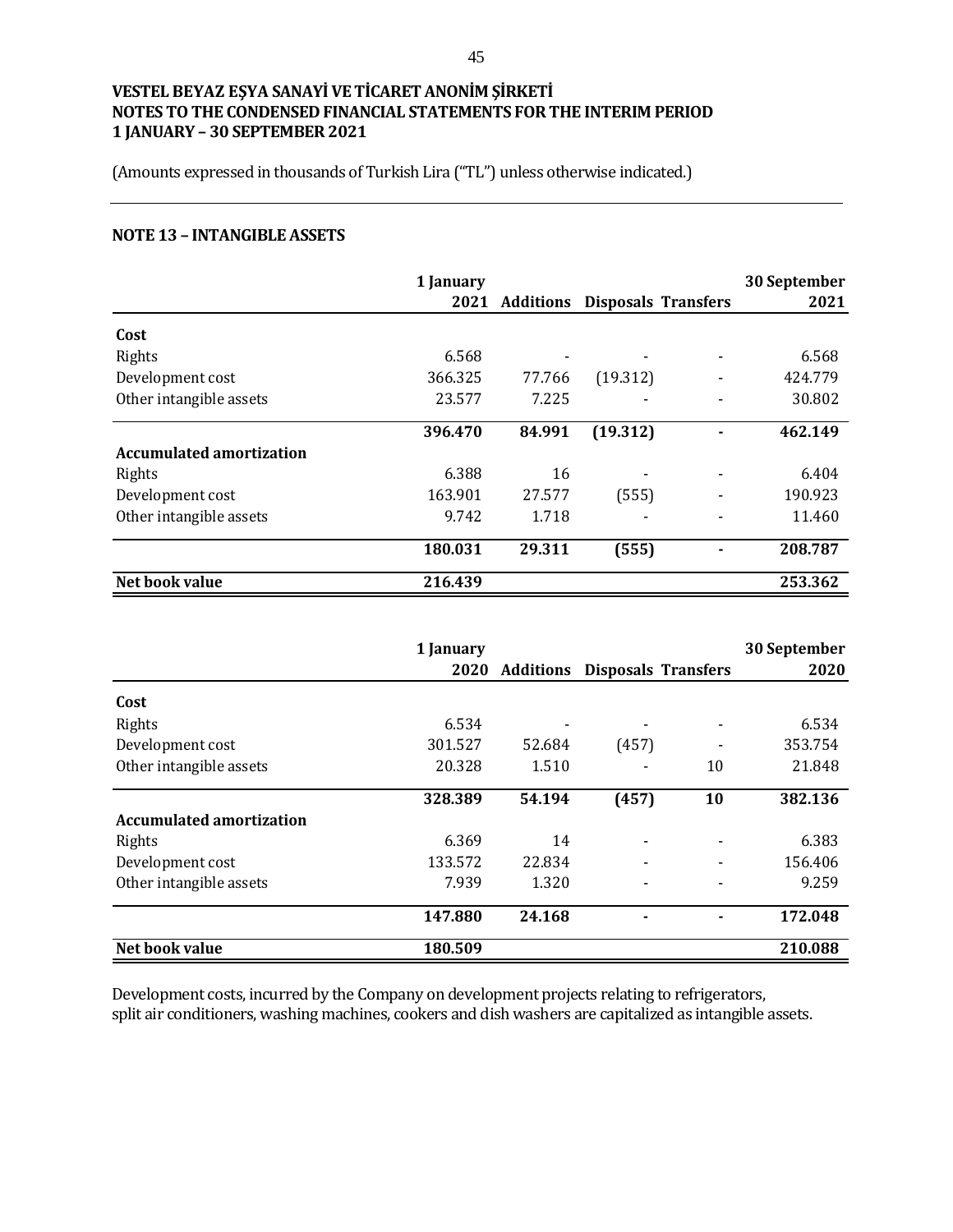(Amounts expressed in thousands of Turkish Lira ("TL") unless otherwise indicated.)

#### **NOTE 13 – INTANGIBLE ASSETS (Cont'd)**

Useful lives of intangible assets are as follows:

| Useful life    |
|----------------|
|                |
| $3 - 15$ years |
| $2 - 10$ years |
| $2 - 15$ years |
|                |

#### **NOTE 14 – PROVISIONS, CONTINGENT ASSETS AND LIABILITIES**

#### **a) Provisions**

|                                | 30 September 2021 | 31 December 2020  |
|--------------------------------|-------------------|-------------------|
| <b>Short - term provisions</b> |                   |                   |
| Provision for lawsuit risks    | 11.755            | 9.674             |
|                                | 11.755            | 9.674             |
|                                | 1 January -       | 1 January -       |
|                                | 30 September 2021 | 30 September 2020 |
| Opening balance, 1 January     | 9.674             | 5.847             |
| Current year additions         | 2.650             | 4.041             |
| Payments/ disposals            | (569)             | (221)             |
| <b>Balance at 30 September</b> | 11.755            | 9.667             |
|                                |                   |                   |

# **b) Guarantees received by the Company**

|                         | 30 September 2021 | 31 December 2020 |
|-------------------------|-------------------|------------------|
| Guarantee letters       | 142.591           | 38.071           |
| Cheques and notes       | 1.548             | 1.435            |
| Collaterals and pledges | 9.903.134         | 8.163.433        |
|                         | 10.047.273        | 8.202.939        |

Vestel Elektronik Sanayi ve Ticaret A.Ş. and Vestel Ticaret A.Ş. has given guarantees to various banks on behalf of the Company for its forward contracts and bank borrowings.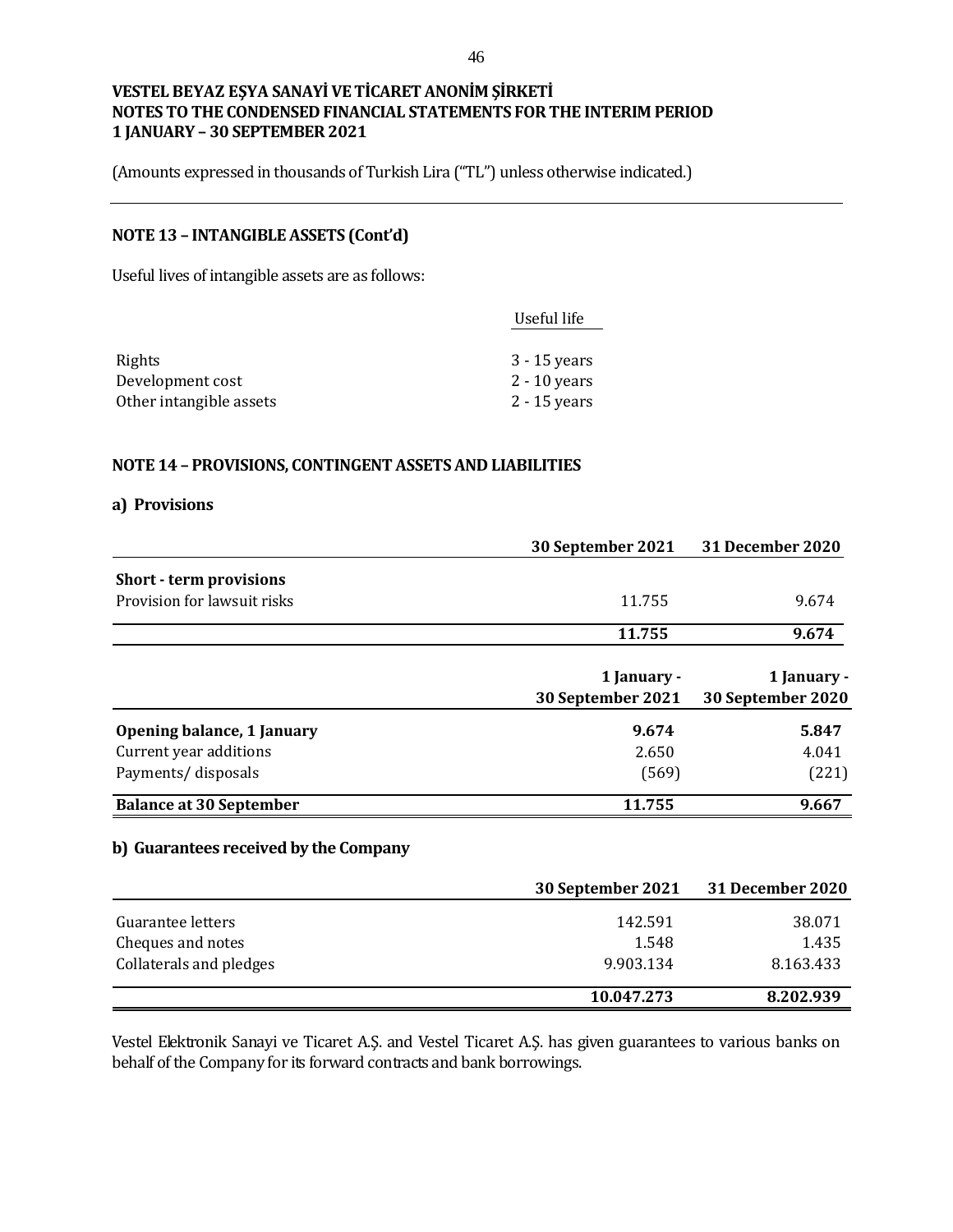(Amounts expressed in thousands of Turkish Lira ("TL") unless otherwise indicated.)

# **NOTE 14 – PROVISIONS, CONTINGENT ASSETS AND LIABILITIES (Cont'd)**

# **c) Collaterals, pledges and mortgages ("CPM's") given by the Company are as follows:**

|                                                                                                                | <b>USD</b> | <b>EUR</b> |         | TL         |
|----------------------------------------------------------------------------------------------------------------|------------|------------|---------|------------|
| <b>CPM's given by the Group</b>                                                                                | (000)      | (000)      | TL      | Equivalent |
| 30 September 2021                                                                                              |            |            |         |            |
| A. CPM's given on behalf of its own legal entity                                                               |            | 2.000      | 89.945  | 110.572    |
| B. CPM's given on behalf of fully consolidated<br>subsidiaries                                                 |            |            |         |            |
| C. CPM's given on behalf of third parties for<br>ordinary course of business                                   |            |            |         |            |
| D. Total amount of other CPM's given                                                                           | 501.542    |            | 711.412 | 5.146.699  |
| i. Total amount of CPM's given on behalf of the<br>parent company                                              | 380.820    |            | 589.049 | 3.956.755  |
| ii. Total amount of CPM's given to on behalf of<br>other group companies which are not in scope of B<br>and C. | 120.722    |            | 122.363 | 1.189.944  |
| iii. Total amount of CPM's given on behalf of third<br>parties which are not in scope of C.                    |            |            |         |            |
| <b>Total</b>                                                                                                   | 501.542    | 2.000      | 801.357 | 5.257.271  |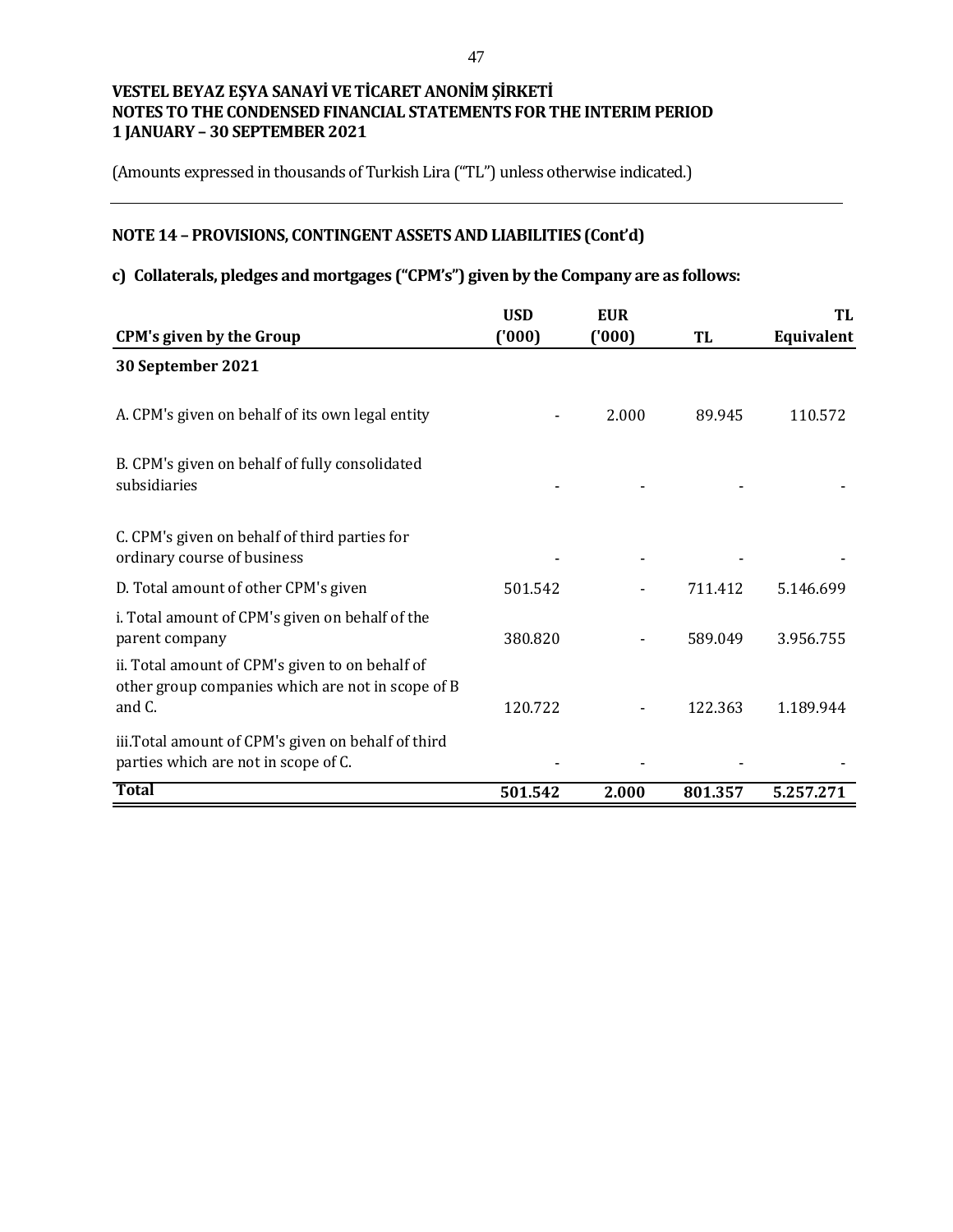(Amounts expressed in thousands of Turkish Lira ("TL") unless otherwise indicated.)

| NOTE 14 - PROVISIONS, CONTINGENT ASSETS AND LIABILITIES (Cont'd)                                                                                                          | <b>USD</b> | <b>EUR</b> |         | TL         |
|---------------------------------------------------------------------------------------------------------------------------------------------------------------------------|------------|------------|---------|------------|
| <b>CPM's given by the Group</b>                                                                                                                                           | (000)      | (000)      | TL      | Equivalent |
| 31 December 2020                                                                                                                                                          |            |            |         |            |
| A. CPM's given on behalf of its own legal entity                                                                                                                          |            | 7.420      | 44.929  | 111.766    |
| B. CPM's given on behalf of fully consolidated<br>subsidiaries                                                                                                            |            |            |         |            |
| C. CPM's given on behalf of third parties for<br>ordinary course of business                                                                                              |            |            |         |            |
| D. Total amount of other CPM's given                                                                                                                                      | 1.008.140  | 32.031     | 854.695 | 8.543.476  |
| i. Total amount of CPM's given on behalf of the<br>parent company<br>ii. Total amount of CPM's given to on behalf of<br>other group companies which are not in scope of B | 722.288    |            | 614.636 | 5.916.588  |
| and C.                                                                                                                                                                    | 285.852    | 32.031     | 240.059 | 2.626.888  |
| iii. Total amount of CPM's given on behalf of third<br>parties which are not in scope of C.                                                                               |            |            |         |            |
| <b>Total</b>                                                                                                                                                              | 1.008.140  | 39.451     | 899.624 | 8.655.242  |

The Company has given collaterals to various banks on behalf of Vestel Elektronik Sanayi and Ticaret A.Ş. Vestel Ticaret A.Ş. and Vestel Holland BV for their forward contracts and bank loans obtained.

Proportion of other CPM's given by the Company to its equity 139% as of 30 September 2021. (31 December 2020: 254%).

#### **NOTE 15 – COMMITMENTS**

As of the balance sheet date the Company has committed to realize exports amounting to USD 1.152.114 thousand (31 December 2020: USD 974.233 thousand) due to the export and investment incentive certificates obtained.

As of 30 September 2021 the Company has forward foreign currency purchase contract that amounts to TL 1.426.419 thousand, EUR 12.410 thousand and USD 577.508 thousand against forward foreign currency sales contract that amounts to USD 101.720 thousand, EUR 547.210 thousand and TL 44.995 thousand (31 December 2020: TL 959.540 thousand, EUR 4.257 thousand and USD 287.768 thousand against forward foreign currency sales contract that amounts to EUR 289.759 thousand, USD 39.567 thousand and TL 238.438 thousand sales contracts).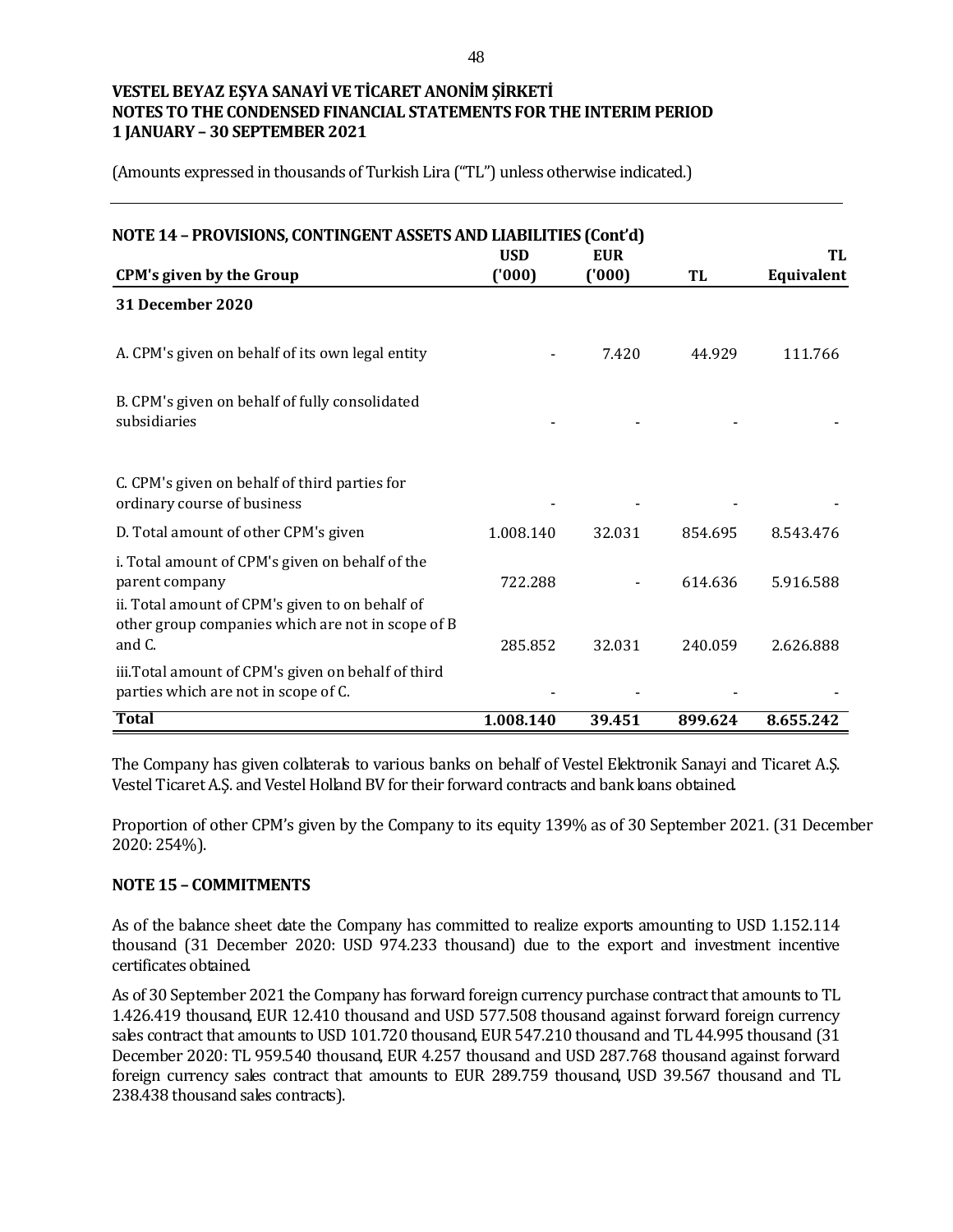(Amounts expressed in thousands of Turkish Lira ("TL") unless otherwise indicated.)

#### **NOTE 16 – EMPLOYEE BENEFITS**

#### **Liabilities for employee benefits:**

|                          | 30 September 2021 | <b>31 December 2020</b> |
|--------------------------|-------------------|-------------------------|
| Due to personnel         | 50.649            | 38.090                  |
| Social security payables | 17.914            | 16.076                  |
|                          | 68.563            | 54.166                  |

#### **Long term provisions for employee benefits:**

|                                                                                                   | 30 September 2021 31 December 2020 |        |
|---------------------------------------------------------------------------------------------------|------------------------------------|--------|
| Provision for employment termination benefits                                                     | 110.399                            | 85.734 |
| Under Turkich law the Company is required to pay employment termination benefits to each employee |                                    |        |

Under Turkish law, the Company is required to pay employment termination benefits to each employee whose employment is terminated without due caus. In addition, under the existing Social Security Law No. 506, clause No. 60, amended by the Labor Laws dated 6 March 1981, No. 2422 and 25 August 1999, No. 4447, the Company is also required to pay termination benefits to each employee who has earned the right to retire by receiving termination indemnities.

The amount payable is the equivalent of one month's gross salary for each year of service and is limited to a maximum of TL 8.284,51 TL/year as of 30 September 2021 (31 December 2020: TL 7.117,17 TL/year).

The provision for employee termination benefits is not funded.

The provision is calculated by estimating the present value of the future obligation of the company arising from retirement of employees. Turkish Accounting Standards No: 19 ("Employee Benefits") requires actuarial valuation methods to be developed to estimate the enterprise's obligation under defined employee plans. Accordingly actuarial assumptions were used in the calculation of the total liability which is described below:

The principal assumption is that the maximum liability for each year of service will increase in line with inflation. Thus, the discount rate applied represents the expected real rate after adjusting for the anticipated effects of future inflation. An expected inflation rate and appropriate discount rate should both be determined, the net of these being real discount rate. Consequently in the accompanying financial statements as at 30 September 2021 the provision is calculated by estimating the present value of the future obligation of the company arising from retirement of employees. As of 30 September 2021 provision is calculated based on real discount rate of 4,44% (31 December 2020: 4,44%) assuming 8,5% annual inflation rate and 12,94% discount rate.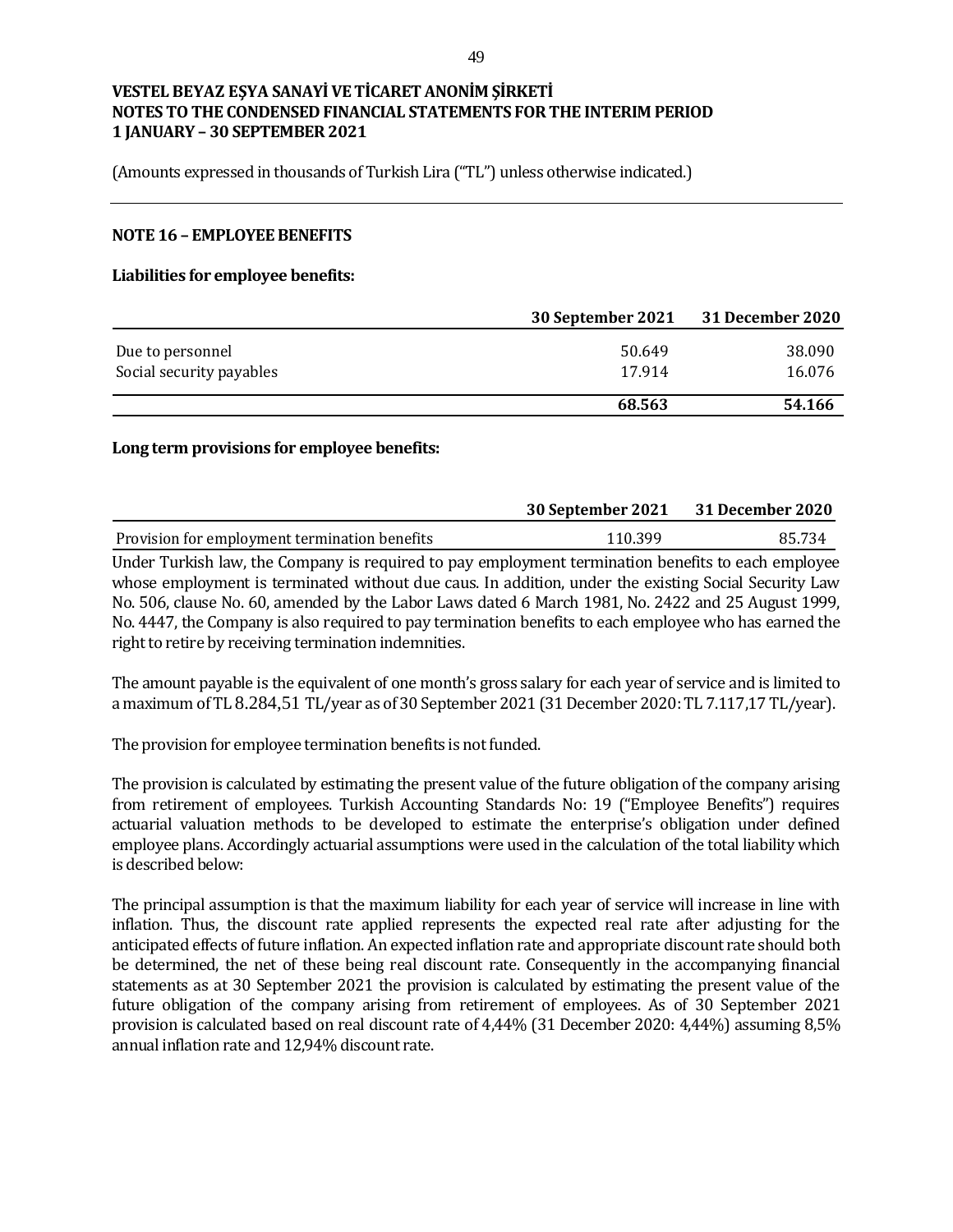(Amounts expressed in thousands of Turkish Lira ("TL") unless otherwise indicated.)

# **NOTE 16 – EMPLOYEE BENEFITS (Cont'd)**

The movements in the provision for employment termination benefit are as follows:

|                                | 1 January -<br>30 September 2021 | 1 January -<br>30 September 2020 |
|--------------------------------|----------------------------------|----------------------------------|
| <b>Balance at 1 January</b>    | 85.734                           | 57.289                           |
| Increase during the year       | 20.625                           | 4.053                            |
| Payments during the year       | (8.611)                          | (7.200)                          |
| Actuarial (gain) /loss         | 3.781                            | 5.247                            |
| Interest expense               | 8.870                            | 5.551                            |
| <b>Balance at 30 September</b> | 110.399                          | 64.940                           |

#### **NOTE 17 –OTHER ASSETS AND LIABILITIES**

|                              | 30 September 2021 | 31 December 2020 |
|------------------------------|-------------------|------------------|
| Other current assets         |                   |                  |
| VAT carried forward          | 481               | 333              |
| Income and discount accruals | 8.894             | 3.479            |
|                              | 9.375             | 3.812            |
|                              |                   |                  |
| Other current liabilities    |                   |                  |
| Taxes and dues payable       | 28.823            | 28.055           |
| Advances received            | 447               | 121              |
| <b>Other</b>                 | 12.660            | 899              |
|                              |                   |                  |
|                              | 41.930            | 29.075           |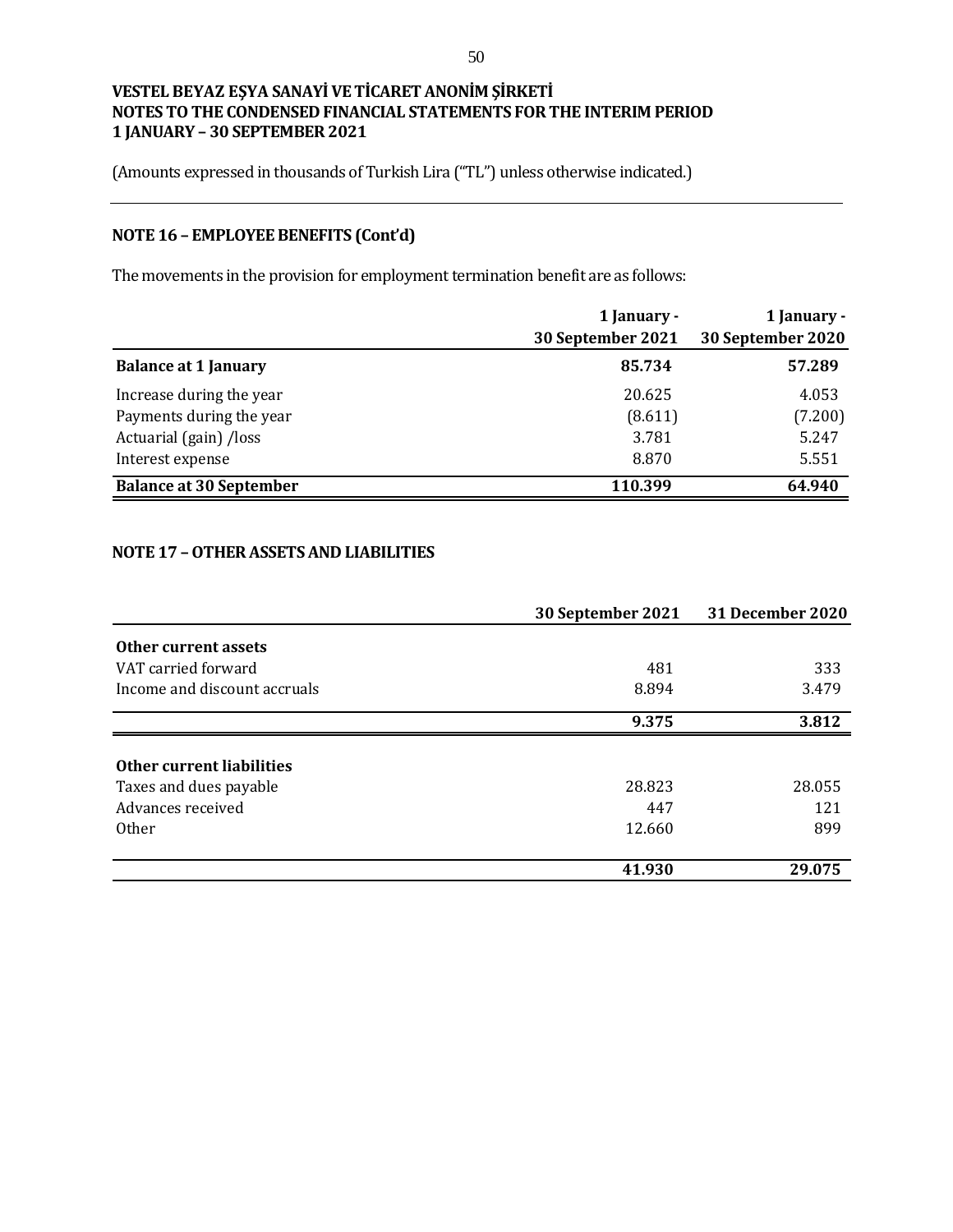(Amounts expressed in thousands of Turkish Lira ("TL") unless otherwise indicated.)

#### **NOTE 18 – CAPITAL, RESERVES AND OTHER EQUITY ITEMS**

#### **a) Paid in capital**

|                               | 30 September 2021 31 December 2020 |         |  |
|-------------------------------|------------------------------------|---------|--|
|                               |                                    |         |  |
| Shares of par value TL 1 each |                                    |         |  |
| Issued share capital          | 190.000                            | 190.000 |  |

As of 30 September 2021 and 31 December 2020 the shareholding structure is as follows:

|                                          | <b>Shareholding</b> |                          | Amount  |                          |
|------------------------------------------|---------------------|--------------------------|---------|--------------------------|
|                                          |                     | 30 September 31 December |         | 30 September 31 December |
|                                          | 2021                | 2020                     | 2021    | 2020                     |
| Vestel Elektronik Sanayi ve Ticaret A.Ş. | 82.53%              | 89,90%                   | 156.816 | 170.810                  |
| Shares held by public                    | 17.47%              | 10.10%                   | 33.184  | 19.190                   |
|                                          | 100,00%             | 100,00%                  | 190.000 | 190.000                  |

Vestel Elektronik Sanayi ve Ticaret A.Ş. sold 5.000.000 shares of Vestel Beyaz Eşya Sanayi ve Ticaret A.Ş. at Borsa Istanbul on 19 February 2021, 4.000.000 shares of Vestel Beyaz Eşya Sanayi ve Ticaret A.Ş. at Borsa Istanbul on 12 April 2021 and 5.000.000 shares of Vestel Beyaz Eşya Sanayi ve Ticaret A.Ş. at Borsa Istanbul on 2 September 2021 Following these transactions, Vestel Elektronik Sanayi ve Ticaret A.Ş.'s share in Vestel Beyaz Eşya declined to 82,53%.

The company has applied to Capital Markets Board to increase its share capital from 190.000 Thousand TL to 1.600.000 Thousand TL on September 1 2021.Share capital increase will be free of charge.Capital Board Market has approved the application and process is continuing as of reporting date.

#### **b) Adjustments to share capital**

Adjustment to share capital is the difference between the share capital recalculated to adjust the effects of hyperinflation until 31 December 2004 and historical share capital.

|                             | 30 September 2021 31 December 2020 |       |
|-----------------------------|------------------------------------|-------|
| Adjustment to share capital | 9.734                              | 9.734 |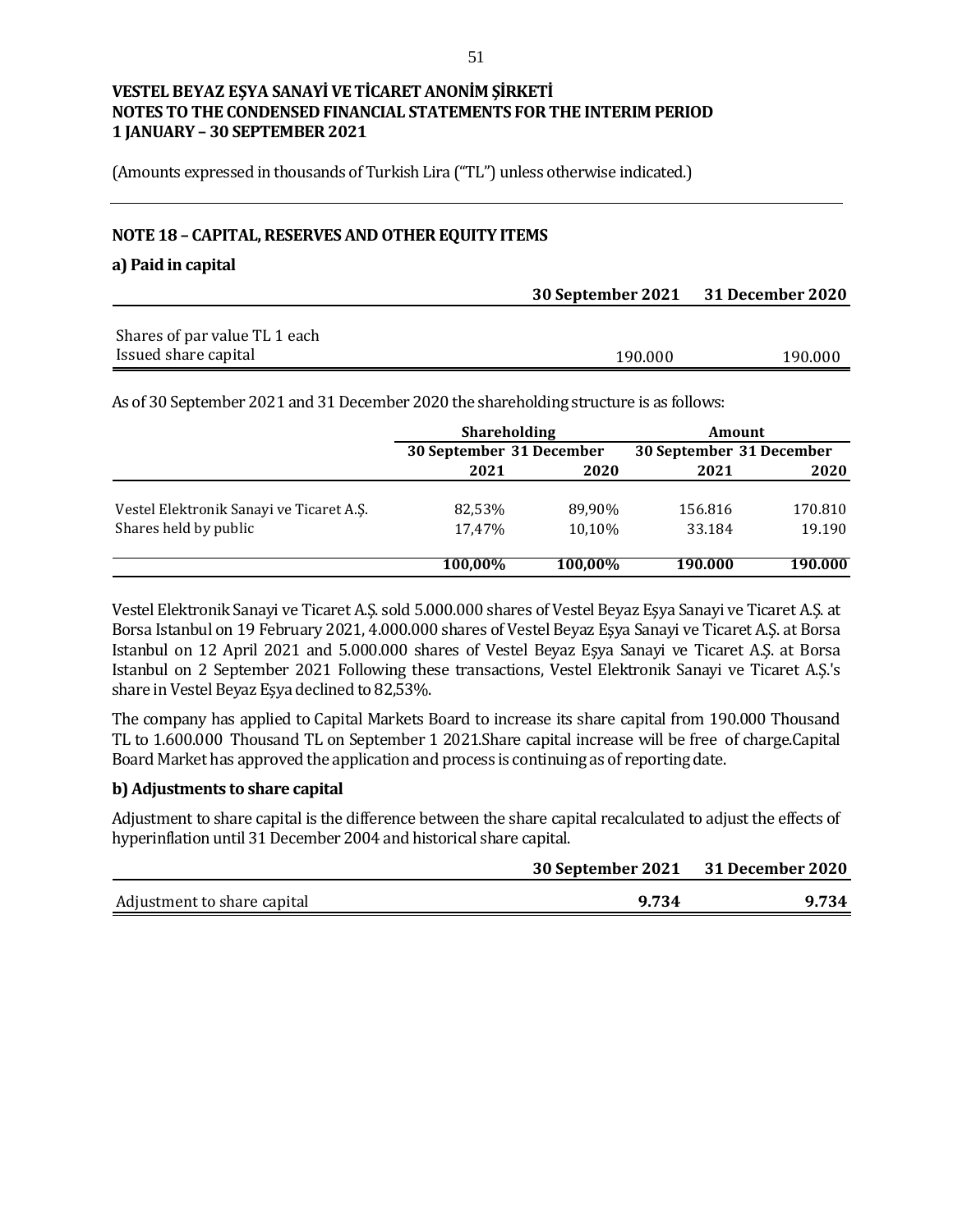(Amounts expressed in thousands of Turkish Lira ("TL") unless otherwise indicated.)

# **NOTE 18 – CAPITAL, RESERVES AND OTHER EQUITY ITEMS (Cont'd)**

#### **c) Share Premium**

Share premium account refers the difference between par value of the Company's shares and the amount of the company received for newly issued shares. The share premium account is disclosed under equity as a separate line item and may be used in capital increase.

|               | 30 September 2021 31 December 2020 |         |  |
|---------------|------------------------------------|---------|--|
| Share premium | 32.576                             | 109.031 |  |
|               |                                    |         |  |

## **d) Restricted reserves ("Legal reserves")**

The legal reserves consist of first and second legal reserves appropriated in accordance with the Turkish Commercial Code ("TCC"). The first legal reserve is appropriated out of the statutory profits at the rate of 5%, until the total reserve reaches a maximum of 20% of the Company's share capital. The second legal reserve is appropriated at the rate of 10% of all distributions in excess of 5% of the Company's share capital. Under TCC, the legal reserves can only be used to offset losses and are not available for any other usage unless they exceed 50% of paid in share capital.

|                               | 30 September 2021 | <b>31 December 2020</b> |
|-------------------------------|-------------------|-------------------------|
| Legal reserves                | 142.125           | 187.190                 |
| e) Retained earnings          | 30 September 2021 | 31 December 2020        |
|                               |                   |                         |
| <b>Extraordinary reserves</b> | 282.607           | 694.202                 |
| Previous year's profits       | 1.171.638         | 98.074                  |
|                               |                   |                         |
|                               | 1.454.245         | 792.276                 |

## **f) Dividend distribution**

For quoted companies dividends are distributed in accordance with the Communiqué Serial II -19.1 on "Principals Regarding Distribution of Interim Dividends" issued by the CMB effective from 1 February 2014.

Companies distribute dividends in accordance with their dividend payment policies settled and dividend payment decision taken in general assembly and in conformity with relevant legislations. The communiqué does not state a minimum dividend rate. Companies distribute dividends in accordance with the method defined in their dividend policy or articles of association. Additionally, dividend can be distributed in fixed or variable installments and dividend advances can be paid over the profit on interim financial statements.

Unless the general reserves that has to be appropriated in accordance with TCC or the dividend to shareholders as determined in the articles of association or dividend policy are set aside; no decision can be taken to set aside other reserves, to transfer reserves to the subsequent year or to distribute dividends to holders of redeemed shares right certificates, to board of directors members or to employees; and no dividend can be distributed to those unless the determined dividend to shareholders is paid in cash.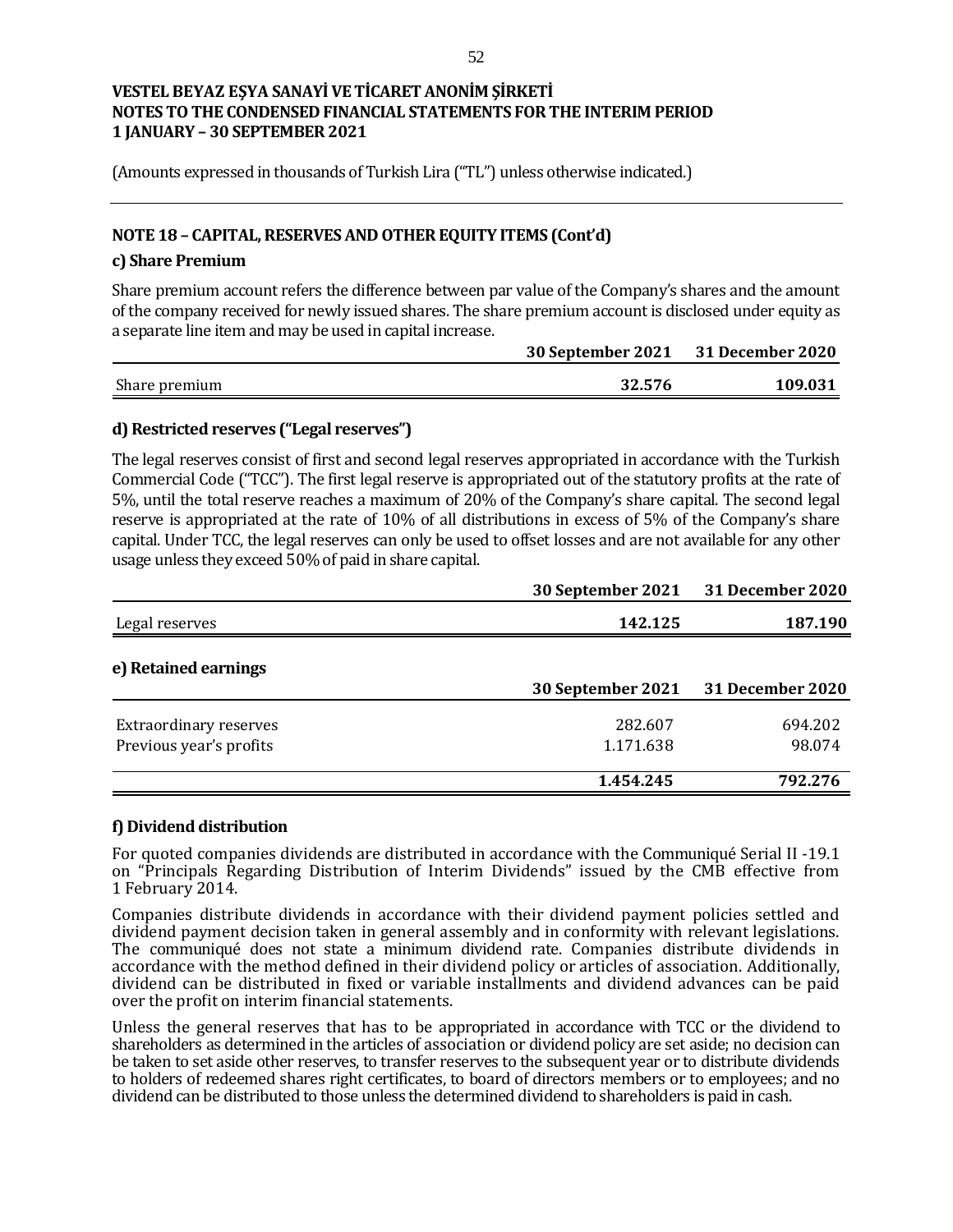(Amounts expressed in thousands of Turkish Lira ("TL") unless otherwise indicated.)

## **NOTE 18 – CAPITAL, RESERVES AND OTHER EQUITY ITEMS (Cont'd)**

#### **f) Dividend distribution(Cont'd)**

On the other hand, in accordance with the Articles of Association of the Company, up to 5% of retained earnings after dividend distribution could be allocated to the Board of Directors or used for certain reasons designated by the Board of Directors when necessary.

- Based on the approval of the General Assembly, up to 3% of retained earnings after dividend distribution could be allocated to plant investments designated in accordance with article of 468 in TCC,
- Up to 5% of retained earnings after dividend distribution could be allocated to the Board of Directors as necessary,
- Up to 5% of retained earnings after dividend distribution could be allocated to donations, bonuses etc.

In accordance with the provisions of the Turkish Commercial Code and Tax Procedure Law, The Company paid dividends related to 2020 financial period amounting to TL 800,000 thousand with a three equal installment (4,2105 TL gross, 3,5789 TL net for each 1.00 TL nominal value per share) in 2021.

|                       | 1 January -<br>30 September<br>2021 | 1 January -<br>30 September<br>2020 | 1 July-<br>30 September<br>2021 | $1$ July-<br>30 September<br>2020 |
|-----------------------|-------------------------------------|-------------------------------------|---------------------------------|-----------------------------------|
| Domestic sales        | 2.666.237                           | 1.483.519                           | 912.168                         | 595.267                           |
| Overseas sales        | 8.650.586                           | 4.569.079                           | 3.043.276                       | 1.941.527                         |
| <b>Gross sales</b>    | 11.316.823                          | 6.052.598                           | 3.955.444                       | 2.536.794                         |
| Less: Sales discounts | (48.568)                            | (9.374)                             | (31.992)                        | (3.948)                           |
| Net sales             | 11.268.255                          | 6.043.224                           | 3.923.452                       | 2.532.846                         |
| Cost of sales         | (9.636.220)                         | (4.976.257)                         | (3.485.020)                     | (2.009.359)                       |
| Gross profit          | 1.632.035                           | 1.066.967                           | 438.432                         | 523.487                           |

#### **NOTE 19 –REVENUE**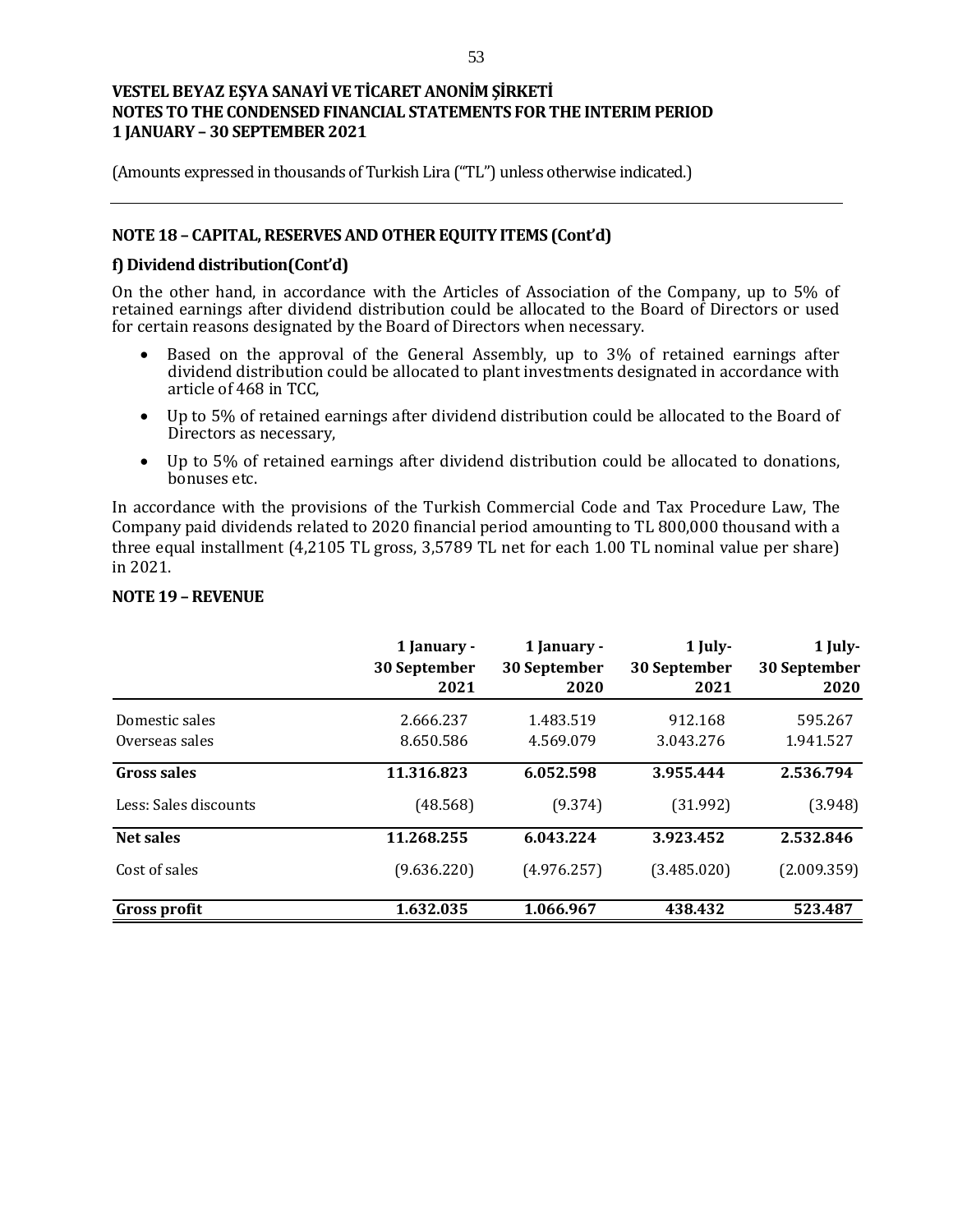(Amounts expressed in thousands of Turkish Lira ("TL") unless otherwise indicated.)

#### **NOTE 20 – EXPENSES BY NATURE**

|                                            | 1 January -         | 1 January -  |                           | 1 July-<br>$1$ July- |  |
|--------------------------------------------|---------------------|--------------|---------------------------|----------------------|--|
|                                            | <b>30 September</b> | 30 September | 30 September 30 September |                      |  |
|                                            | 2021                | 2020         | 2021                      | 2020                 |  |
| Raw materials, supplies and finished goods | 8.932.621           | 4.315.914    | 3.145.133                 | 1.789.178            |  |
| Changes in finished goods,                 |                     |              |                           |                      |  |
| work in process and trade goods            | (375.613)           | (29.819)     | (23.868)                  | (44.666)             |  |
| Personnel expenses                         | 723.891             | 430.282      | 241.738                   | 170.503              |  |
| Depreciation and amortization              | 281.336             | 221.050      | 99.095                    | 75.832               |  |
| <b>Other</b>                               | 382.865             | 225.422      | 132.025                   | 87.592               |  |
|                                            | 9.945.100           | 5.162.849    | 3.594.123                 | 2.078.439            |  |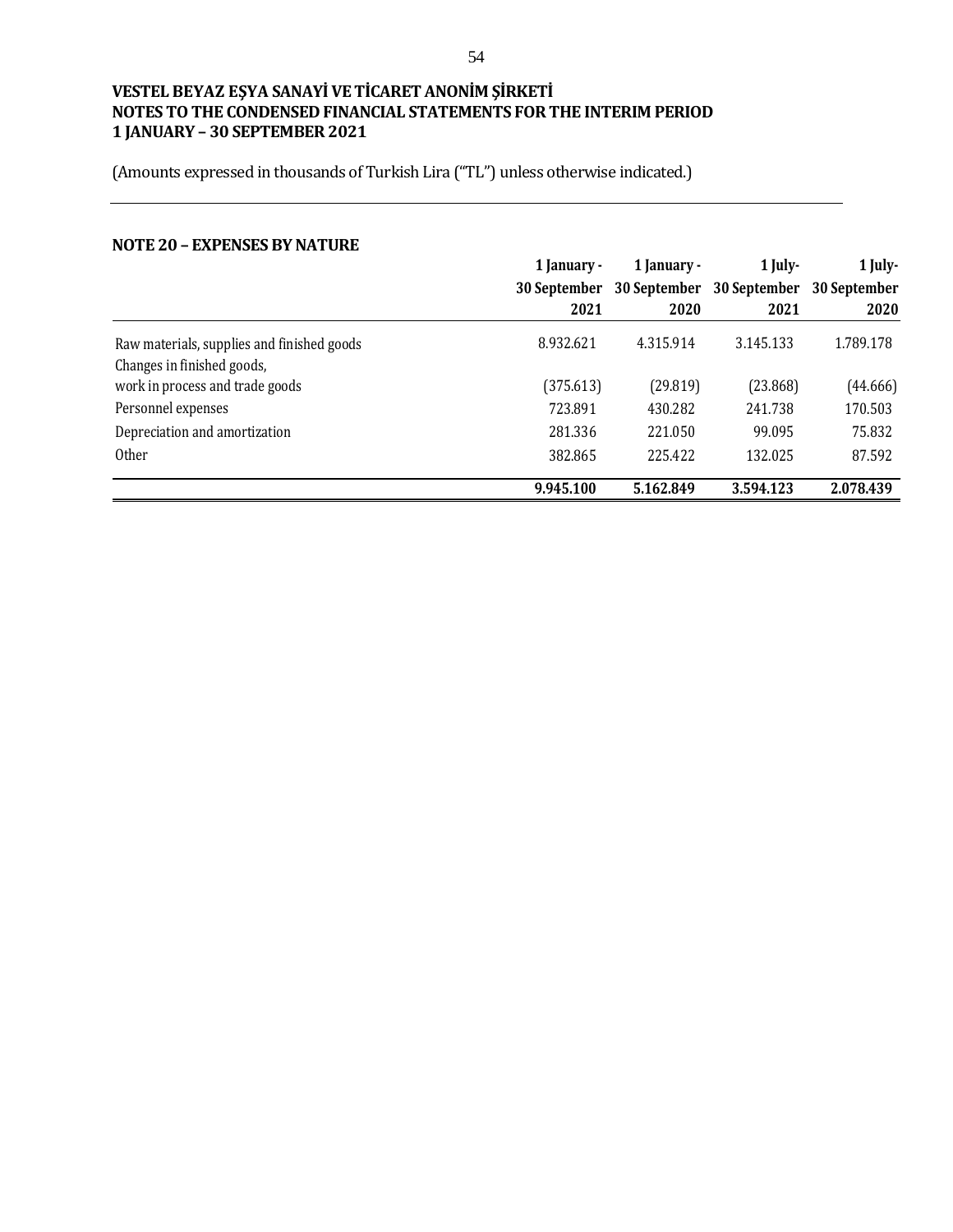(Amounts expressed in thousands of Turkish Lira ("TL") unless otherwise indicated.)

## **NOTE 21 – GENERAL ADMINISTRATIVE EXPENSES, MARKETING EXPENSES, RESEARCH AND DEVELOPMENT EXPENSES**

#### **a) General administrative expenses:**

|                                                                                                                                                                            | 1 January -<br>30 September<br>2021                     | 1 January -<br>30 September<br>2020                    | 1 July-<br>30 September<br>2021                      | 1 July-<br>30 September<br>2020                     |
|----------------------------------------------------------------------------------------------------------------------------------------------------------------------------|---------------------------------------------------------|--------------------------------------------------------|------------------------------------------------------|-----------------------------------------------------|
| Personnel expenses                                                                                                                                                         | 22.543                                                  | 10.882                                                 | 7.256                                                | 4.638                                               |
| Consultancy and IT expenses                                                                                                                                                | 40.717                                                  | 24.232                                                 | 14.271                                               | 8.649                                               |
| Rent and office expenses                                                                                                                                                   | 5.225                                                   | 3.851                                                  | 1.894                                                | 1.343                                               |
| Travelling expense                                                                                                                                                         | 1.213                                                   | 911                                                    | 391                                                  | 323                                                 |
| Energy expenses                                                                                                                                                            | 667                                                     | 654                                                    | 245                                                  | 163                                                 |
| Depreciation and amortization                                                                                                                                              | 2.404                                                   | 1.646                                                  | 858                                                  | 563                                                 |
| <b>External benefits and services</b>                                                                                                                                      | 878                                                     | 774                                                    | 237                                                  | 406                                                 |
| Other                                                                                                                                                                      | 13.779                                                  | 12.439                                                 | 3.606                                                | 2.738                                               |
|                                                                                                                                                                            | 87.426                                                  | 55.389                                                 | 28.758                                               | 18.823                                              |
| <b>Marketing expenses:</b><br>b)<br>Personnel expenses<br><b>Transportation expenses</b><br>Tax and duties<br>Insurance expenses<br>Depreciation and amortization<br>Other | 34.899<br>57.200<br>16.585<br>3.620<br>10.257<br>14.525 | 20.029<br>34.205<br>10.869<br>1.902<br>5.611<br>10.990 | 12.075<br>20.478<br>6.601<br>1.651<br>5.437<br>5.476 | 7.774<br>11.180<br>4.508<br>1.144<br>1.829<br>7.256 |
|                                                                                                                                                                            | 137.086                                                 | 83.606                                                 | 51.718                                               | 33.691                                              |
| c) Research and development expenses:                                                                                                                                      |                                                         |                                                        |                                                      |                                                     |
| Depreciation and amortization                                                                                                                                              | 38.173                                                  | 28.807                                                 | 13.223                                               | 9.604                                               |
| Personnel expenses                                                                                                                                                         | 26.469                                                  | 6.936                                                  | 9.164                                                | 2.513                                               |
| Other                                                                                                                                                                      | 19.726                                                  | 11.854                                                 | 6.240                                                | 4.449                                               |
|                                                                                                                                                                            | 84.368                                                  | 47.597                                                 | 28.627                                               | 16.566                                              |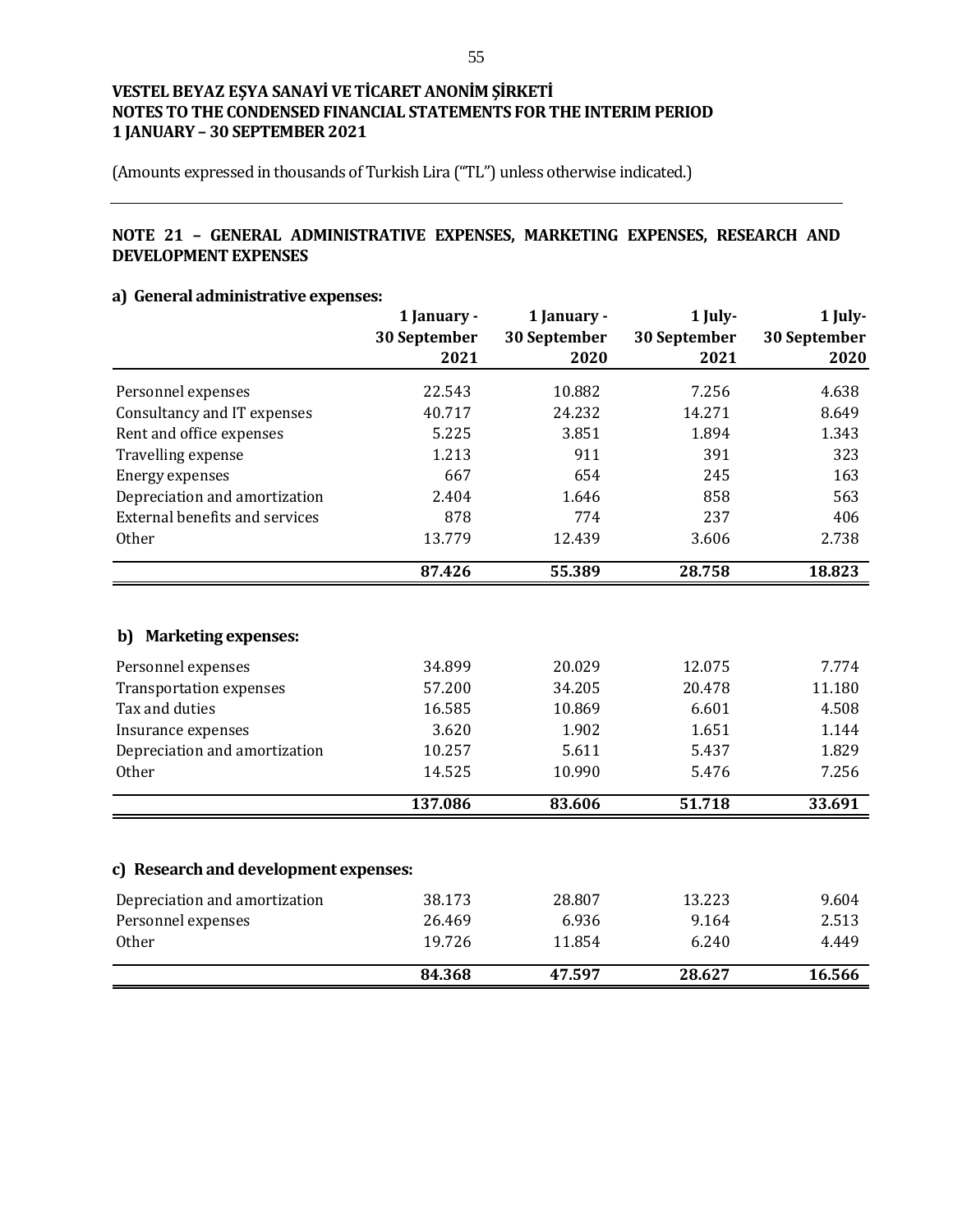(Amounts expressed in thousands of Turkish Lira ("TL") unless otherwise indicated.)

## **NOTE 22 –OTHER INCOME AND EXPENSE FROM OPERATING ACTIVITIES**

| a) Other operating income         | 1 January -<br>30 September<br>2021 | 1 January -<br>30 September<br>2020 | 1 July-<br>30 September<br>2021 | 1 July-<br>30 September<br>2020 |
|-----------------------------------|-------------------------------------|-------------------------------------|---------------------------------|---------------------------------|
| Credit finance gains arising from |                                     |                                     |                                 |                                 |
| trading activities                | 4.115                               | 7.301                               | (2.004)                         | 1.935                           |
| Foreign exchange gains arising    |                                     |                                     |                                 |                                 |
| from trading activities           | 649.504                             | 381.561                             | 82.936                          | 199.379                         |
| Other income                      | 12.312                              | 22.696                              | 1.234                           | 5.004                           |
|                                   | 665.931                             | 411.558                             | 82.166                          | 206.318                         |

# **b) Other operating expenses**

|                                    | 1 January -  | 1 January -  | $1$ July-    | 1 July-      |
|------------------------------------|--------------|--------------|--------------|--------------|
|                                    | 30 September | 30 September | 30 September | 30 September |
|                                    | 2021         | 2020         | 2021         | 2020         |
| Debit finance charges arising from |              |              |              |              |
| trading activities                 | 3.387        | 595          | 1.267        | 175          |
| Foreign exchange expenses          |              |              |              |              |
| arising from trading activities    | 726.596      | 470.020      | 99.747       | 216.286      |
| Other expenses                     | 23.961       | 9.840        | 13.809       | 1.768        |
|                                    | 753.944      | 480.455      | 114.823      | 218.229      |

#### **NOTE 23 – FINANCIAL INCOME AND FINANCIAL EXPENSE**

# **a) Financial income:**

|                               | 1 January -  | 1 January -  | $1$ July-    | 1 July-      |
|-------------------------------|--------------|--------------|--------------|--------------|
|                               | 30 September | 30 September | 30 September | 30 September |
|                               | 2021         | 2020         | 2021         | 2020         |
| Foreign exchange gains        | 279.606      | 162.444      | 11.862       | 103.055      |
| Gains on derivative financial |              |              |              |              |
| instruments                   | 364.722      | 179.730      | 160.485      | 49.048       |
| Interest income               | 53.180       | 37.409       | 13.969       | 10.498       |
|                               | 697.508      | 379.583      | 186.316      | 162.601      |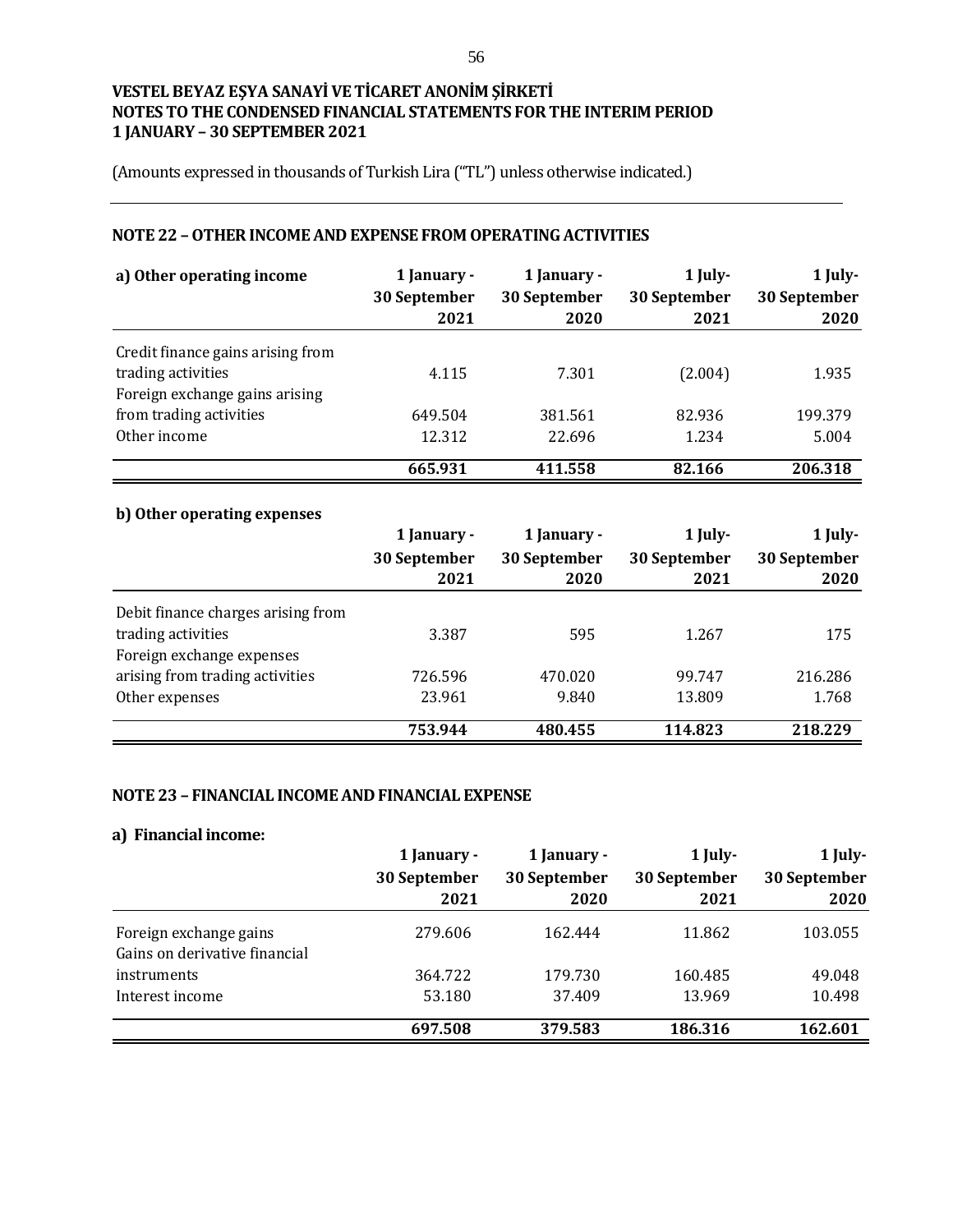(Amounts expressed in thousands of Turkish Lira ("TL") unless otherwise indicated.)

## **NOTE 23 – FINANCIAL INCOME AND FINANCIAL EXPENSE (Cont'd)**

#### **b) Financial expense:**

|                                | 1 January -<br>30 September<br>2021 | 1 January -<br>30 September<br>2020 | $1$ July-<br>30 September<br>2021 | 1 July-<br>30 September<br>2020 |
|--------------------------------|-------------------------------------|-------------------------------------|-----------------------------------|---------------------------------|
| Foreign exchange losses        | 191.704                             | 194.047                             | 16.229                            | 106.858                         |
| Losses on derivative financial |                                     |                                     |                                   |                                 |
| instruments                    | 436.920                             | 228.872                             | 90.091                            | 111.035                         |
| Interest expense               | 212.990                             | 63.345                              | 95.812                            | 31.492                          |
| Other finance expenses         | 3.108                               | 849                                 | 573                               | 189                             |
|                                | 844.722                             | 487.113                             | 202.705                           | 249.574                         |

## **NOTE 24 – TAXES ON INCOME (INCLUDING DEFERRED TAX ASSETS AND LIABILITIES)**

|                                      | 30 September 2021 | 31 December 2020 |
|--------------------------------------|-------------------|------------------|
| Corporation and income taxes         | 4.857             | 5.771            |
| Prepaid taxes                        | (3.882)           | (3.339)          |
| Current income tax liabilities - net | 975               | 2.432            |
| Deffered tax liabilities             | (45.937)          | (54.299)         |
| Deferred tax assets / (liabilities)  | (45.937)          | (54.299)         |

Corporate tax is applied on taxable corporate income, which is calculated from the statutory accounting profit by adding back non-deductible expenses and by deducting other exempt income. In addition to corporate taxes, companies should also calculate income withholding taxes on any dividends distributed at the rate of 15%, except for companies receiving dividends who are resident companies in Turkey. Undistributed dividends incorporated in share capital are not subject to income withholding taxes.

In Turkey, advance tax returns are filed on a quarterly basis at the rate of 25%, until the 14th day of the following month and paid until the 17th day. Advance tax returns files within the year are offset against corporate income tax calculated over the annual taxable corporate income.

According to the Corporate Tax Law, 50% of the capital gains arising from the sale of tangible assets and investments in equity shares owned for at least two years are exempted from corporate tax on the condition that such gains are reflected in the equity.

Under the Turkish taxation system, tax losses can be carried forward to be offset against future taxable income for up to five years. Tax losses cannot be carried back.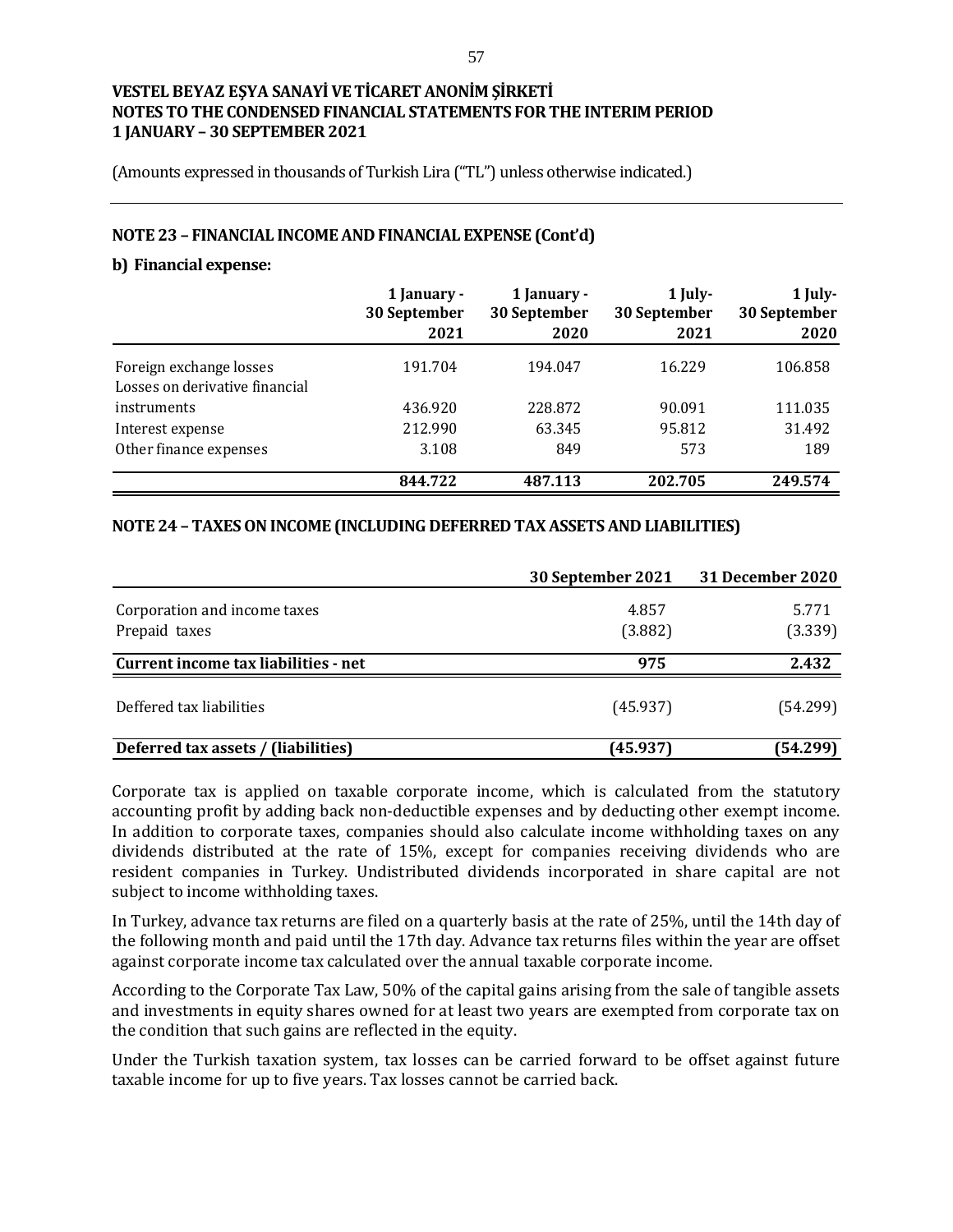(Amounts expressed in thousands of Turkish Lira ("TL") unless otherwise indicated.)

## **NOTE 24 – TAXES ON INCOME (INCLUDING DEFERRED TAX ASSETS AND LIABILITIES) (Cont'd)**

There is no procedure for a final and definitive agreement on tax assessments. Tax returns are filed between 1-25 April following the close of the accounting year to which they relate. Tax authorities may however examine such returns and the underlying accounting records and may revise assessment within five years.

In accordance with the regulation numbered 31462, published in Official Gazette on 22 April 2021, corporate tax rate for the year 2021 has set for 25%, 2022 for 23%. This change will be effective for corporate tax calculation for the periods starting from 1 July 2021, Therefore, deferred tax assets and liabilities as of 30 September 2021 are calculated with 25% tax rate for the temporary differences which will be realized within 12 months period, and with those 20% for those which will be realized after 2022 September and onwards.

As of 1 January – 30 September 2021 and 2020 tax expense in the statement of income is as follows:

|                                  | 1 January -       | 1 January -       |
|----------------------------------|-------------------|-------------------|
|                                  | 30 September 2021 | 30 September 2020 |
| Current period tax expense       | (4.857)           | (3.335)           |
| Deferred tax benefit / (expense) | 22.199            | 9.320             |
| Total tax income                 | 17.342            | 5.985             |

Due to modernization, plant extension and investments incentive documents in Manisa Organized Industrial Zone, the Company has reduced rate of corporate tax advantage.

#### **Deferred tax assets and liabilities**

The Company recognizes deferred tax assets and liabilities based upon temporary differences arising between their financial statements prepared in accordance with CMB Communiqué II, No. 14.1 and their statutory financial statements. These temporary differences usually result from the recognition of revenue and expenses in different reporting periods for CMB Financial Reporting Standards and tax purposes.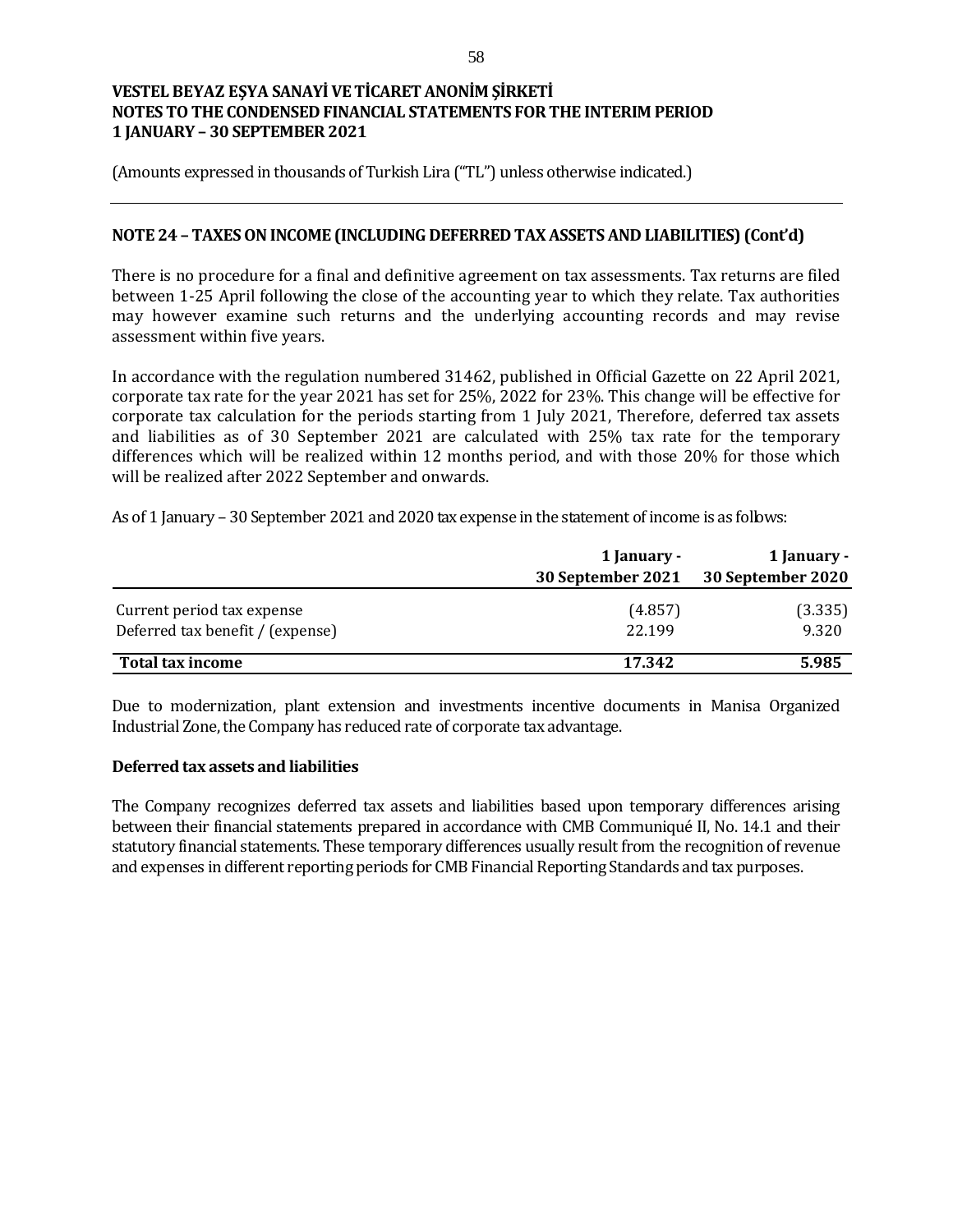(Amounts expressed in thousands of Turkish Lira ("TL") unless otherwise indicated.)

# **NOTE 24 – TAXES ON INCOME (INCLUDING DEFERRED TAX ASSETS AND LIABILITIES) (Cont'd)**

The breakdown of cumulative temporary differences and the resulting deferred tax assets and liabilities provided using principal tax rate as of the balance sheet dates is as follows:

|                                                                            | <b>Cumulative temporary</b><br>differences |                     | Deferred tax         |                     |
|----------------------------------------------------------------------------|--------------------------------------------|---------------------|----------------------|---------------------|
|                                                                            | 30 September<br>2021                       | 31 December<br>2020 | 30 September<br>2021 | 31 December<br>2020 |
| Deferred tax assets                                                        |                                            |                     |                      |                     |
| <b>Employment termination benefits</b>                                     | (110.399)                                  | (85.734)            | 22.080               | 17.147              |
| Net difference between book values and                                     |                                            |                     |                      |                     |
| tax bases of tangible and intangible assets<br>Provision for impairment on | (79.542)                                   | (34.505)            | 15.908               | 6.901               |
| inventories                                                                | (3.125)                                    | (1.655)             | 781                  | 331                 |
| Derivative financial instruments                                           | (14.110)                                   | (48.839)            | 3.528                | 9.768               |
| <b>Other</b>                                                               | (51.519)                                   | (43.034)            | 12.880               | 8.607               |
|                                                                            |                                            |                     | 55.177               | 42.754              |

|                                           | <b>Cumulative temporary</b> |             |              |             |
|-------------------------------------------|-----------------------------|-------------|--------------|-------------|
|                                           | differences                 |             | Deferred tax |             |
|                                           | 30 September                | 31 December | 30 September | 31 December |
|                                           | 2021                        | 2020        | 2021         | 2020        |
| <b>Deferred tax liabilites</b>            |                             |             |              |             |
| Revaluation of tangible fixed assets      | 877.065                     | 887.222     | (86.019)     | (87.035)    |
| Derivative financial instruments          | 36.595                      | 18.830      | (9.149)      | (3.766)     |
| <b>Other</b>                              | 23.785                      | 31.259      | (5.946)      | (6.252)     |
|                                           |                             |             | (101.114)    | (97.053)    |
| Deferred tax assets / (liabilities) - net |                             |             | (45.937)     | (54.299)    |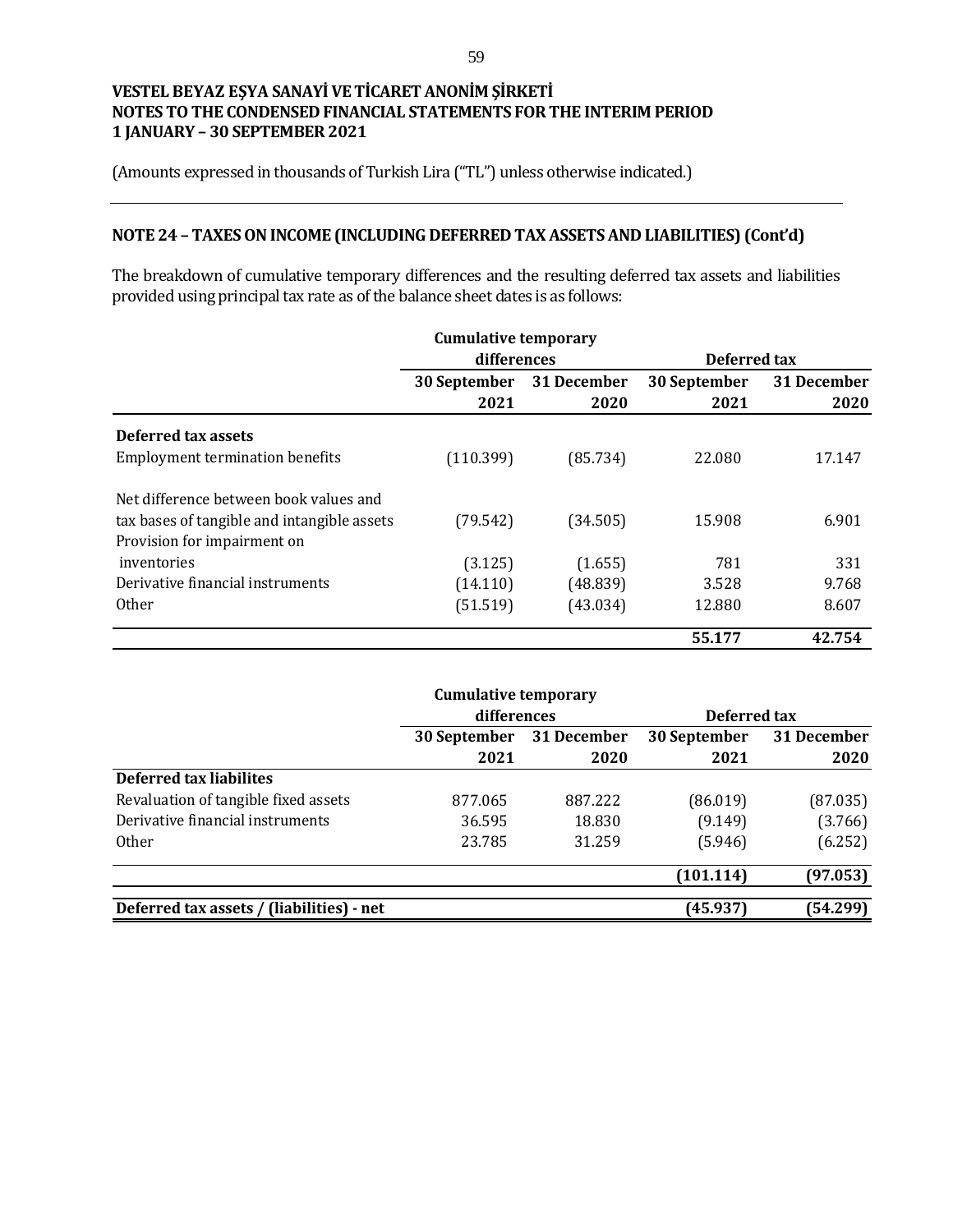(Amounts expressed in thousands of Turkish Lira ("TL") unless otherwise indicated.)

# **NOTE 24 – TAXES ON INCOME (INCLUDING DEFERRED TAX ASSETS AND LIABILITIES) (Cont'd)**

The movement of net deferred tax assets and liabilities is as follows:

|                                            | 1 January -       | 1 January -       |
|--------------------------------------------|-------------------|-------------------|
|                                            | 30 September 2021 | 30 September 2020 |
| <b>Opening balance, 1 January</b>          | (54.299)          | (64.989)          |
| Tax expense recognized in income statement | 22.199            | 9.320             |
| Recognized in shareholders' equity         | (13.838)          | 6.467             |
| Deferred tax liabilities                   |                   |                   |
| at the end of the period, net              | (45.938)          | (49.202)          |

#### **NOTE 25– EARNINGS PER SHARE**

|                                                                                                                                 | 1 January -<br>2021 | 1 January -<br>30 September 30 September<br>2020 |
|---------------------------------------------------------------------------------------------------------------------------------|---------------------|--------------------------------------------------|
| Net (loss) / income attributable to equity holders of the parent<br>Weighted number of ordinary shares with a TL 1 of par value | 1.105.270           | 709.933                                          |
| (thousand shares)                                                                                                               | 190.000             | 190.000                                          |
|                                                                                                                                 | 5,82                | 3.74                                             |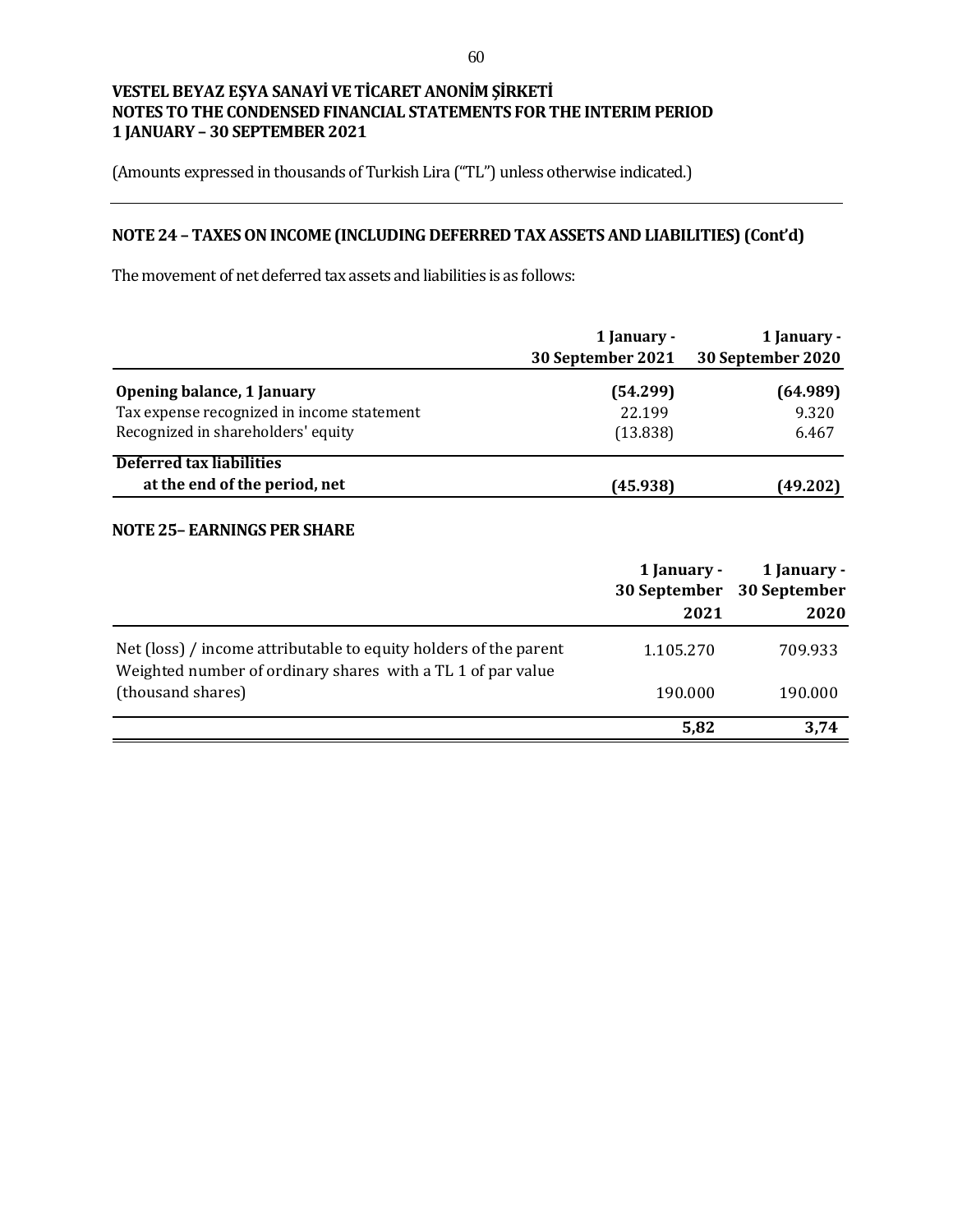(Amounts expressed in thousands of Turkish Lira ("TL") unless otherwise indicated.)

## **NOTE 26 – DERIVATIVE INSTRUMENTS**

|                                                                  | 30 September 2021  |                                                | <b>31 December 2020</b> |                                                |
|------------------------------------------------------------------|--------------------|------------------------------------------------|-------------------------|------------------------------------------------|
|                                                                  | Contract<br>amount | <b>Fair Value</b><br>Assets /<br>(Liabilities) | Contract<br>amount      | <b>Fair Value</b><br>Assets /<br>(Liabilities) |
| Derivative financial assets:                                     |                    |                                                |                         |                                                |
| <b>Held for trading</b><br>Forward foreign currency transactions | 1.346.488          | 5.442                                          | 975.841                 | 18.543                                         |
| <b>Cash flow hedge</b><br>Forward foreign currency transactions  | 3.418.263          | 31.153                                         | 195.845                 | 287                                            |
| Derivative financial liabilities:                                |                    |                                                |                         |                                                |
| <b>Held for trading</b><br>Forward foreign currency transactions | 1.142.752          | (11.885)                                       | 528.226                 | (11.743)                                       |
| <b>Cash flow hedge</b><br>Forward foreign currency transactions  | 753.980            | (2.225)                                        | 1.410.330               | (37.096)                                       |
|                                                                  | 6.661.483          | 22.485                                         | 3.110.242               | (30.009)                                       |

#### **NOTE 27 – FINANCIAL INSTRUMENTS AND FINANCIAL RISK MANAGEMENT**

#### **Foreign currency risk:**

The Company is exposed to exchange rate risk due to its foreign currency denominated transactions. The main principle of foreign currency risk management is to maintain foreign exchange position at the level that minimizes the impact of foreign exchange fluctuations.

Derivative instruments are used in foreign currency risk management where necessary. In this respect the Company mainly prefers using foreign exchange forward contracts.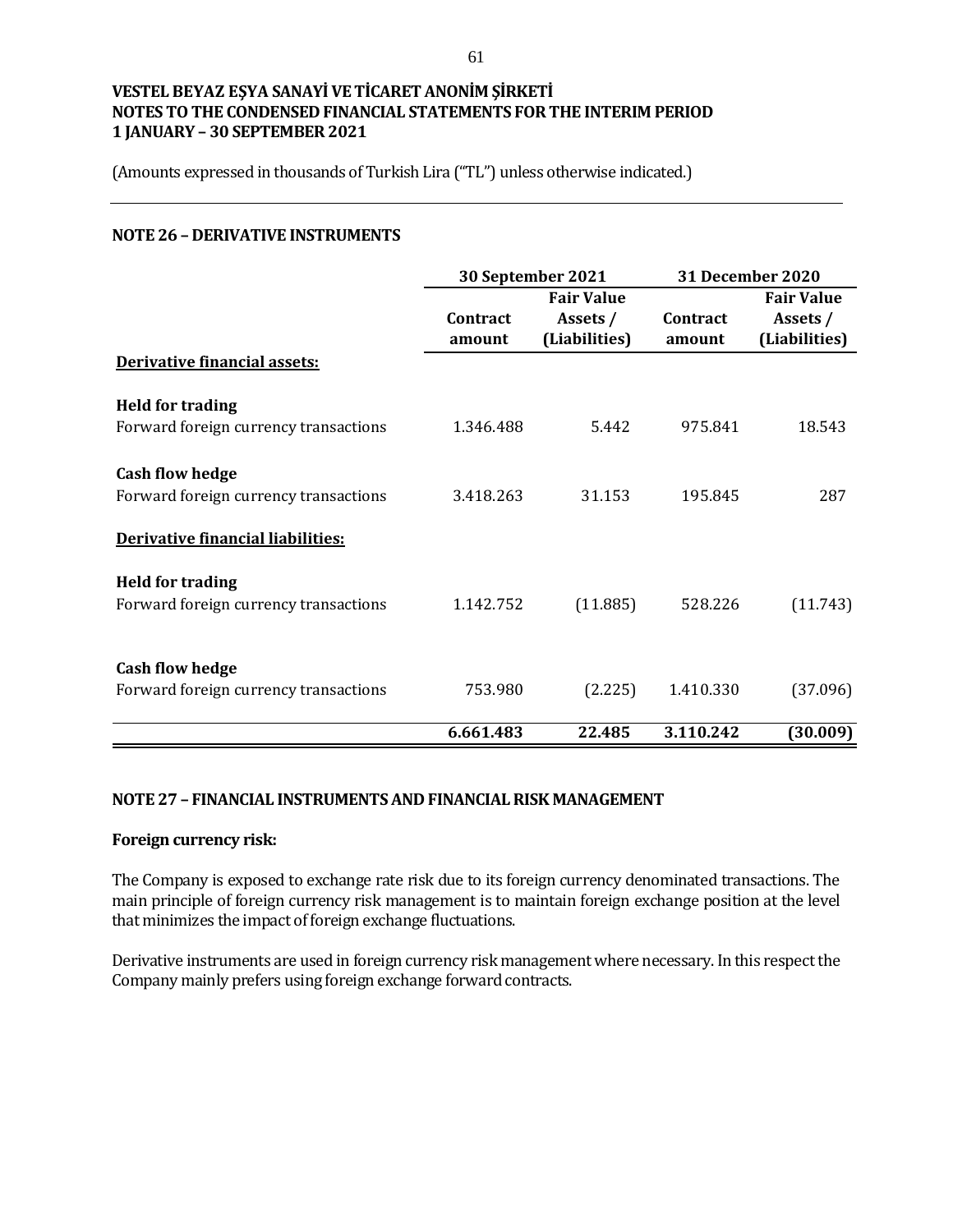| NOTE 27 - FINANCIAL INSTRUMENTS AND FINANCIAL RISK MANAGEMENT (Cont'd) | Other (TL  |            |             |                      |
|------------------------------------------------------------------------|------------|------------|-------------|----------------------|
| 30 September 2021                                                      | <b>USD</b> | <b>EUR</b> | Equivalent) | <b>TL Equivalent</b> |
| 1. Trade receivables                                                   | 28.043     | 217.862    | 128         | 2.495.040            |
| 2a. Monetary financial assets (including                               |            |            |             |                      |
| cash and cash equivalents)                                             | 1.905      | 8.305      | 96          | 102.596              |
| 2b. Non-monetary financial assets                                      |            |            |             |                      |
| 3. Other                                                               | 31.436     | 57.840     |             | 874.531              |
| 4. Current assets $(1+2+3)$                                            | 61.384     | 284.007    | 224         | 3.472.167            |
| 5. Trade receivables                                                   |            |            |             |                      |
| 6a. Monetary financial assets                                          |            |            |             |                      |
| 6b. Non-monetary financial assets                                      | 1.627      | 9.406      |             | 111.397              |
| 7. Other                                                               |            |            |             |                      |
| 8. Non-current assets (5+6+7)                                          | 1.627      | 9.406      |             | 111.397              |
| 9. Total assets (4+8)                                                  | 63.011     | 293.413    | 224         | 3.583.564            |
| 10. Trade payables                                                     | 220.182    | 127.532    | 1.420       | 3.263.857            |
| 11. Financial liabilities                                              |            | 58.344     |             | 601.736              |
| 12a. Other monetary liabilities                                        |            |            |             |                      |
| 12b. Other non-monetary liabilities                                    |            |            |             |                      |
| 13. Current liabilities (10+11+12)                                     | 220.182    | 185.876    | 1.420       | 3.865.593            |
| 14. Trade payables                                                     |            | 10.715     |             | 110.509              |
| 15. Financial liabilities                                              |            |            |             |                      |
| 16a. Other monetary liabilities                                        |            |            |             |                      |
| 16b. Other non-monetary liabilities                                    |            |            |             |                      |
| 17. Non-current liabilities (14+15+16)                                 |            | 10.715     |             | 110.509              |
| 18. Total liabilities (13+17)                                          | 220.182    | 196.591    | 1.420       | 3.976.102            |
| 19. Off-balance sheet derivative instruments/                          |            |            |             |                      |
| net asset (liability) position (19a+19b)                               | 475.788    | (534.800)  |             | (1.308.124)          |
| 19a. Hedged total assets                                               | 577.508    | 12.410     |             | 5.235.067            |
| 19b. Hedged total liabilities                                          | (101.720)  | (547.210)  |             | (6.543.191)          |
| 20. Net foreign currency asset/ (liability)                            |            |            |             |                      |
| position (9-18+19)                                                     | 318.617    | (437.978)  | (1.196)     | (1.700.662)          |
| 21. Net foreign currency monetary asset/                               |            |            |             |                      |
| (liability) position                                                   |            |            |             |                      |
| $(=1+2a+3+5+6a-10-11-12a-14-15-16a)$                                   | (158.798)  | 87.416     | (1.196)     | (503.935)            |
| 22. Fair value of financial instruments used                           |            |            |             |                      |
| in foreign currency hedging                                            |            |            |             | 22.485               |
| 23. Export                                                             | 66.605     | 829.249    | 1.499       | 8.650.586            |
| 24. Import                                                             | 340.107    | 183.630    | 5.682       | 4.550.905            |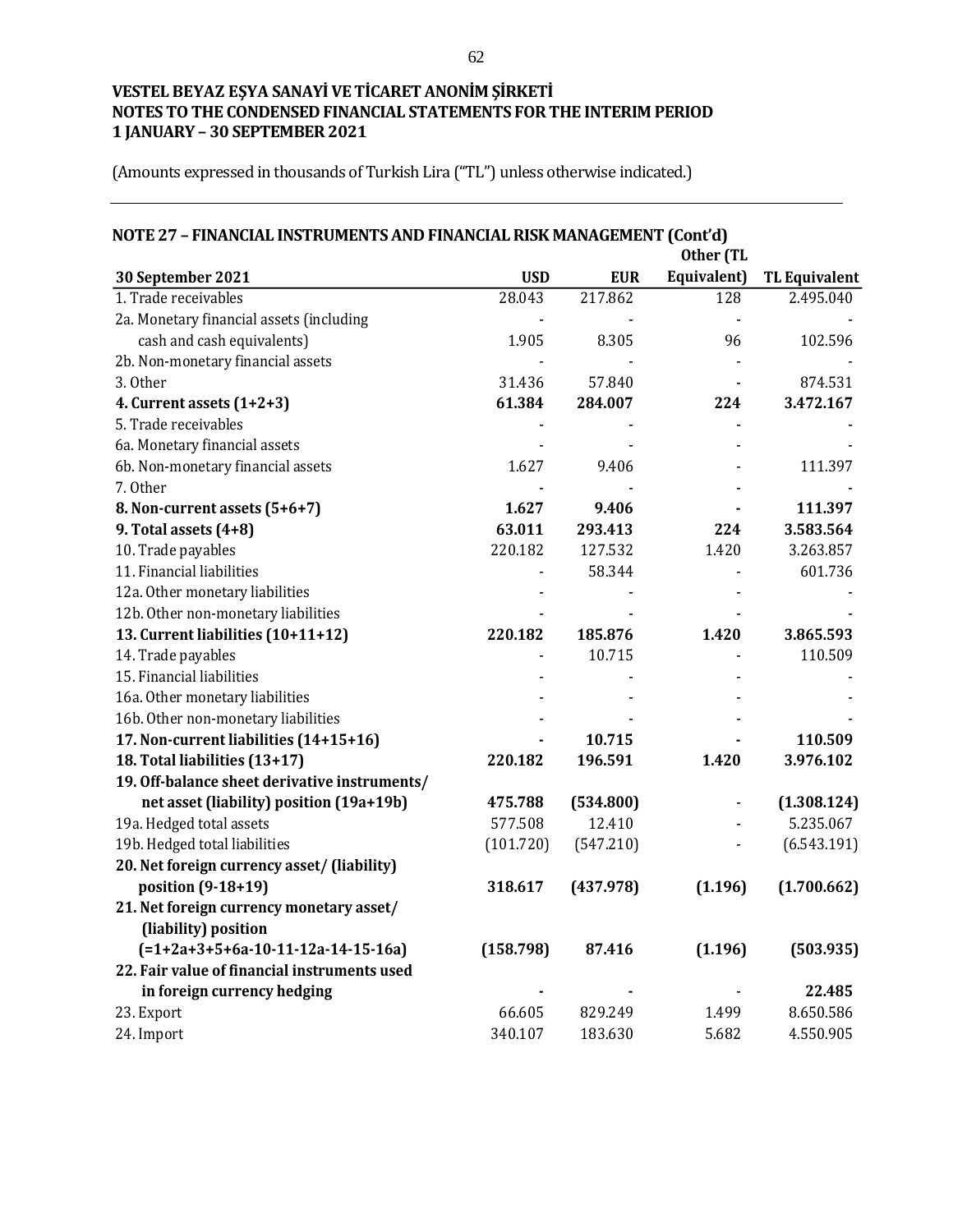| NOTE 27 - FINANCIAL INSTRUMENTS AND FINANCIAL RISK MANAGEMENT (Cont'd) | Other (TL  |            |             |                      |  |
|------------------------------------------------------------------------|------------|------------|-------------|----------------------|--|
| 31 December 2020                                                       | <b>USD</b> | <b>EUR</b> | Equivalent) | <b>TL Equivalent</b> |  |
| 1. Trade receivables                                                   | 8.918      | 244.192    | 10          | 2.265.130            |  |
| 2a. Monetary financial assets (including                               |            |            |             |                      |  |
| cash and cash equivalents)                                             | 3.274      | 20.868     |             | 212.010              |  |
| 2b. Non-monetary financial assets                                      |            |            |             |                      |  |
| 3. Other                                                               | 88.113     | 23.218     |             | 855.939              |  |
| 4. Current assets $(1+2+3)$                                            | 100.305    | 288.278    | 10          | 3.333.078            |  |
| 5. Trade receivables                                                   |            |            |             |                      |  |
| 6a. Monetary financial assets                                          |            |            |             |                      |  |
| 6b. Non-monetary financial assets                                      | 155        | 2.181      |             | 20.784               |  |
| 7. Other                                                               |            |            |             |                      |  |
| 8. Non-current assets (5+6+7)                                          | 155        | 2.181      |             | 20.784               |  |
| 9. Total assets (4+8)                                                  | 100.460    | 290.459    | 10          | 3.353.862            |  |
| 10. Trade payables                                                     | 161.127    | 106.687    | 59          | 2.143.838            |  |
| 11. Financial liabilities                                              | 20.000     | 92.877     |             | 983.441              |  |
| 12a. Other monetary liabilities                                        |            |            |             |                      |  |
| 12b. Other non-monetary liabilities                                    |            |            |             |                      |  |
| 13. Current liabilities (10+11+12)                                     | 181.127    | 199.564    | 59          | 3.127.279            |  |
| 14. Trade payables                                                     |            | 6.833      |             | 61.551               |  |
| 15. Financial liabilities                                              |            | 6.537      |             | 58.889               |  |
| 16a. Other monetary liabilities                                        |            |            |             |                      |  |
| 16b. Other non-monetary liabilities                                    |            |            |             |                      |  |
| 17. Non-current liabilities (14+15+16)                                 |            | 13.370     |             | 120.440              |  |
| 18. Total liabilities (13+17)                                          | 181.127    | 212.935    | 59          | 3.247.719            |  |
| 19. Off-balance sheet derivative instruments/                          |            |            |             |                      |  |
| net asset (liability) position (19a+19b)                               | 248.201    | (285.503)  |             | (749.863)            |  |
| 19a. Hedged total assets                                               | 287.768    | 4.257      |             | 2.150.708            |  |
| 19b. Hedged total liabilities                                          | (39.567)   | (289.760)  |             | (2.900.571)          |  |
| 20. Net foreign currency asset/ (liability)                            |            |            |             |                      |  |
| position (9-18+19)                                                     | 167.534    | (207.979)  | (49)        | (643.720)            |  |
| 21. Net foreign currency monetary asset/                               |            |            |             |                      |  |
| (liability) position                                                   |            |            |             |                      |  |
| $(=1+2a+3+5+6a-10-11-12a-14-15-16a)$                                   | (80.822)   | 75.343     | (49)        | 85.360               |  |
| 22. Fair value of financial instruments used                           |            |            |             |                      |  |
| in foreign currency hedging                                            |            |            |             | (30.009)             |  |
| 23. Export                                                             | 59.616     | 851.767    |             | 7.287.032            |  |
| 24. Import                                                             | 295.017    | 148.673    | 5.215       | 3.274.444            |  |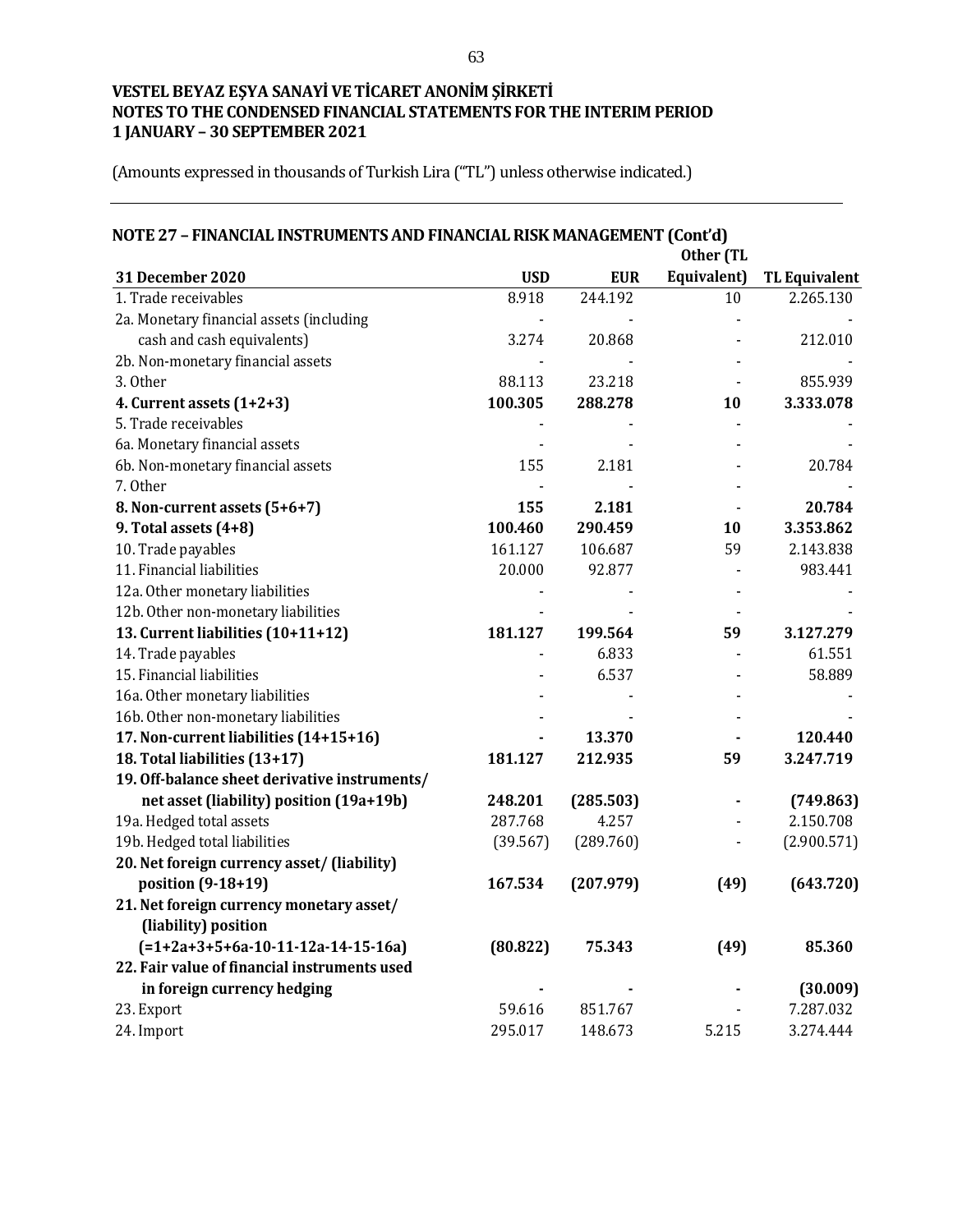(Amounts expressed in thousands of Turkish Lira ("TL") unless otherwise indicated.)

# **NOTE 27 – FINANCIAL INSTRUMENTS AND FINANCIAL RISK MANAGEMENT (Cont'd)**

As of 30 September 2021 and 31 December 2020, sensitivity analysis of foreign exchange rate tables is presented below, secured portions include impact of derivative instruments.

|                                             | Gain / Loss                                |                                     | <b>Equity</b>                              |                                     |
|---------------------------------------------|--------------------------------------------|-------------------------------------|--------------------------------------------|-------------------------------------|
| 30 September 2021                           | <b>Foreign</b><br>exchange<br>appreciation | Foreign<br>exchange<br>depreciation | <b>Foreign</b><br>exchange<br>appreciation | Foreign<br>exchange<br>depreciation |
|                                             |                                            |                                     |                                            |                                     |
| +/-10% fluctuation of USD rate:             |                                            |                                     |                                            |                                     |
| USD net asset / liability                   | (140.430)                                  | 140.430                             | (140.430)                                  | 140.430                             |
| Secured portion from USD risk (-)           | 4.745                                      | (4.745)                             | 420.619                                    | (420.619)                           |
| <b>USD</b> net effect                       | (135.685)                                  | 135.685                             | 280.189                                    | (280.189)                           |
|                                             |                                            |                                     |                                            |                                     |
| +/-10% fluctuation of EUR rate:             |                                            |                                     |                                            |                                     |
| EUR net asset / liability                   | 90.156                                     | (90.156)                            | 90.156                                     | (90.156)                            |
| Secured portion from EUR risk (-)           | (121.903)                                  | 121.903                             | (534.885)                                  | 534.885                             |
| <b>EUR</b> net effect                       | (31.747)                                   | 31.747                              | (444.729)                                  | 444.729                             |
| +/-10% fluctuation of other currency rates: |                                            |                                     |                                            |                                     |
| Other currencies net asset / liability      | (120)                                      | 120                                 | (120)                                      | 120                                 |
| Other currency net effect                   | (120)                                      | 120                                 | (120)                                      | 120                                 |
| <b>Total</b>                                | (167.552)                                  | 167.552                             | (164.660)                                  | 164.660                             |